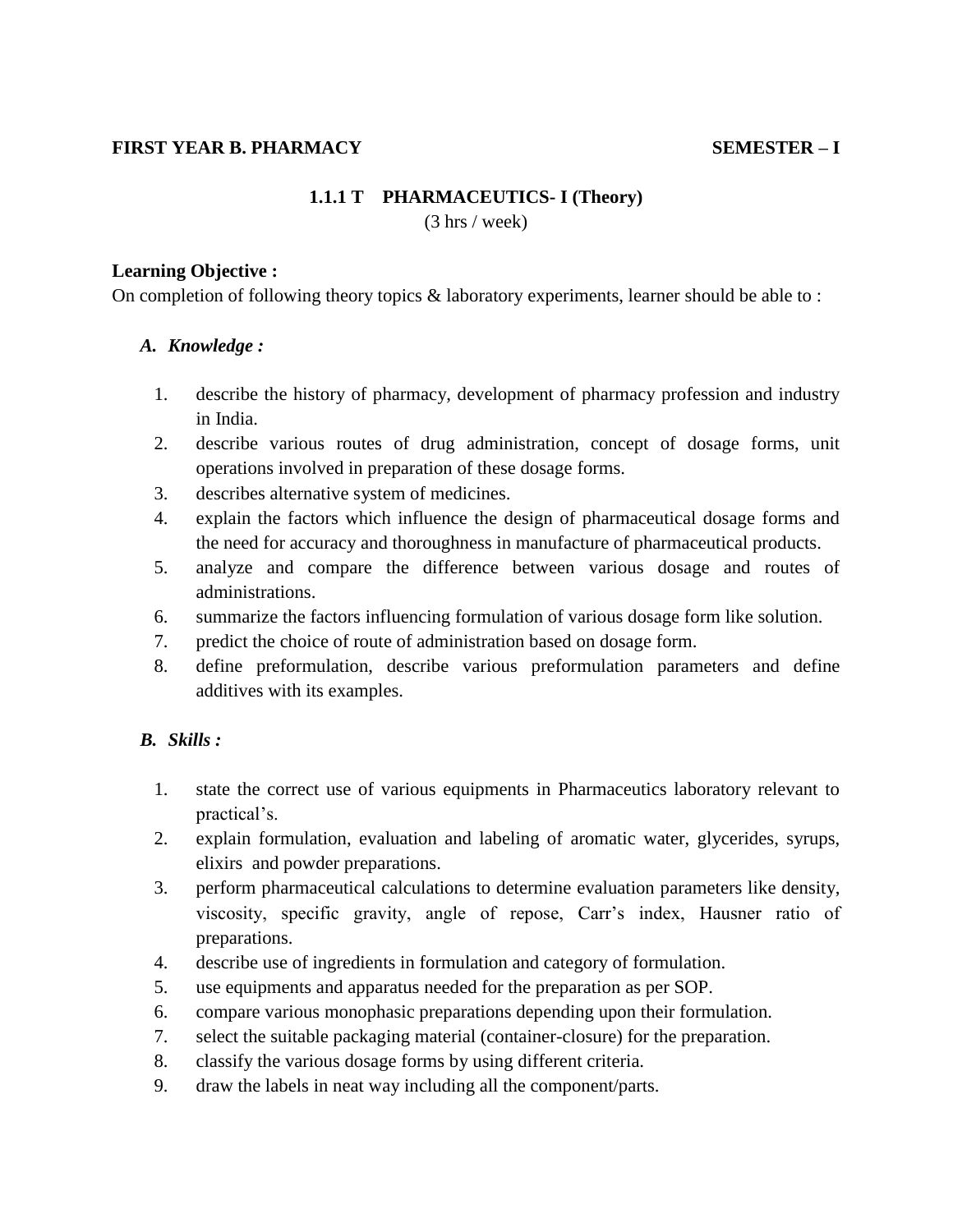- 10. perform pharmaceutical calculations.
- 11. summarize the principles of formulation and evaluation.
- 12. predict the special requirements of preparations regarding the use, handling, storage conditions.

| <b>Topic</b><br>No.     | Name of the topic and contents                                                    | Hrs.                    |
|-------------------------|-----------------------------------------------------------------------------------|-------------------------|
| $\mathbf{1}$            | Introduction to pharmaceutics.                                                    | $\overline{\mathbf{4}}$ |
|                         | Introduction to pharmaceutics and its various branches like physical pharmacy,    |                         |
|                         | dispensing practices, formulation development, pharmaceutical engineering etc     |                         |
|                         | and scope of each. History of pharmacy profession and industry in India.          |                         |
|                         | Pharmacy code of ethics and pharmacy as career                                    |                         |
| $\overline{2}$          | Pharmacopoeia and other compendia                                                 | $\overline{\mathbf{4}}$ |
|                         | Special emphasis on IP, BP, USP including history, development and latest         |                         |
|                         | edition. Introduction to European Pharmacopoeia, Martindale, Merck Index,         |                         |
|                         | Martindale, BPC and Ayurvedic Pharmacopoeia, Materia medica.                      |                         |
| $\overline{\mathbf{3}}$ | <b>Alternative systems of medicines</b>                                           | $\overline{\mathbf{4}}$ |
|                         | Introduction to history and general principles of ayurveda, homeopathy, siddha    |                         |
|                         | and unani.                                                                        |                         |
| $\overline{\mathbf{4}}$ | Introduction to drug and dosage forms                                             | 6                       |
|                         | Definition of drug and new drug as per regulatory aspects, sources of drugs.      |                         |
|                         | Concept of dosage form, rationale for development of dosage form, classification  |                         |
|                         | of the basis of nature, routes of administration.                                 |                         |
| 5                       | <b>Excipients</b>                                                                 | $\overline{7}$          |
|                         | Concept of excipients. Definitions and classification with examples. Special      |                         |
|                         | emphasis on colours, flavours and preservatives used in formulations.             |                         |
| 6                       | Pre-formulation.                                                                  | $\overline{7}$          |
|                         | Concept of pre-formulation, aspects of bulk drug characterization, solubility and |                         |
|                         | stability studies. Importance of each aspect in formulation development.          |                         |
| $\overline{7}$          | <b>Solutions</b>                                                                  | 10                      |
|                         | Definition and types. Formulation ingredients. Types of water used in             |                         |
|                         | pharmaceutical solutions, Evaluation, in process control and finished Product     |                         |
|                         | controls. Formulation - syrups, elixirs, aromatic water, linctuses, ENT           |                         |
|                         | preparations and paints, mouth washes, enema                                      |                         |
| 8                       | Concept of quality control and quality assurance                                  | $\overline{\mathbf{3}}$ |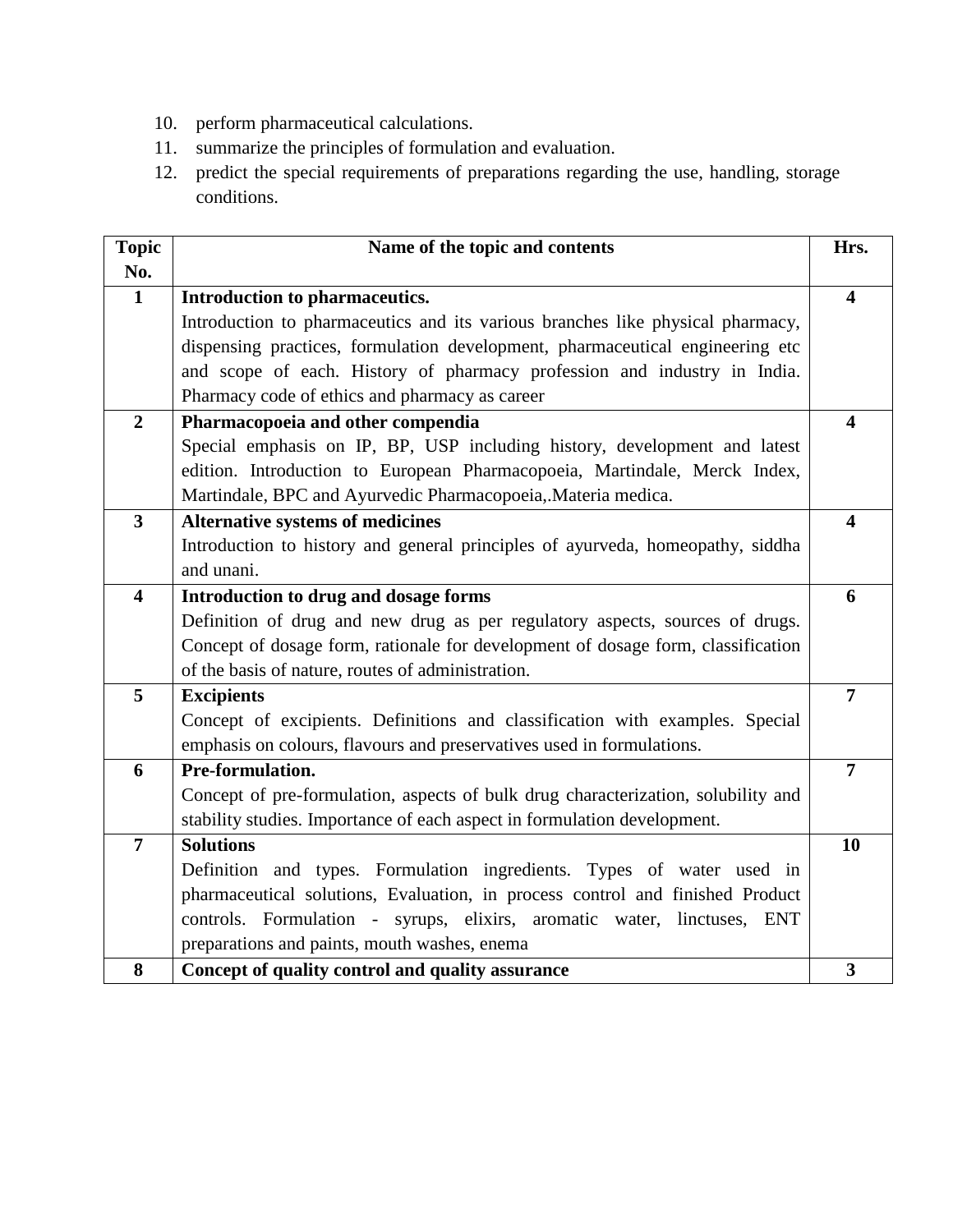## **1.1.1 P PHARMACEUTICS- I (Practical)** (3 hrs / week)

## **Guidelines**

- 1) Wherever possible, formulations should be prepared as per pharmacopoeia.
- 2) Students are expected to find corresponding marketed preparations along with the contents, name of the manufacturer, study the label and note the shelf life period.
- 3) Evaluation parameters for liquids include organoleptic properties like colour, odour, appearance, pH, weight/ml. Powder evaluation includes organoleptic properties, bulk and tapped density, angle of repose and compare against standard reference values. Assays and long term evaluations are not expected.
- 4) Semester examination should include a major and a minor experiment.

## **Experiments**

- **1) The concept of referencing and study of a standard style of referencing like Vancouver.**
- **2) Aromatic waters** Chloroform water, anise water, dill water and gripe water.
- **3) Monophasic liquids** Magnessium Citrate Oral Solution USP, Aqueous Iodine Solution IP, Tincture of Iodine, Cresol with Soap Solution IP, Surgical Chlorinated Soda Solution.
- **4) Glycerites and throat paints** Borax Glycerine IP, Tannic Acid Glycerine IP
- **5) Syrups and elixirs** Simple Syrup IP, Medicated syrup, Aromatic Elixir USP
- **6) Powders** Oral rehydration salt, talcum powder, tooth powder

## **Recommended Books:**

- 1) [L V Allen,](http://www.flipkart.com/author/loyd-v-allen) [N G Popovich,](http://www.flipkart.com/author/nicholas-g-popovich) [H C Ansel,](http://www.flipkart.com/author/howard-c-ansel) Ansel"s Pharmaceutical dosage forms & Drug Delivery Systems,  $9<sup>th</sup>$  edition,  $2<sup>nd</sup>$  Indian reprint, 2011, Published by Lippincott Williams and Wilkins, Wolters Kluwer (India) Pvt. Ltd., New Delhi.
- 2) M E Aulton, K Taylor, Pharmaceutics: The Science of Dosage Form Design, 2nd edition. Edited by M E Aulton, Published by Churchill Livingstone, 2001.
- 3) Remington: The Science and Practice of Pharmacy, Volumes 1-2, 22<sup>nd</sup> edition, 2012, Edited by Allen L V, Adeboye A, Shane P D, Linda A F, Jointly published by Pharmaceutical Press and Philadelphia College of Pharmacy at University of the Sciences.
- 4) Leon Lachman, Herbert A. Lieberman, Joseph L. Kanig, The Theory and Practice of Industrial Pharmacy. 3rd edition, 1986, CBS publishers and Distributors, New Delhi.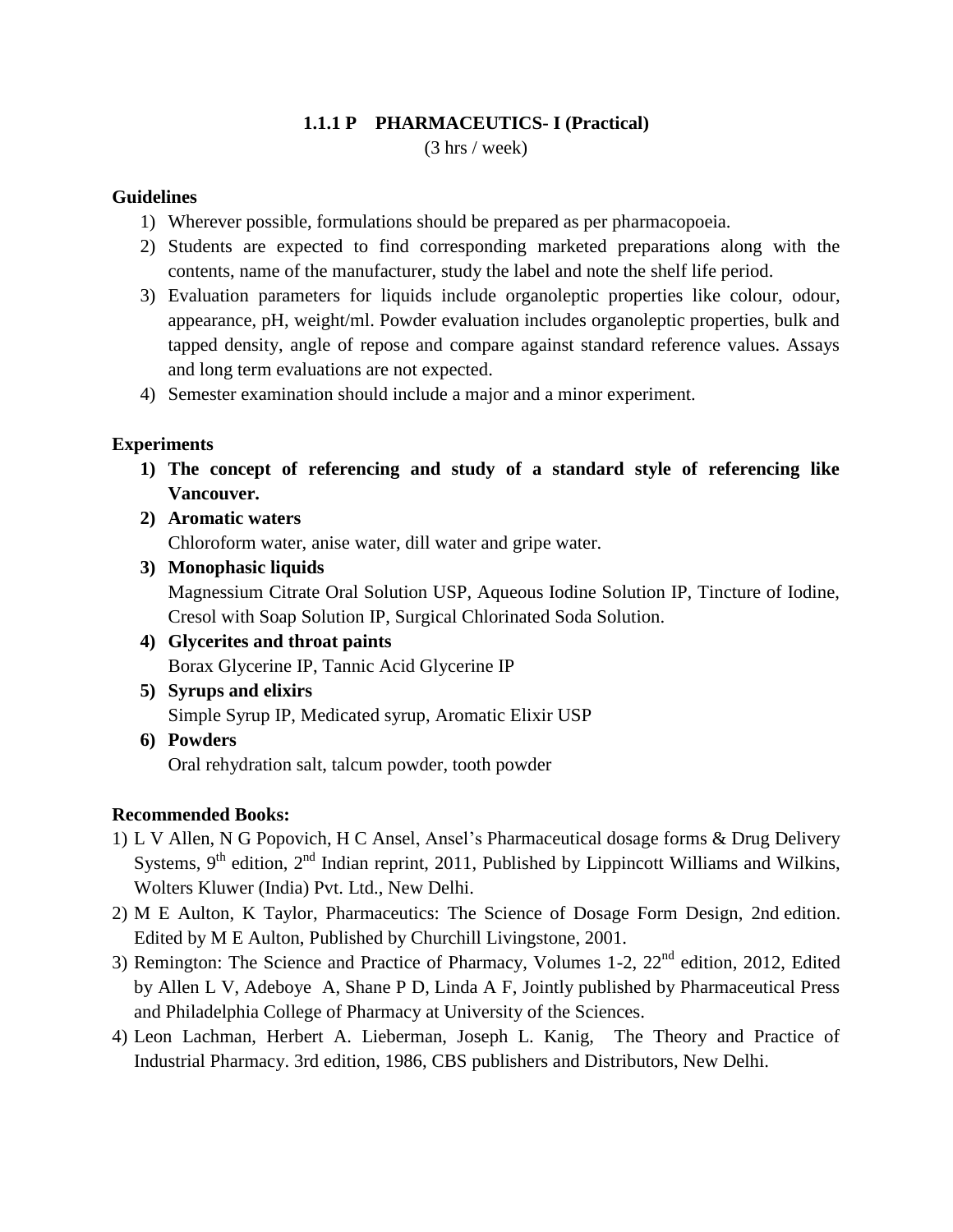- 5) Modern Pharmaceutics,  $4<sup>th</sup>$  edition, revised and expanded, 2009, Edited by G S Banker and C T Rhodes, Published by Informa Healthcare USA Inc. New York.
- 6) A R Paradkar, Introduction to Pharmaceutical Engineering,  $10<sup>th</sup>$  edition, 2007, Published by Nirali Prakashan, Pune.
- 7) Atmaram Pawar and R S Gaud, Modern Dispensing Pharmacy, 3rd edition reprint, 2010, Career Publications.
- 8) Indian Pharmacopoeia, 2010, Volumes I, II & III, Published by The Indian Pharmacopoeia Commission, Ghaziabad, Government of India, Ministry of Health & Family Welfare.
- 9) British Pharmacopoeia, 2009, Volumes I-IV and Veterinary, Published by British Pharmacopoeia Commission, the Stationary Office on behalf of Medicines and Healthcare products Regulatory Agency (MHRA), United Kingdom.
- 10) United States Pharmacopeia 35 National Formulary 30 by United States Pharmacopeia Convention, Volumes I-3.

#### **1.1.2 T MODERN DISPENSING PRACTICES** (Theory)

(3 hrs / week)

#### **Learning Objective :**

On completion of following theory topics & laboratory experiments, learner should be able to :

## *A. Knowledge :*

- 1. review basic requirements in the compounding and dispensing of pharmaceutical products
- 2. state the parts of a typical medication container label.
- 3. apply basic mathematical calculations in the compounding and dispensing.
- 4. calculate the dose according to need of patient by using various formulas.
- 5. generate accurate and appropriate drug information and report health care professionals regarding ADR, Idosyncrscy, Pharmacovigilance.
- 6. provide consultation to patients and other health care professionals regarding various diseases.
- 7. Counsel patient for prescription drug, OTC products and cosmetics.
- 8. read, interpret, and translate into english any prescription or medication order written in latin or other.
- 9. judge a prescription for completeness and legality with respect to incomplete or missing information.
- 10. Identify the type of incompatibility and explain the methods to remove these incompatibilities.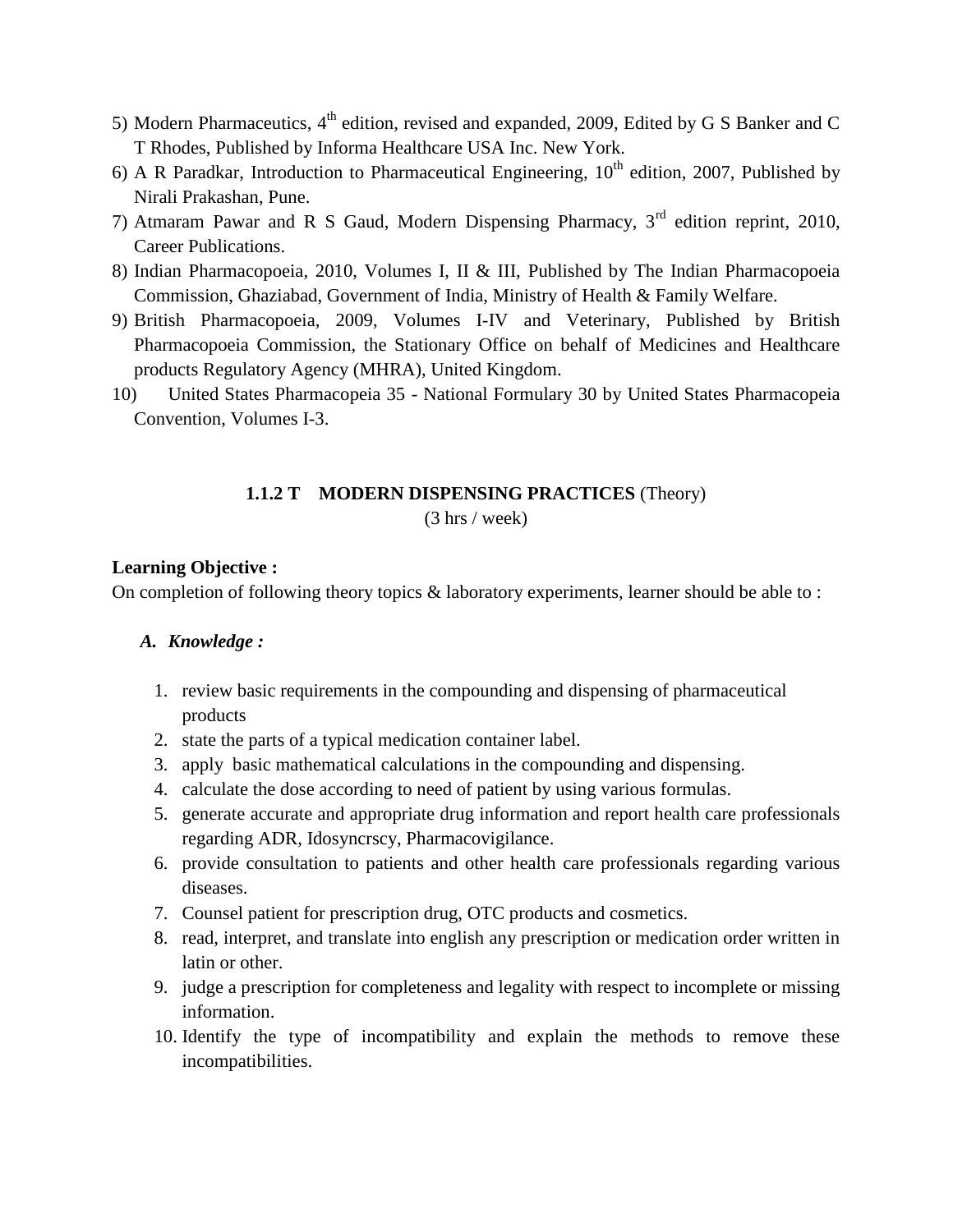## *B. Skills :*

- 1. select proper containers for packaging of pharmaceutical preparations.
- 2. list commonly prescribed drugs by generic name, trade names, common therapeutic use and usual dose.
- 3. describe the advantages and disadvantages of various solid, liquid and semisolid dosage forms.
- 4. demonstrate a working knowledge of drug dosages, routes of administration, and dosage forms.
- 5. demonstrate skill in the operation of common pharmaceutical measuring, weighing and compounding devices.
- 6. identify and differentiate between various solid and liquid dosage forms for oral and topical use.
- 7. summarize pharmaceutical/medical terminology, abbreviations and symbols commonly used in the prescribing, dispensing, and charting of medications in the pharmacy.
- 8. predict specific uses for various solid and liquid dosage forms for oral and topical use.

| <b>Topic</b> | Name of the topic and contents                                                 | Hrs.             |
|--------------|--------------------------------------------------------------------------------|------------------|
| No.          |                                                                                |                  |
| 1.           | Meaning of compounding and dispensing                                          | $\boldsymbol{4}$ |
|              | Fundamental operations in compounding and dispensing, containers,              |                  |
|              | closures for dispensed products, labeling of dispensed medicines, storage      |                  |
|              | and stability of medicines.                                                    |                  |
| 2.           | <b>Prescription and its parts</b>                                              | 3                |
|              | Types, parts of prescription                                                   |                  |
|              | Responding to prescription, pricing of prescription.                           |                  |
| 3.           | Good compounding and dispensing practices                                      | 6                |
|              | Personnel, house keeping, building. Documentations - Introduction to           |                  |
|              | prescription filling, drug profile, PMR, Purchase records, Stock records.      |                  |
| 4.           | <b>Pharmaceutical calculations</b>                                             | 8                |
|              | Alligations, percentage calculations, molarity, normality, millimoles,         |                  |
|              | milliequivalence calculations, Isotonic solutions, proof spirit, improvisation |                  |
|              | and dilution of dosage forms.                                                  |                  |
| 5.           | <b>Posology</b>                                                                | 3                |
|              | Meaning, factors affecting dose, calculation of doses for infants and          |                  |
|              | children.                                                                      |                  |
| 6.           | Incompatibilities in prescription                                              | 6                |
|              | Study of various types of incompatibilities: physical, chemical and            |                  |
|              | therapeutic. Methods to remove these incompatibilities.                        |                  |
|              |                                                                                |                  |
|              |                                                                                |                  |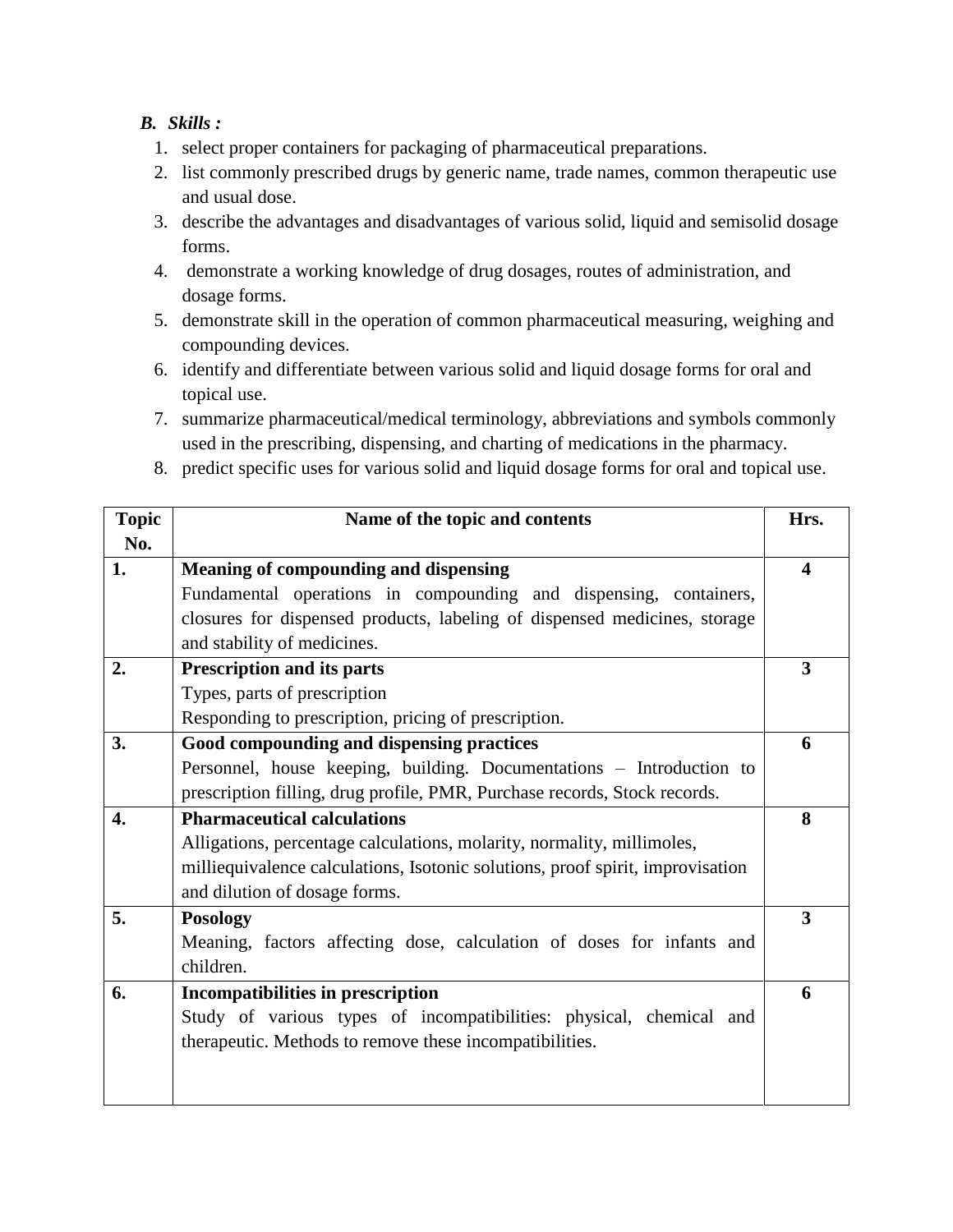| 7. | <b>Community Pharmacy</b>                                            |   |
|----|----------------------------------------------------------------------|---|
|    | 1) Organization, structure and design of retail and wholesale drug.  | 5 |
|    | Legal requirements for establishment and maintenance of drug         |   |
|    | stores. Drug information service, Reporting of ADR, Idiosyncratic    |   |
|    | cases, Brief introduction to Pharma-co vigilance                     |   |
|    | 2) Steps in Patient counseling. Patient counseling for prescription  | 6 |
|    | drugs, OTC and Cosmetics products. Patient counseling in diseases    |   |
|    | like Asthma, Tuberculosis, Hypertension, Diabetes                    |   |
|    | 3) Role of pharmacists in community healthcare and education; Family |   |
|    | planning, HIV/AIDS, Vaccination .Introduction to concepts of Self-   |   |
|    | medication, Rational drug use                                        |   |
|    |                                                                      |   |

## **1.1.2 P MODERN DISPENSING PRACTICES** (Practical)

(3 hrs / week)

## **Experiments**

- 1 Analysis of prescription : Give two prescriptions and ask student to report error , missing part in the prescription and prescription of patient medication record .
- 2 To compound and dispense given prescription(any two)
	- a) Zinc Sulphate & Zinc chloride Mouthwash, Potassium Paramagnet gargle.
	- b) Pediatric Kaolin Mixture, Magnesium Trisilicate Mixture.
	- c) Castor oil emulsion, white liniment.
	- d) Zinc –starch & talc dusting powder.
	- e) Methyl salicylate ointment, whitfield ointment
- 3 Incompatibility identification & correlation of following incompatibilities in prescriptions:
	- a) Physical- suspension, emulsion, eutectic mixture.
	- b) Chemical- explosive mixture, caffeine citrate.
	- c) Therapeutic study of prescription containing therapeutic incompatible ingredients & correction of the same.
- 4 Pharmaceuticals calculations:
	- a) Preparation of isotonic solution
	- b) Experiment based on allegation method
	- c) Experiment based on dilution method
- 5 Posology : calculation of dose based on
	- a) Age two case study.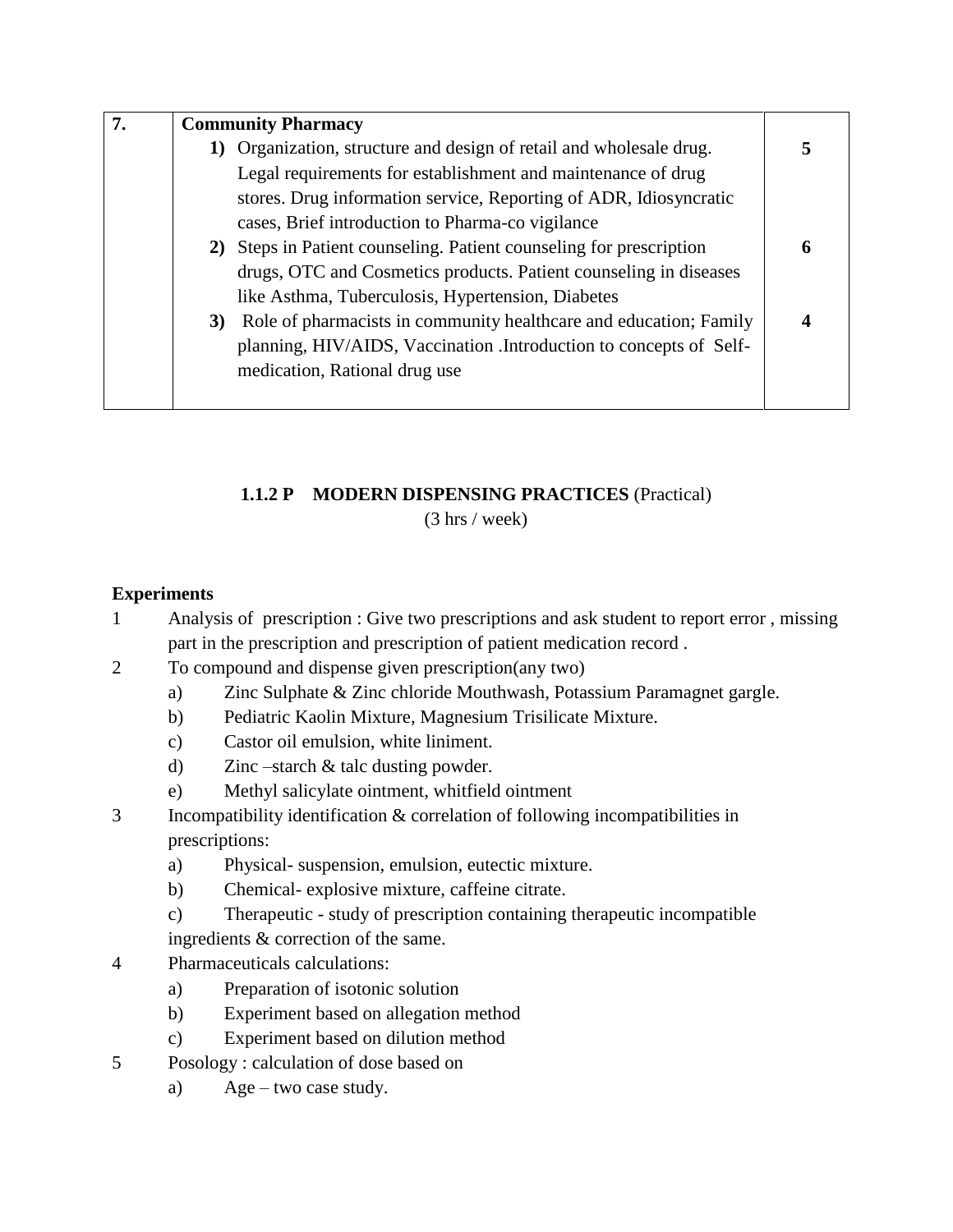- b) Surface area- two case study.
- c) Body weight- two case study.
- 6 Pharmacist counseling
	- a) OTC
	- b) Cosmetics
	- c) Inhaler

## **Recommended books:**

- 1) Cooper and Gunn's Dispensing for Pharmaceutical Students,  $12<sup>th</sup>$  edition, Edited by S J Carter, CBS Publishers and Distributors.
- 2) Atmaram Pawar and R S Gaud, Modern Dispensing Pharmacy,  $3<sup>rd</sup>$  edition reprint, 2010, Career Publications.
- 3) N K Jain & G D Gupta, Modern Dispensing Pharmacy, 2nd edition, 2009, Pharma Book Syndicate, Hyderabad.
- 4) B M Mithal, A Text Book of Pharmaceutical Formulation,  $6<sup>th</sup>$  edition,  $13<sup>th</sup>$  reprint, 2010, Vallabh Prakashan, Delhi.
- 5) M L Shroff, Professional Pharmacy, 1<sup>st</sup> edition, Part I-III, Five Star Enterprises, Calcutta.
- 6) Bentley's Textbook of Pharmaceutics,  $8<sup>th</sup>$  edition, 1996, Edited by E A Rawlins, All India Traveller Book Seller, New Delhi.
- 7) Indian Pharmacopoeia, 2010, Volumes I, II & III, Published by The Indian Pharmacopoeia Commission, Ghaziabad, Government of India, Ministry of Health & Family Welfare.

## **1.1.3 T PHARMACEUTICAL INORGANIC CHEMISTRY** (Theory)

(3 hrs / week)

## **Learning Outcomes:**

On successful completion of theory topics and laboratory experiments, the learner should be able to:

## *Knowledge:*

- 1. highlight applicability and Gain a better understanding the relevance and significance of Inorganic chemistry to pharmaceutical sciences.
- 2. differentiate various pharmacopoeias currently in use and discuss the contents of official monographs in pharmacopoeias.
- 3. understand meaning of impure and pure chemical compound and describe official methods of control like limit tests and qualitative tests.
- 4. Clarify properties of water, methods of purification, types of water and official quality control tests.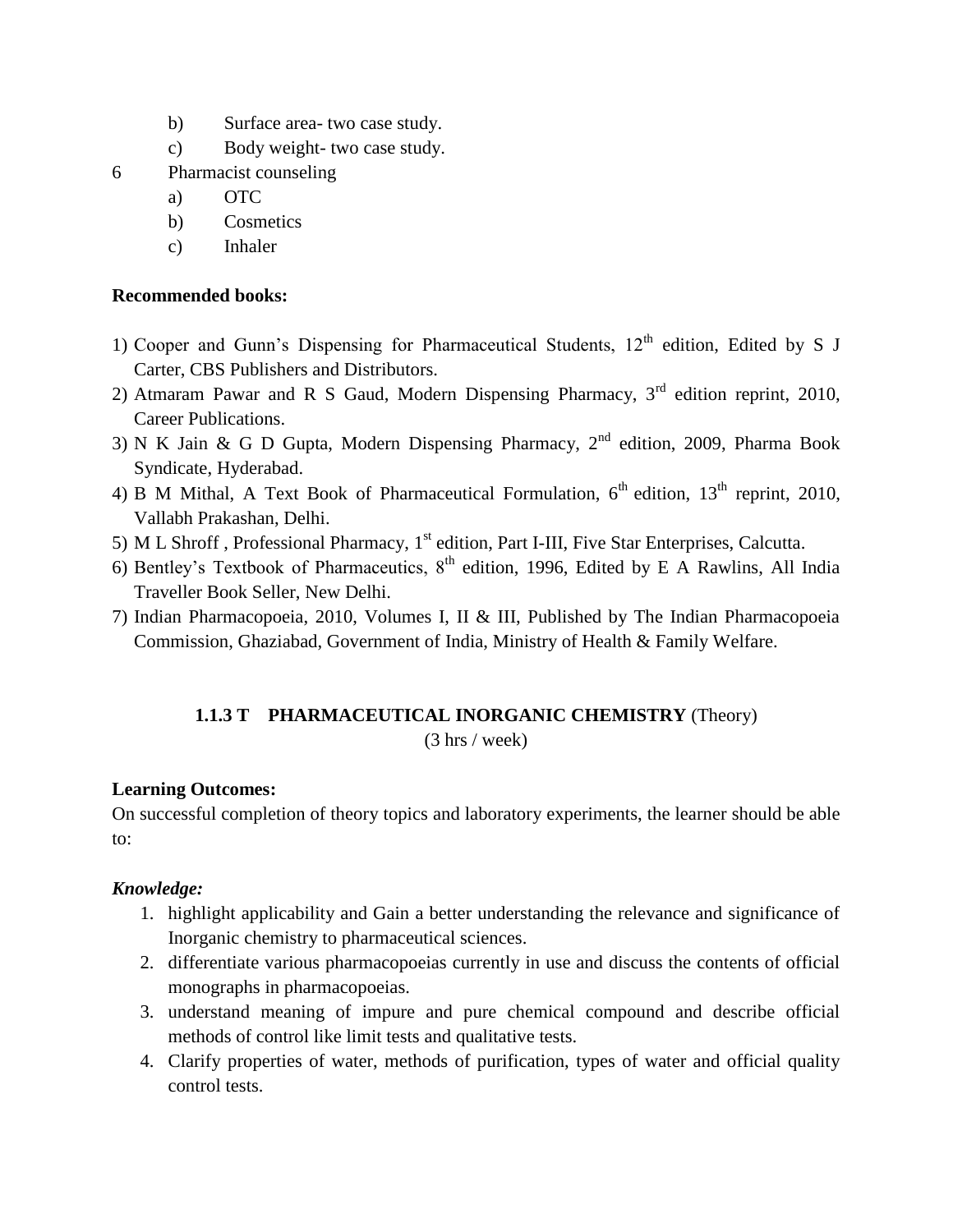- 5. classify gastrointestinal tract agent with mechanism of action and their preparation, properties, storage, assay, uses, marketed formulations of compounds used.
- 6. explain important functions of extracellular and intracellular ions in the body and extrapolate the knowledge regarding various therapies for disorders associated.
- 7. discuss the biological importance of trace elements and know the method of preparation, properties, storage, assay, marketed formulations of their official compounds.
- 8. illustarte importance of topical agents and discuss their method of preparation, properties, storage, assay, uses and marketed formulations.
- 9. classify the dental products and know the method of preparation, properties, storage, assay and uses with marketed formulations of inorganic compounds used in dental products.
- 10. list the important inorganic gases and specify the role, storage, and their methods of manufacturing.
- 11. define and elaborate the details of various inorganic medicinal agents like expectorants, antidepressant, antidotes, cytotoxic agents, etc.

#### *Skills:*

- 1. explain method of manufacturing, physical/chemical properties, assay, storage and uses of important inorganic substances used for pharmaceutical purpose.
- 2. prepare and calculate theoretical, practical and percentage yield of inorganic pharmaceutical compounds
- 3. perform qualitative analysis for detection of acidic and basic radicals from given inorganic binary mixture and apply them for unknown sample.
- 4. identify impurities from pharmaceutical substances by performing limit tests
- 5. perform titration, determine the end point, take observations and calculate the result and conclusion.
- 6. predict swelling power, acid neutralizing capacity, adsorption property of various inorganic compounds.

| <b>Sr</b>    | <b>Topics</b>                                                              | Hr               |
|--------------|----------------------------------------------------------------------------|------------------|
| 1            | Introduction to pharmaceutical inorganic chemistry, Different              | $\boldsymbol{4}$ |
|              | Pharmacopoeia and contents of individual monographs. Indian                |                  |
|              | Pharmacopoeia – History and detail study of different volumes along with   |                  |
|              | general notices, new inclusion/exclusion of compound monograph.            |                  |
| $\mathbf{2}$ | Sources of contamination in pharmaceuticals and methods to control:        |                  |
|              | Various limit tests including chloride, sulphate, arsenic, lead, iron and  |                  |
|              | heavy metals as per IP. Limits of insoluble matter, soluble matter, non-   |                  |
|              | volatile matter, residue on ignition and ash values. Qualitative tests for |                  |
|              | alkali and alkaline earth metals.                                          |                  |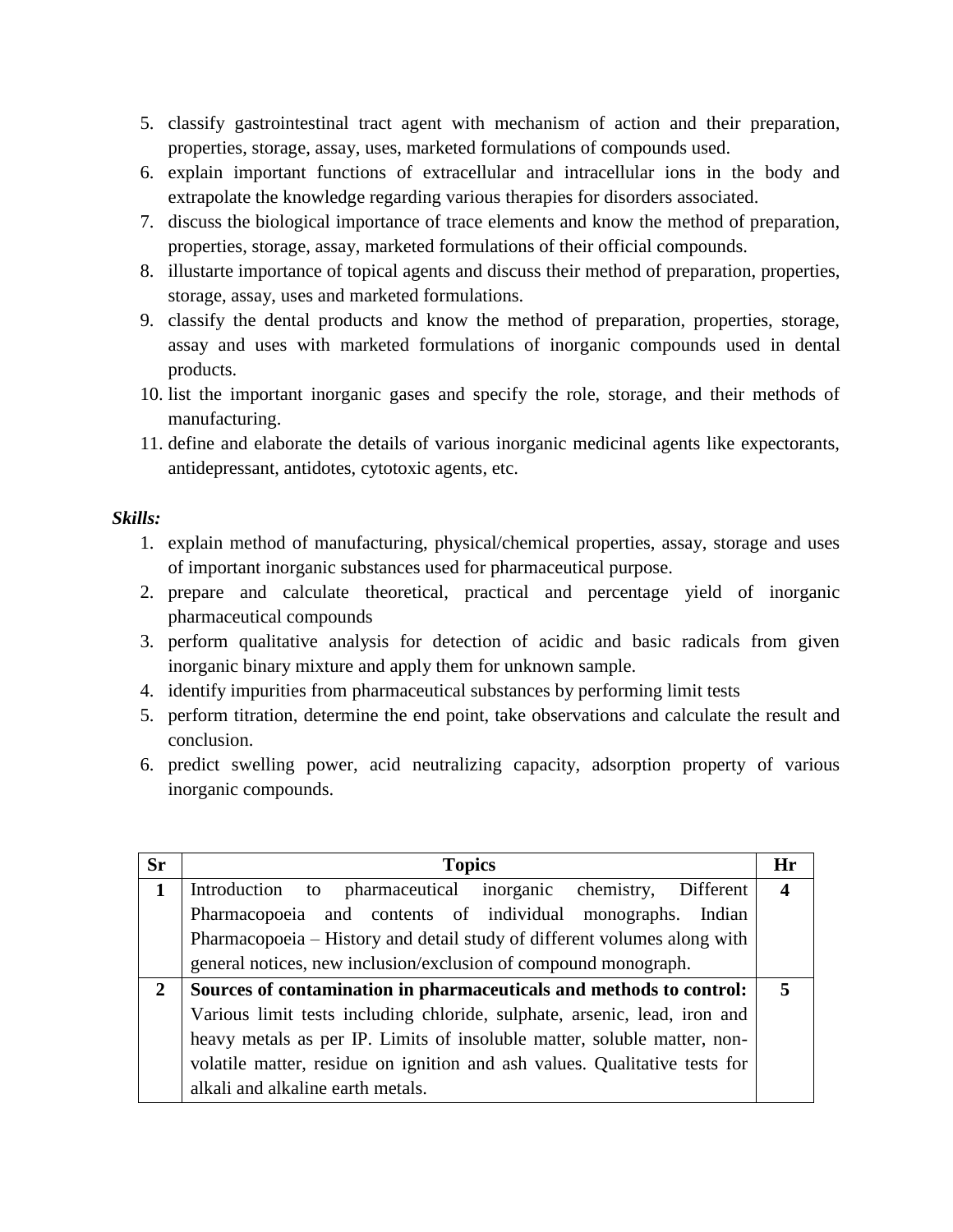| $\overline{\mathbf{3}}$ | Water: Water as universal pharmaceutical vehicle. Hardness of water,        | $\mathbf{3}$   |
|-------------------------|-----------------------------------------------------------------------------|----------------|
|                         | methods to remove hardness of water, different official waters and official |                |
|                         | control tests for water.                                                    |                |
| 4                       | <b>Gastrointestinal agents:</b>                                             | 6              |
|                         | <b>Acidifying agents:</b>                                                   |                |
|                         | Dilute hydrochloric acid                                                    |                |
|                         | Antacids: Classification of antacids, Aluminium Hydroxide Gel,              |                |
|                         | Aluminium Phosphate, Basic Aluminium carbonate, Calcium Carbonate,          |                |
|                         | Magnesium carbonate, Magnesium Hydroxide, Magnesium Trisilicate,            |                |
|                         | Sodium Bicarbonate, Combination of Antacids.                                |                |
|                         | <b>Protectives and</b><br>adsorbents:<br><b>Bismuth</b><br>compounds,       |                |
|                         | bismuthsubcarbonate, Kaolin, Activated charcoal, pectin.                    |                |
|                         | Saline cathartics: Sodium phosphate, Sodium potassium tartarate,            |                |
|                         | Magnesium carbonate, magnesium sulphate.                                    |                |
| 5                       | Electrolytes: Extra and intracellular ions: Chlorides, Phosphate,           | 6              |
|                         | Bicarbonate, Na, K, Ca, Mg. Electrolytes used for replacement therapy,      |                |
|                         | Calculation of mEq/l, mOsmol/l of electrolytes, physiological acid base     |                |
|                         | balance. Electrolyte used in acid-base therapy, Electrolytes combination    |                |
|                         | therapy. Sodium chloride injection, Ringer solution lactated, Ringer        |                |
|                         | injections, sodium acetate, potassium bicarbonate, sodium citrate,          |                |
|                         | sodium lactate, ammonium chloride, oral rehydration salts.                  |                |
| 6                       | Essential and trace elements: Absorption, distribution, physiological       | 5              |
|                         | role. Official compound of Fe, Cu, Zn, I, Fe: Ferrous sulfate, Iron         |                |
|                         | sorbitex injection, ferric ammonium citrate, ferric chloride, Cu: Copper    |                |
|                         | sulfate, Iodine, Potassium iodide, Sodium iodide, Zn-Zinc sulphate.         |                |
|                         |                                                                             |                |
| 7                       | <b>Topical agents:</b>                                                      | 6              |
|                         | General introduction and mode of action                                     |                |
|                         | Protectives: Talc, zinc oxide, Calamine, Zinc stearate, Titanium            |                |
|                         | dioxide, aluminum compounds.                                                |                |
|                         | Antimicrobials and astringents: Hydrogen peroxide solution, Sodium          |                |
|                         | perborate, Zinc peroxide, Potassium permanganate, Sodium hypochlorite,      |                |
|                         | Iodine solution, Boric acid, Selenium sulfide, Zinc sulfate.                |                |
| 8                       | <b>Dental products:</b> Dentifrices, Anti-caries agents.                    | $\overline{2}$ |
| 9                       | Gases and vapours: Important inorganic gases used                           | $\mathbf{3}$   |
|                         | in Pharmacy Oxygen, Nitrogen, Nitrous oxide , Carbon                        |                |
|                         | dioxide, Helium, Ammonia and their compounds as per                         |                |
|                         | I.P.                                                                        |                |
|                         |                                                                             |                |
|                         |                                                                             |                |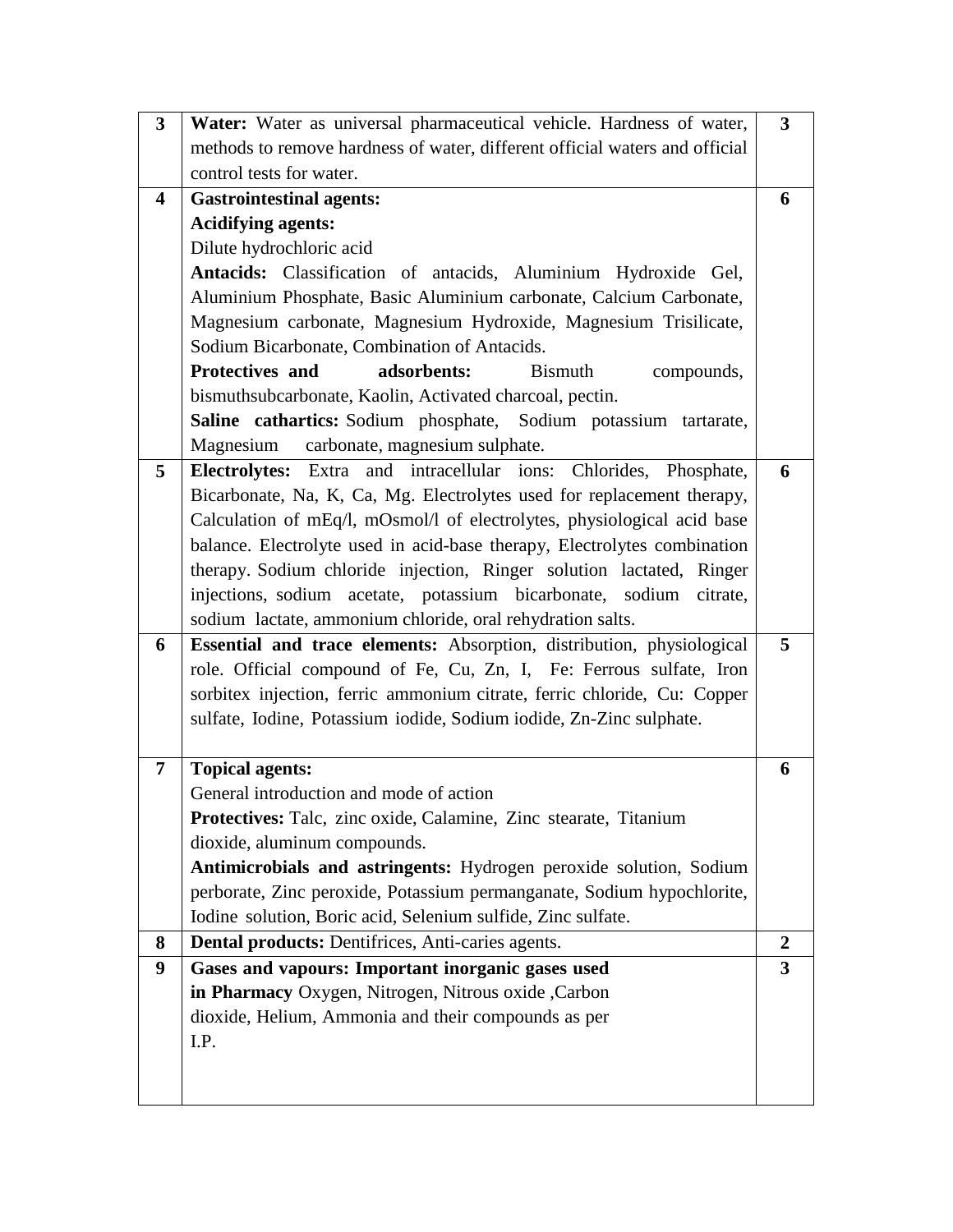| 10 | <b>Miscellaneous agents:</b>                      |  |
|----|---------------------------------------------------|--|
|    | Expectorants: Ammonium chloride, potassium iodide |  |
|    | Radioopaque medium: Barium sulphate               |  |
|    | Antidotes: sodium nitrite, Sodium thiosulphate    |  |
|    | <b>Antidepressant:</b> Lithium carbonate          |  |
|    | <b>Cytotoxic agents: Cisplatin</b>                |  |

**Note: For official compounds formula, methods of preparation, general properties, storage and uses should be discussed.**

## **1.1.3 P PHARMACEUTICAL INORGANIC CHEMISTRY** (Practical)

(3 hrs / week)

## **Experiments**

- **1.** Preparation of compounds followed by its identification tests as per I. P.
	- a. Ferrous sulphate
	- b. Magnesium sulphate
	- c. Copper sulphate
	- d. Sodium citrate
	- e. Aluminium hydroxide gel
- **2.** The backgrounds and systematic qualitative analysis of Inorganic mixture of up to 4 radicals. (minimum three)
- **3.** Identification tests for pharmacopoeial inorganic pharmaceuticals and qualitative tests for cations and anions should be covered (minimum three).
- **4.** Determination of swelling power of bentonite, Acid neutralizing capacity Aluminium hydroxide gel, Ammonium salts in Potash alum, Adsorption property in Heavy Kaolin and presence of iodate in KI.
- **5.** Limit tests for following as per I.P. procedures.
	- a. Chloride
	- b. Sulphate
	- c. Iron
	- d. Arsenic
	- e. Heavy metals

## **Recommended books:**

- 1. Inorganic, Medicinal and Pharmaceutical Chemistry by J. H. Block, E. B. Roche, Indian edition, Varghese Publication.
- 2. Modern Inorganic Pharmaceutical Chemistry by C. A. Dicher.
- 3. Concise Inorganic Chemistry J. D. Lee.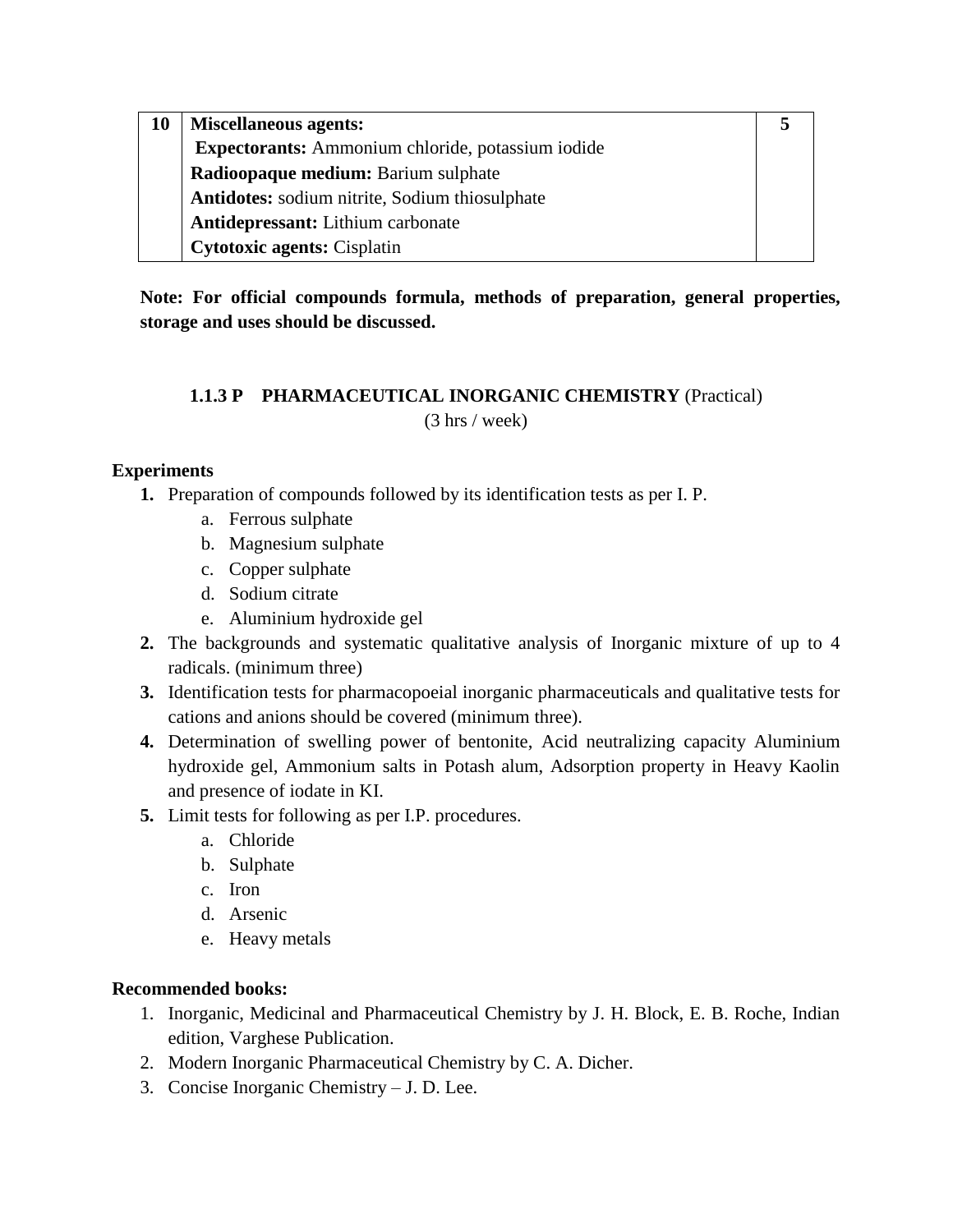- 4. Bentley & Driver"s Text Book of Pharmaceutical Chemistry Revised by L. M. Atherden, <sup>th</sup> edition, Oxford Medical Publications.
- 5. Indian Pharmacopoeia 2010.
- 6. Remington The Science and Practice of Pharmacy by Remington,  $20^{th}$  edition, Lipincott, William and Wilkins.
- 7. Advanced Inorganic Chemistry, 18<sup>th</sup> Edition, Cotton & Wilkinson (Wiley Eastern Ltd., Delhi).
- 8. Vogel"s Text Book of Quantitative Analysis, 5th Ed.
- 9. Vogel"s Quantitative Inorganic Analysis.
- 10. Wilson & Gisvold"s Principles of Organic and Medicinal Chemistry
- 11. Harkishan Singh & A. K. Kapoor Principles of Inorganic Chemistry

## **1.1.4 T PHARMACEUTICAL ORGANIC CHEMISTRY** (Theory)

## (3 hrs / week)

Learning objectives: on completion of following theory topics & laboratory experiments, learner should be able to:

## *A] Knowledge:*

- 1. illuminate relevance & significance of Organic Chemistry to Pharmaceutical Sciences.
- 2. clarify basic principles concepts of organic chemistry.
- 3. explain basic functional groups & IUPAC Nomenclature of Organic Compounds.
- 4. clarify Isomerism & apply that knowledge in understanding the Structure Property Relationship.
- 5. clarify different reagents in Organic Reactions.
- 6. explain different Reaction Intermediates & their application in reaction mechanism.
- 7. explain the factors affecting strength of acid & base.
- 8. comprehend & explain how Addition & Elimination Reactions are performed with respect to Alkenes and alkynes.
- 9. explain meaning of term "Aromaticity" & different reaction involve in the formation of aromatic compounds.

## *B] Skill:*

- 1. explain correct use of various equipments & Safety measures in Pharmaceutical Chemistry laboratory.
- 2. calibration of thermometer in technically correct way  $\&$  Explain the simple laboratory techniques.
- 3. explain significance of qualitative Analysis of organic compounds & synthesis of derivatives.
- 4. explain how to synthesize different organic compounds along with reaction & Mechanism.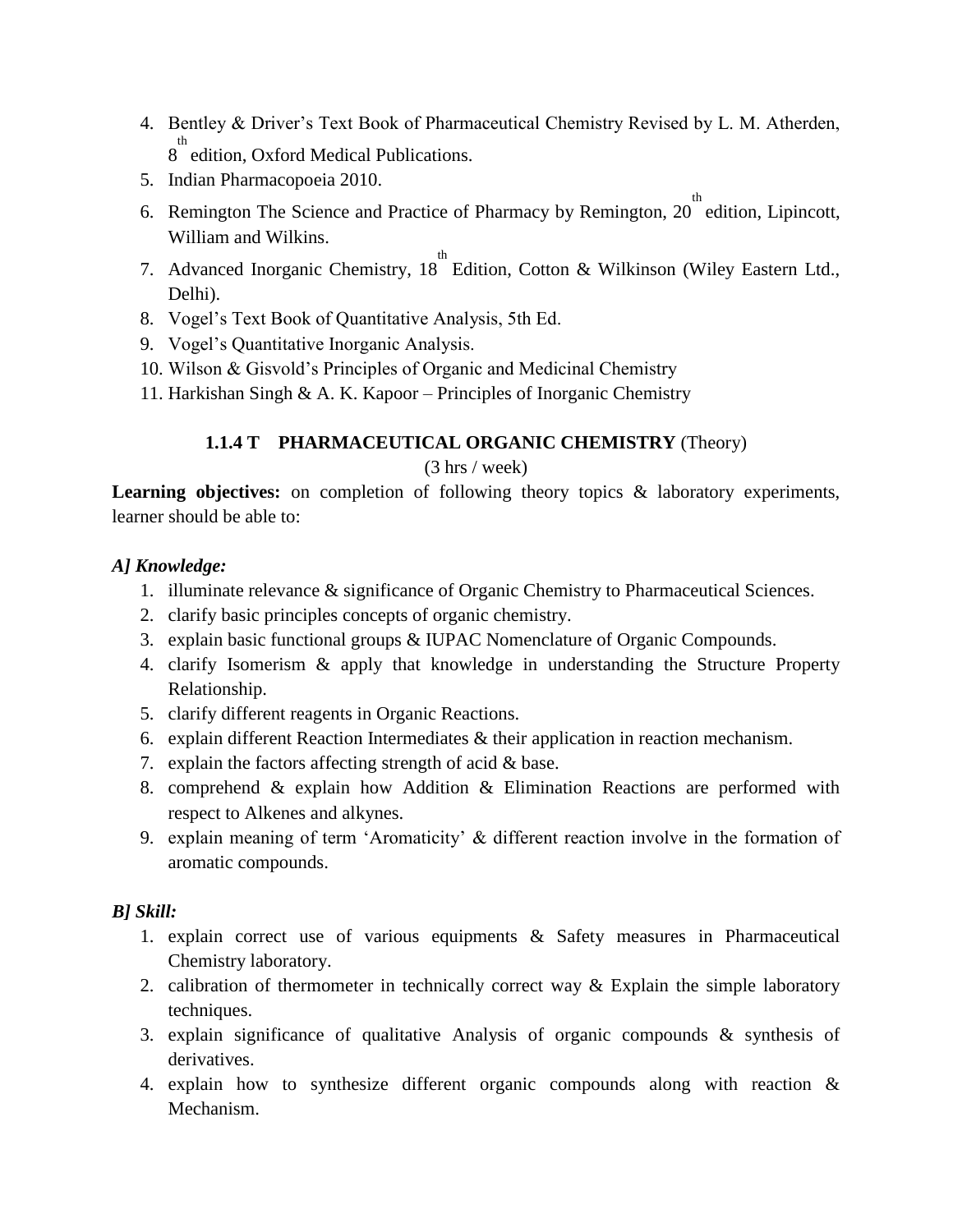| <b>Sr</b>    | <b>Topics</b>                                                               | Hr |
|--------------|-----------------------------------------------------------------------------|----|
| $\mathbf{1}$ | Basic principles and concepts of organic chemistry: Atomic and              | 4  |
|              | molecular orbitals, hybridization of atomic orbitals of carbon, nitrogen    |    |
|              | and oxygen to form molecular orbitals, covalent bond, electro negativity,   |    |
|              | bond fission, hydrogen bonding, theory of reaction mechanism, bond          |    |
|              | energy, inductive effect, steric effect, electromeric, mesomeric effect and |    |
|              | resonance, hyperconjugation, concept of tautomerism and types               |    |
| $\mathbf{2}$ | Classification of organic compounds on the basis of functional group        | 6  |
|              | and elemental composition as                                                |    |
|              |                                                                             |    |
|              | 1. Compounds containing carbon and hydrogen atoms only:                     |    |
|              | hydrocarbons (alkanes, alkenes alkynes, aromatic hydrocarbons, aryl-        |    |
|              | alkyl hydrocarbons, alicyclic hydrocarbons)                                 |    |
|              | 2. Compounds containing carbon, hydrogen and oxygen atoms only              |    |
|              | (alcohols, phenols, ethers and epoxides, carbonyl compounds,                |    |
|              | carboxylic acids, esters, anhydrides)                                       |    |
|              | 3. Compounds containing carbon, hydrogen and nitrogen atoms only            |    |
|              | (amines and imine, nitriles, hydrazines, nitro compounds)                   |    |
|              | 4. Compounds containing carbon, hydrogen, and halogens with oxygen          |    |
|              | (alkyl halides, aryl halides, acyl halides)                                 |    |
|              | 5. Compounds containing carbon, hydrogen, oxygen and nitrogen atoms         |    |
|              | only (amides, imides, aldoxime and ketoxime)                                |    |
|              | 6. Compounds containing carbon, hydrogen and sulphur with/without           |    |
|              | nitrogen, oxygen and halogen. Sulphonic acids, sulphonylhalides             |    |
|              | At least five mono-functional examples of each class including              |    |
|              | aromatic and aliphatic compounds should be covered with their               |    |
|              | common names)                                                               |    |
|              | IUPAC nomenclature of all classes of compounds; nomenclature of             |    |
|              | mono- substituted and poly-substituted compounds should be covered.         |    |
|              | (Recent rules of IUPAC should be referred).                                 |    |
| 3            | Structure-property relationship: Dipole moment, polarity of molecules,      | 4  |
|              | intermolecular and intramolecular forces of attraction (hydrogen bonding,   |    |
|              | van der waal's), and effects of these on physical properties of molecules   |    |
|              | as physical state, physical constant (melting point and boiling point), and |    |
|              | solubility.                                                                 |    |
|              | <b>Isomerism</b>                                                            |    |
|              | <b>i.</b> Introduction to principles of stereochemistry: enantiomerism and  |    |
|              | diastereomerism, $meso$ -compounds, assigning configurations ( $R$ and $S$  |    |
|              | ), geometric isomerism ( <i>cis, trans</i> , $Z$ and $E$ )                  |    |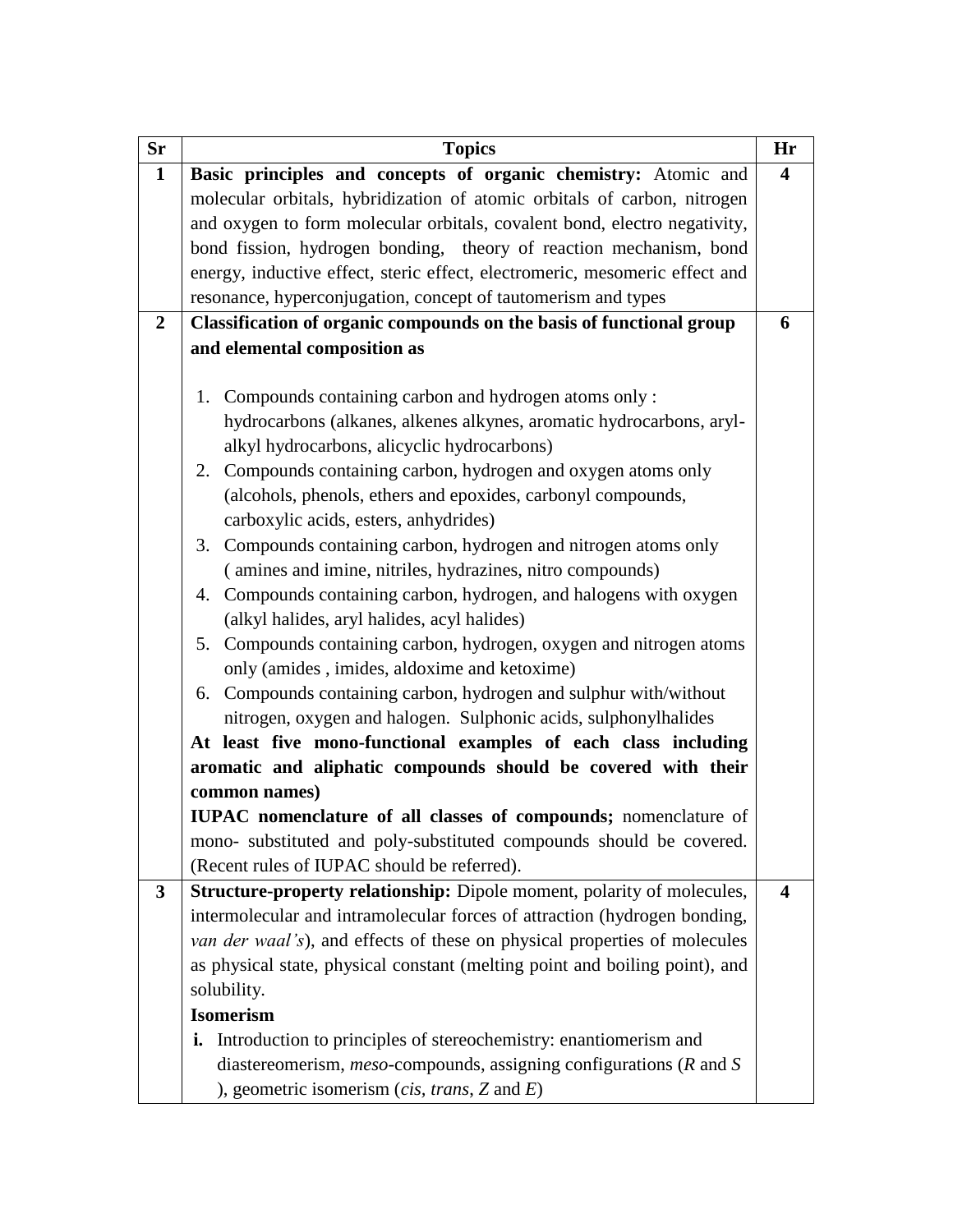| $\overline{2}$          | Classes of reactions and classes of reagents including electrophiles,       | $\overline{2}$ |
|-------------------------|-----------------------------------------------------------------------------|----------------|
|                         | nucleophiles and radicals.                                                  |                |
| $\overline{3}$          | Reaction intermediates – carbocations, carbanions, carbenes, free radicals, | $\overline{2}$ |
|                         | nitrene and nitrenium ions.                                                 |                |
|                         |                                                                             |                |
| $\overline{\mathbf{4}}$ | Acidity and basicity, application of inductive, steric, hyperconjugation    | $\overline{2}$ |
|                         | and resonance effects on acidity and basicity.                              |                |
| 5                       | Alkanes: properties and reactions of alkanes, mechanism and kinetics of     | $\mathbf{3}$   |
|                         | halogenation.                                                               |                |
| 6                       | Alkenes and alkynes: preparation and reactions, E1, E2 and E1cB             | 10             |
|                         | elimination-mechanism and stereochemistry, Saytzeff and Hoffman rules.      |                |
|                         | Addition Reaction of Alkenes – Mechanism, regioselectivity (Markonikov      |                |
|                         | & anti markonikov) in addition of hydrogen, halogen, hydrogen halide,       |                |
|                         | halohydrin formation, oxymercuration-demercuration, hydroboration-          |                |
|                         | oxidation, hydroxylation, allylic substitution (using NBS) and ozonolysis.  |                |
|                         | Conjugated Dienes-Structure, electrophilic addition of dienes: 1, 2 & 1, 4  |                |
|                         | - addition, Diels - Alder reaction. Alkynes: General methods of             |                |
|                         | preparation and reactions.                                                  |                |
| $\overline{7}$          | Benzene and aromaticity: Huckel rules, resonance in benzene and             | 12             |
|                         | derivatives. Mechanism of Electrophilic<br>aromatic<br>substitution:        |                |
|                         | Halogenation, Nitration sulphonation and Friedel Crafts reaction,           |                |
|                         | orientation and reactivity in monosubstituted benzene. Mechanism of         |                |
|                         | nueleophilic aromatic substitution. Addition – elimination and elimination  |                |
|                         | - addition (reactions involving benzyne intermediates)                      |                |

## **1.1.4 P PHARMACEUTICAL ORGANIC CHEMISTRY** (Practical)

(3 hrs / week)

## **Experiments**

- 1. Safety measures in laboratory.
- 2. Introduction to laboratory techniques: calibration of thermometer, melting point, boiling point, distillation, and recrystallization.
- 3. Systematic qualitative analysis of organic compounds and preparation of their derivatives. Organic compounds of all types of functional groups such as
	- a. Benzoic acid
	- b. Aniline
	- c. α/β-Napthol
	- d. Anthracene
	- e. Diphenylamine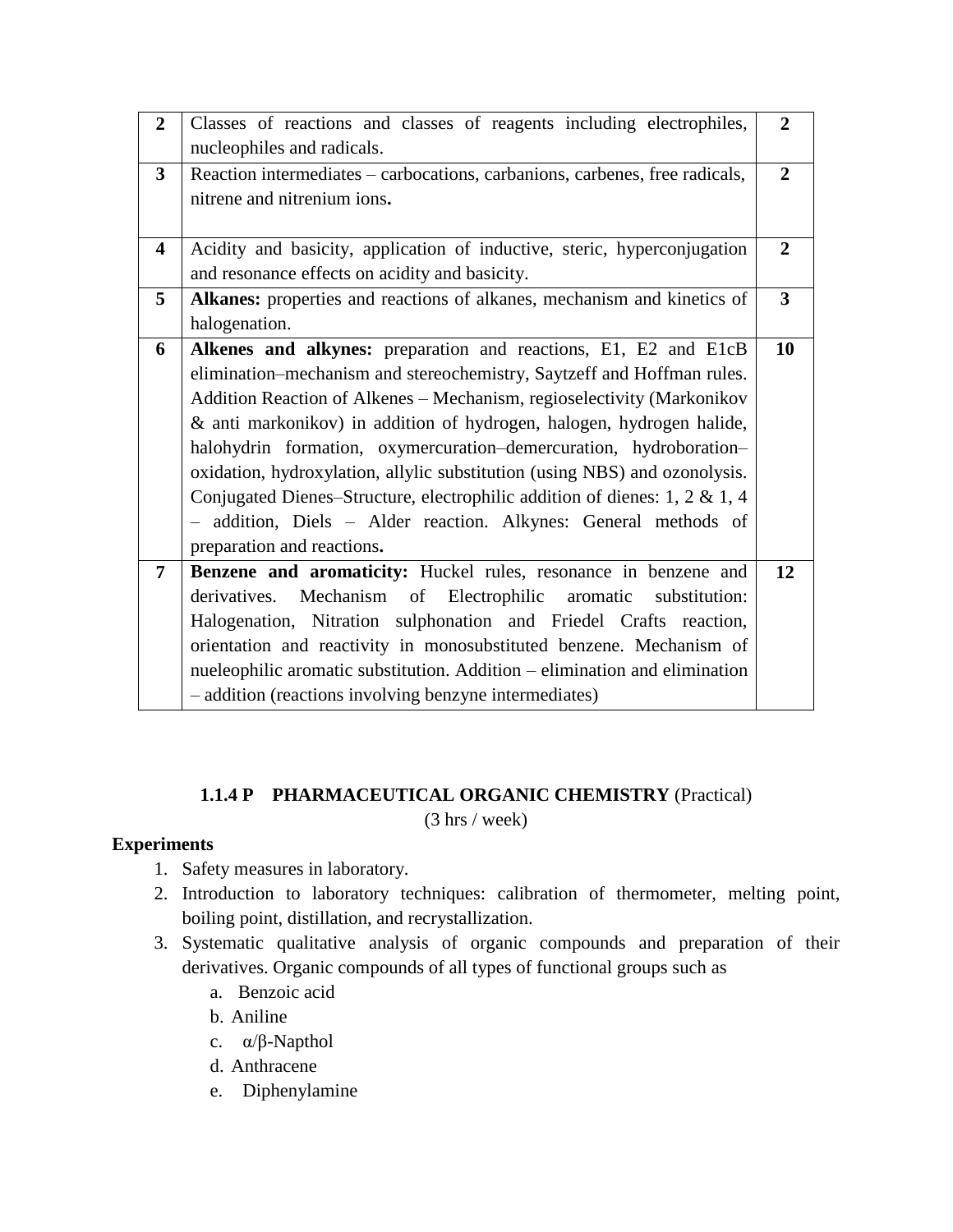- f. Acetoaminophen
- g. p-Toludine
- h. Thiourea
- 4. Synthesis of acetanilide
- 5. Synthesis of phenyl benzoate
- 6. Synthesis of para nitro acetanilide
- 7. Synthesis of 2,4,6- tribromoaniline.
- 8. Synthesis of para bromo acetanilide
- 9. Synthesis of 9,10- anthraquinone

#### **Recommended books:**

- 1. Organic Chemistry by Morrison & Boyd,  $6^{th}$  edition, Pearson Education.
- 2. Organic Chemistry by Pine,  $5^{th}$  edition, TATA McGraw Hill.
- 3. Advanced Organic Chemistry: Reaction, Mechanism and Structure by Jerry March 4 edition, A Wiley-Interscience Publication.
- 4. Advanced General Organic Chemistry a Modern Approach by Sachin Kumar Gosh, Reprinted 2007, New Central Book Agency (P) Ltd, Calcutta.
- 5. Fundamental of Organic Chemistry by T.W. Graham, Wiley- International, New York.
- 6. Vogl"s Text Book of Practical Organic Chemistry- Brian Furniss, Antony Hannaford, Peter Smith, Austrin (Eds), 5<sup>th</sup> edition, ELBS Publication, Singapore, 1997.
- 7. Introduction to Organic laboratory Techniques a Contemporary Approach by Donald L. Pavia, Gary M. Camp man, Georage S. Kriz (Eds),  $2^{nd}$  edition, C.B.S. College Publishing, USA, 1982.
- 8. Organic Syntheses by A. H. Blatt (Ed),  $6^{th}$  edition, Vol. 1-10, 1950, John Wiley & sons, London.
- 9. Advanced Organic Chemistry by Bahl & Bahl, S Chand Publication.
- 10. Organic Chemistry by I. A. Finar, ELBS Publication.
- 11. A Guidebook to Mechanism in Organic Chemistry by Peter Sykes Longman Scientific and Technical, Sixth Edition, 1985.
- 12. Organic Chemistry by Garaham Solomon, Tenth Edition, Wiley India Pvt. Ltd, 2009.
- 13. Organic Chemistry by John McMurry, Fifth Edition, Brooks/Cole Thomson Learning,1999.
- 14. Advanced Organic Chemistry by Francis A. Carey, Part A: Structure and Mechanism, Springer, 2007.
- 15. Writing Reaction Mechanisms in Organic Chemistry by Audrey Miller, Second Edition, Elsevier Science & Technology Books, 1999.
- 16. Organic Reactions by Werner E. Bachmann, Volume I, John Wiley and Sons. INC, 1942.

th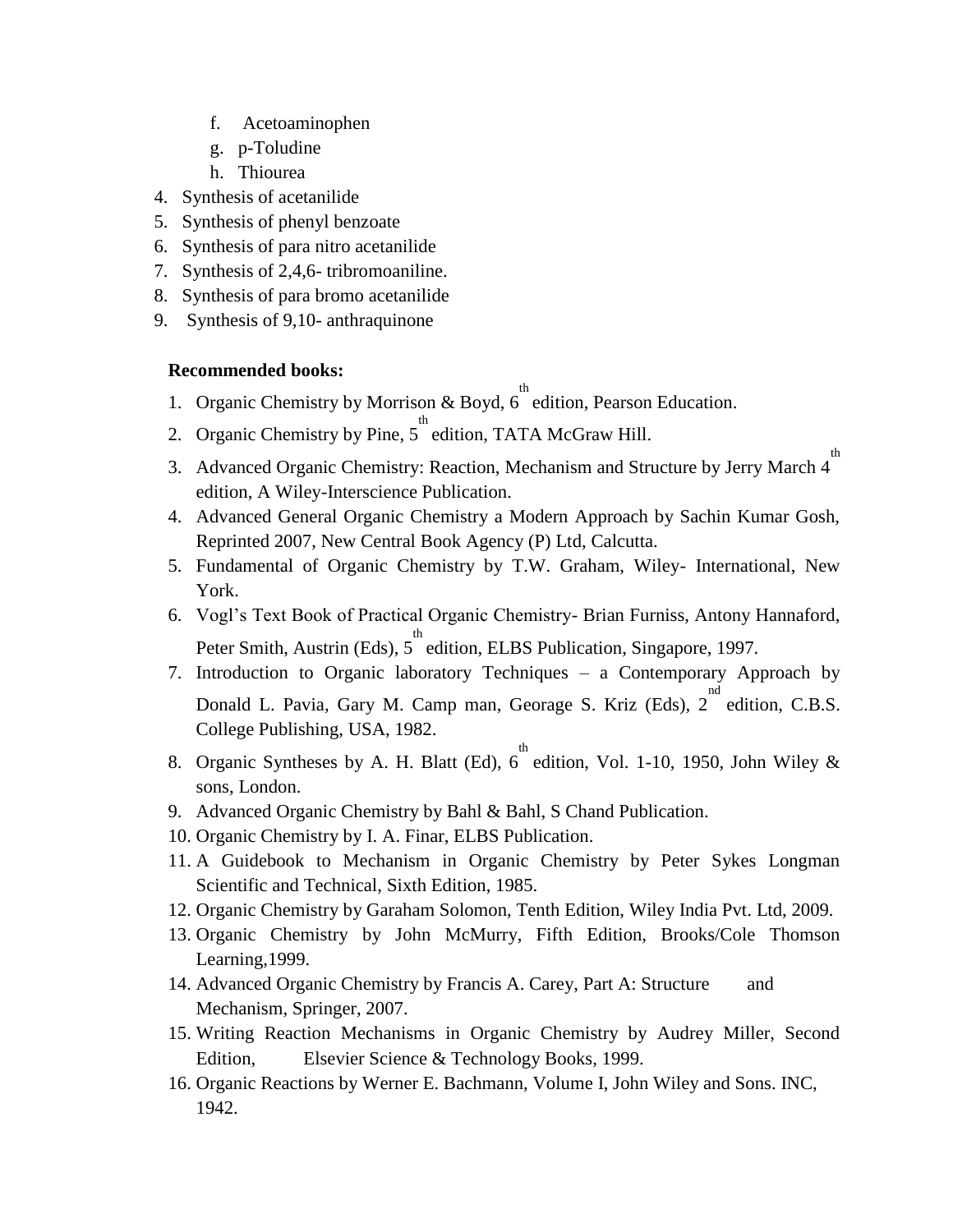- 17. Advanced Organic Chemistry Reaction Mechanisms by Reinhard Bruckner, Elsevier, 2002
- 18. Organic Reactions Stereochemistry and Mechanisms by Kalsi P. S., Forth Edition, New Age International Limited, 2006.
- 19. Advanced Organic Chemistry, Reactions and Mechanisms by Singh M. S., Second Edition, Dorking Kindersley Pvt. Limited, 2008.
- 20. Organic Reactions, Mechanisms with Problems by Tyagi Rajpal, First Edition, Discovery Publishing House, 2005.

# **1.1.5 T HUMAN ANATOMY & PHYSIOLOGY –I (Theory)**

(3 hrs / week)

**Learning objectives:** on completion of following theory topics & laboratory experiments, learner should be able to:

## *A] Knowledge:*

- **1.** explain the relevance and significance of Human Anatomy and Physiology to Pharmaceutical Sciences.
- **2.** explain basic terminologies used in anatomy and physiology as well as prefixes & suffixes used to identify body parts and directional terms.
- **3.** clarify the progression of structural levels (cells, tissues, organs, and systems) contributes to the body's order, there function and stability.
- **4.** explain the anatomy & physiology of skeletal & smooth muscle.
- **5.** explain Composition and functions of blood component & Hemostasis and Blood Coagulation.
- **6.** demonstrate how all parts of the human body contribute to the maintenance of homeostasis.
- *7.* clarify the anatomy, physiology & disorders of cardiovascular system, lymphatic system and digestive system.
- *8.* explain WHO Definition of health and health promotion.

## *B] Skill:*

- *1.* explain the construction, working, care and handling of various materials, instruments, glassware"s and equipments required for understanding the practical.
- *2.* explain the precautions taken by student while doing the practical in the laboratory.
- *3.* demonstrate the simple laboratory techniques.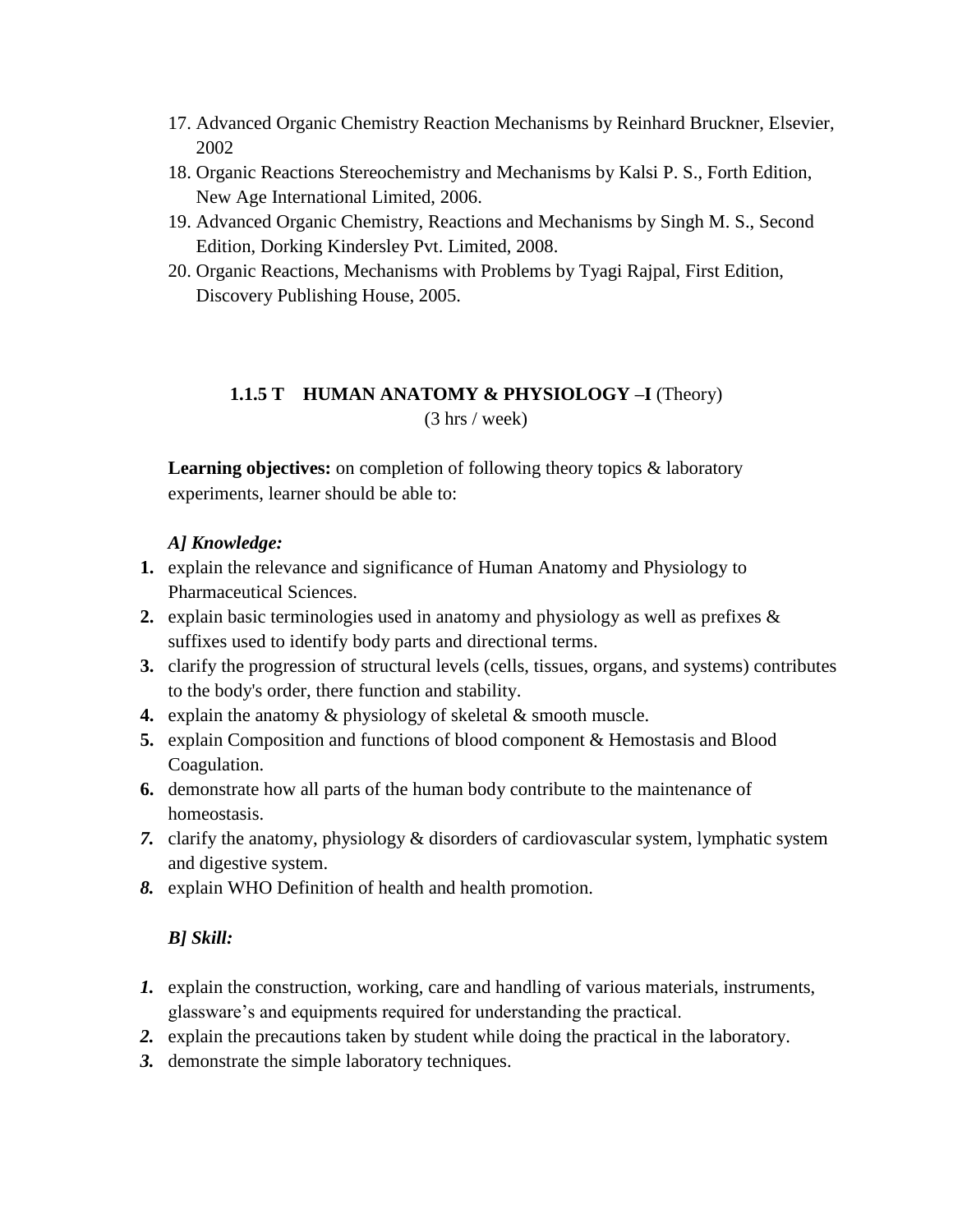- *4.* clarify significance of bleeding time, clotting time, detection of blood group, haemoglobin detection, W.B. C. count, R.B. C. count of blood sample and blood pressure determination.
- *5.* demonstrate human cardiovascular system and digestive system.
- *6.* enrich the practical knowledge students should take to visit the Hospitals/Medical College/Blood Bank.

| <b>Topic</b>            | Name of the topic and contents                                                         | <b>Hrs</b> |
|-------------------------|----------------------------------------------------------------------------------------|------------|
| N <sub>0</sub>          |                                                                                        |            |
| $\mathbf{1}$            | <b>Introduction:</b>                                                                   | 03         |
|                         | Definition and scope of anatomy, physiology and related topics. Basic terminologies    |            |
|                         | used in anatomy and physiology.                                                        |            |
|                         | Functional organization of human body and control of the "Internal Environment".       |            |
| $\overline{2}$          | <b>Cell and Tissues:</b>                                                               | 07         |
|                         | Structure of cell, its components and their functions.                                 |            |
|                         | Genetic control of protein synthesis, cell function and cell reproduction.             |            |
|                         | Structure and functions of plasma membrane. Various transport mechanisms across        |            |
|                         | membrane.                                                                              |            |
|                         | Structure, functions, characterization and subtypes of following class of tissues:     |            |
|                         | Epithelial, Connective, Muscle, Nervous tissues                                        |            |
| $\overline{\mathbf{3}}$ | <b>Muscular system:</b>                                                                | 03         |
|                         | Anatomy & physiology of skeletal & smooth muscle, neurotransmission, Excitation and    |            |
|                         | contraction of smooth and skeletal muscle, energy metabolism and muscle tone.          |            |
| $\overline{\mathbf{4}}$ | The Blood Cell, Immunity and Blood Coagulation:                                        | 10         |
|                         | Composition and functions of blood.                                                    |            |
|                         | Nature, types and function of plasma proteins.                                         |            |
|                         | Red Blood Cell, Anemia and Polycythemia                                                |            |
|                         | Resistance of the body to infections                                                   |            |
|                         | i) WBCs and Inflammation ii) Immunity and Allergy Innate immunity.                     |            |
|                         | Blood types: Transfusion, Tissue and organ transplantation.                            |            |
|                         | Hemostasis and Blood Coagulation.                                                      |            |
| 5                       | Lymph and lymphatic system:                                                            | 03         |
|                         | Composition, formation, circulation and functions of lymph.                            |            |
|                         | Structure of lymph node.                                                               |            |
|                         | Anatomy, physiology and functions of spleen.                                           |            |
|                         | Disorders of lymphatic system.                                                         |            |
| 6                       | <b>Cardiovascular system:</b>                                                          | 10         |
|                         | Anatomy of heart and blood vessels.                                                    |            |
|                         | Cardic muscle, the heart as pump and function of heart valves. (cardiac cycle and ECG) |            |
|                         | Rhythmical excitation of heart.                                                        |            |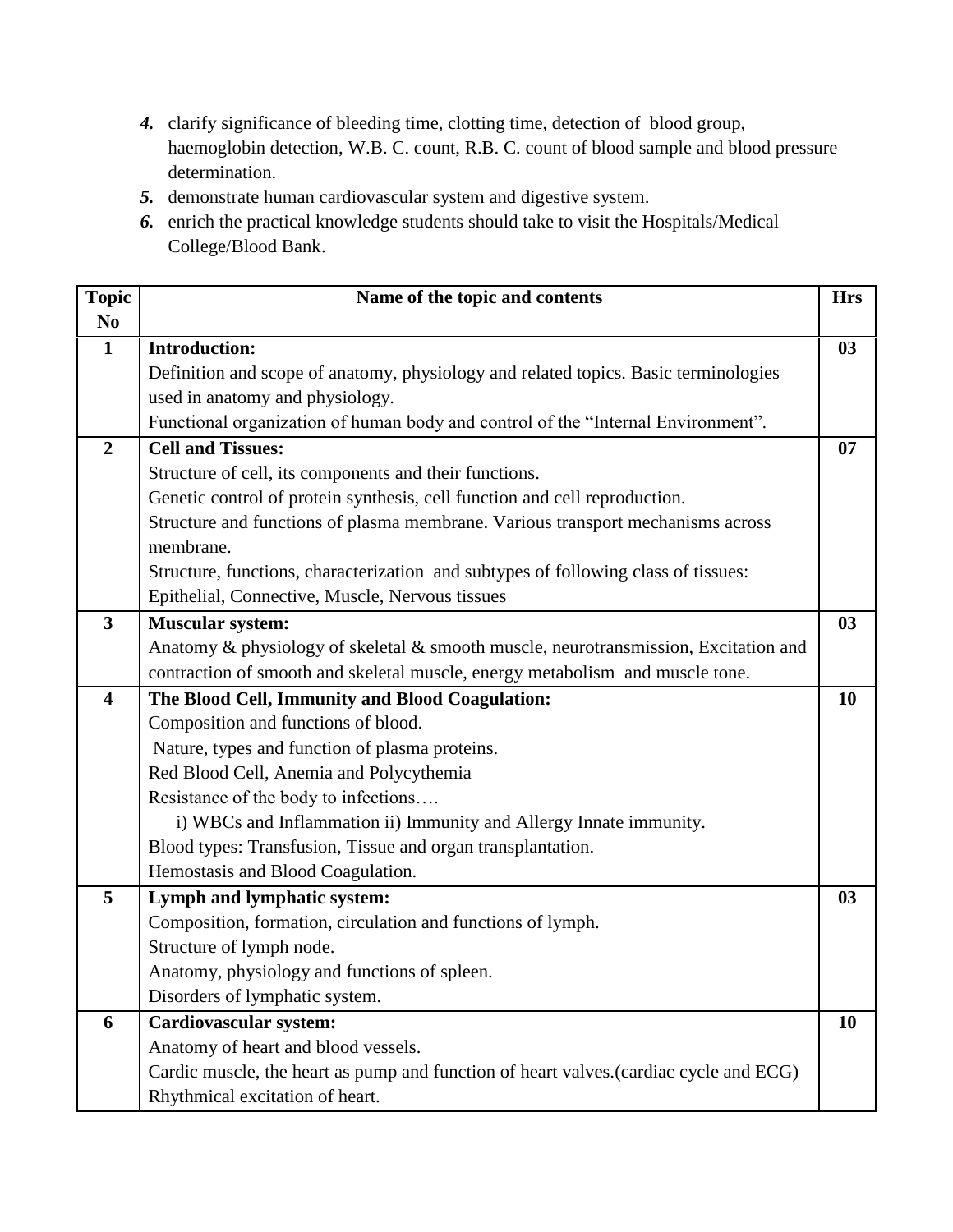|   | Circulation (pulmonary, coronary, systemic and portal).                                     |    |
|---|---------------------------------------------------------------------------------------------|----|
|   | Blood pressure (cardic output, venous return and their regulation).                         |    |
|   | Renin- angiotensin- aldosternon system.                                                     |    |
|   | Disorders of cardiovascular system - hypertension, hypotension, arteriosclerosis, angina,   |    |
|   | myocardial infarction, congestive heart failure, circulatory shock and cardiac              |    |
|   | arrhythmias (definitions only).                                                             |    |
| 7 | Digestive system:                                                                           | 07 |
|   | Anatomy and physiology of different parts of digestive system (salivary glands,             |    |
|   | stomach, liver, pancreas, small intestine, large intestine).                                |    |
|   | Secretary functions of alimentary tract.                                                    |    |
|   | Neuro humoral control of digestive tract.                                                   |    |
|   | Disorders of digestive system (definitions only)                                            |    |
| 8 | <b>Health Education:</b>                                                                    | 02 |
|   | WHO Definition of health and health promotion.                                              |    |
|   | Family planning: different devices for family planning                                      |    |
|   | Classification of food requirements: Balanced diet, nutritional deficiency disorders, their |    |
|   | treatment and prevention.                                                                   |    |

#### **Recommended Books:**

- 1. Chatterjee, C.C., Human Physiology. Medical Allied Agency, Kolkata.
- 2. Ganong, W.F., Review of Medical Physiology. Prentice-Hall International, London.
- 3. Guyton, A.C., Textbook of Medical Physiology. W. B. Saunders Co., Philadelphia, USA.
- 4. Tortora, G.J. and Grabowski, S.R., 2005. Principals of Anatomy and Physiology. Harper Collins College Publishers, New York.
- 5. Vander, A.J., Sherman, J.H. and Luciano, D.S., Human Physiology. McGraw-Hill Publishing Co., USA.
- 6. Waugh, A. and Grant, A., Ross and Wilson's Anatomy and Physiology in Health and Illness. Churchill-Livingstone, London.
- 7. West, J.B., Best and Taylor's Physiological Basis of Medical Practice. Williams and Wilkins, Baltimore, USA.
- 8. Warwick, R. and Williams, P., Gray's Anatomy. Longman, London.
- 9. Chaudhari S K. Concise Medical Physiology. New Central Book Agency (P) Ltd., Calcutta.
- 10. Godkar P.B and Godkar D.P., Textbook of Medical Laboratory Technology. Bhalani Publishing House, Mumbai.
- 11. Joshi V.D. Practical Physiology. Vora Medical Publications, Mumbai.
- 12. DiFiore-Mariano S.H., Atlas of Human Histology. Lea and Febiger, Philadelphia.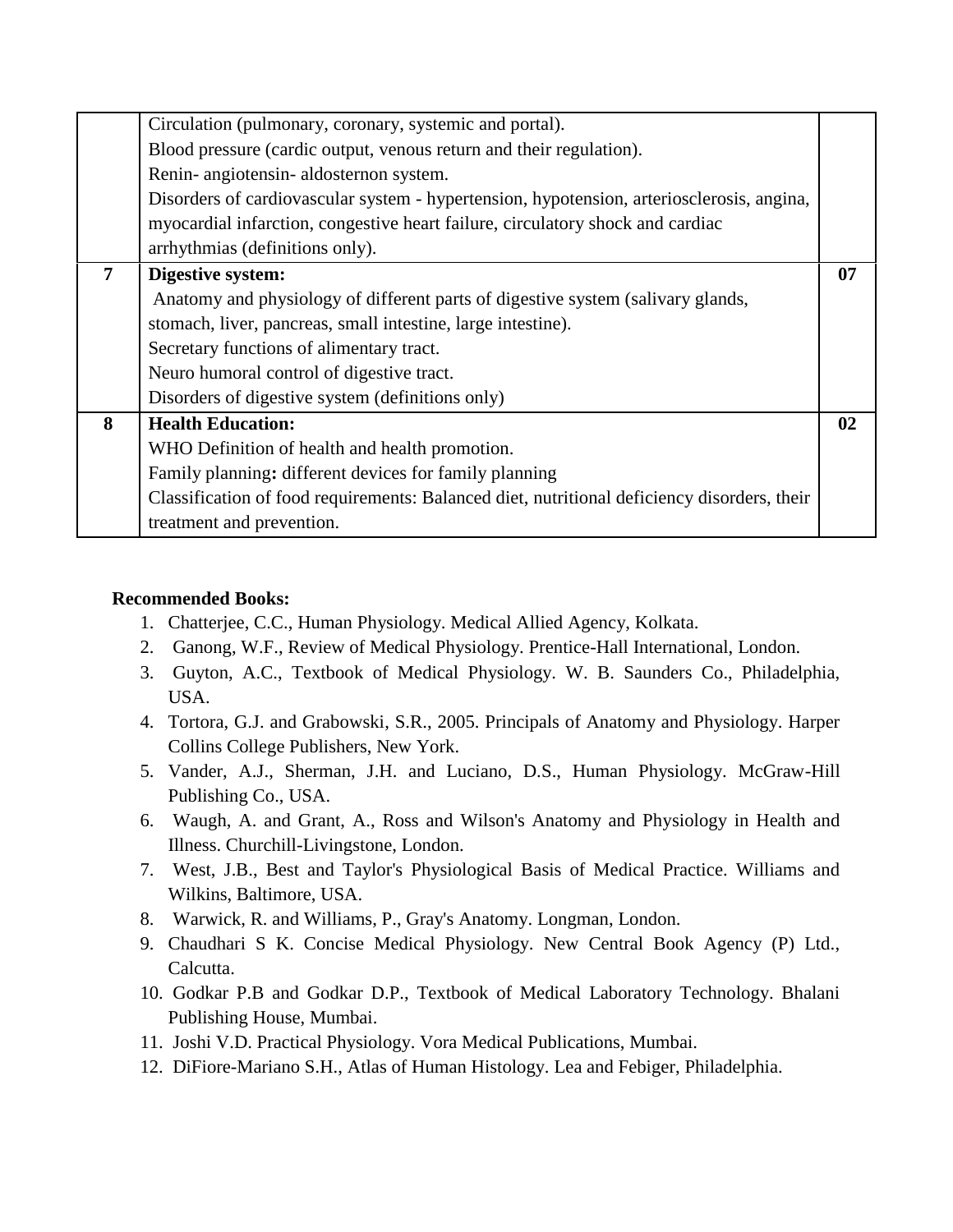- 13. Garg K., Bahel I. and Kaul M., A Textbook of Histology. CBS Publishers and Distributors, New Delhi.
- 14. Goyal, R.K., Patel, N.M. and Shah, S.A., Practical Anatomy, Physiology and Biochemistry. B. S. Shah Prakashan, Ahmedabad.
- 15. Ranade, V.G., Joshi, P.N. and Pradhan, S., Textbook of Practical Physiology. Pune Vidyarthi Griha Prakashan, Pune.
- 16. Singh, I., BD., Chaurasia's Human Anatomy. CBS Publisher and Distributors, New Delhi.
- 17. Singh, I., Textbook of Human Histology. Jaypee brothers Medical Publishers, New Delhi.
- 18. Upasani, C.D. and Undale, V., Human Anatomy and Physiology. Tech-Max Publications, Pune.
- 19. Mukherjee, K.L., Medical Laboratory Technology. Tata McGraw Hill Publishing Company Ltd. New Delhi.
- 20. Beck, W.S., Human Desigh: Molecular, Cellular and Systemic Physiology. Harcourt Brace Jovanovich Inc. New York.

## **1.1.5 P HUMAN ANATOMY & PHYSIOLOGY –I** (Practical) (3 hrs / week)

#### **Experiments**

- 1 To study the microscope (types, uses, care and handling of microscopes)
- 2 Histological study of important tissues (epithelial, connective, muscular and nervous tissue)
- 3 To determine RBC count
- 4 To determine WBC count
- 5 To determine hemoglobin content of blood sample using hemometer
- 6 To determine blood group
- 7 To determine clotting time.
- 8 To determine bleeding time.
- 9 To study of human cardiovascular system with the help of chart, model and histological slides.
- 10 To measure blood pressure, body temperature, pulse rate of healthy volunteer (Manual and digital).
- 11 To record ECG, study PQRST waves and discuss the significance of ECG.
- 12 To study of human digestive system with the help of chart, model and histological slides.
- 13 Visit to Medical College and/or Hospital (Optional) Visit to Blood Bank (Optional)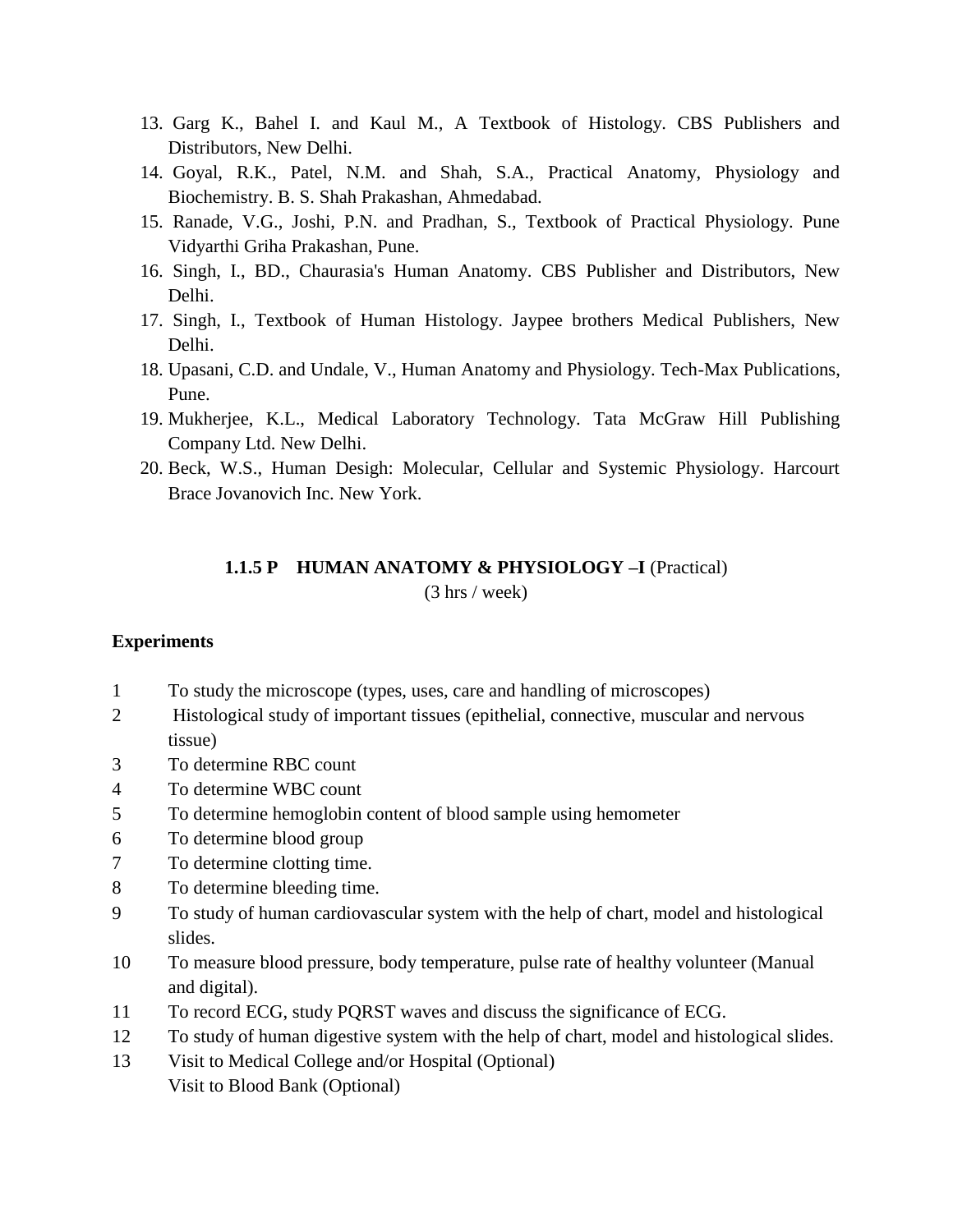### **Recommended Books***:*

- 1. Godkar P.B and Godkar D.P., Textbook of Medical Laboratory Technology. Bhalani Publishing House, Mumbai.
- 2. Joshi V.D. Practical Physiology. Vora Medical Publications, Mumbai.
- 3. DiFiore-Mariano S.H., Atlas of Human Histology. Lea and Febiger, Philadelphia.
- 4. Mukherjee, K.L., Medical Laboratory Technology. Tata McGraw Hill Publishing Company Ltd. New Delhi.
- 5. Beck, W.S., Human Desigh: Molecular, Cellular and Systemic Physiology. Harcourt Brace Jovanovich Inc. New York.
- 6. Chatterjee, C.C., Human Physiology. Medical Allied Agency, Kolkata.
- 7. Ganong, W.F., Review of Medical Physiology. Prentice-Hall International, London.
- 8. Guyton, A.C., Textbook of Medical Physiology. W. B. Saunders Co., Philadelphia, USA.
- 9. Tortora, G.J. and Grabowski, S.R., 2005. Principals of Anatomy and Physiology. Harper Collins College Publishers, New York.
- 10. Vander, A.J., Sherman, J.H. and Luciano, D.S., Human Physiology. McGraw-Hill Publishing Co., USA.
- 11. Garg K., Bahel I. and Kaul M., A Textbook of Histology. CBS Publishers and Distributors, New Delhi.

## **1.1.6 T COMMUNICATION AND SOFT SKILL DEVELOPMENT** (Theory)

(3 hrs / week)

## **Learning Objective:**

On completion of following theory topics learner should be able to: *Knowledge:*

- 1. handle interpersonal relations & communicate effectively.
- 2. choose career and make appropriate decisions
- 3. build a repertoire of functional vocabulary and to move from the lexical level to the syntactic level.
- 4. comprehend the concept of communication
- 5. *describe* the four basic communication skills Listening, Speaking, Reading and Writing
- 6. convert the conceptual understanding of communication into everyday practice
- 7. become aware of their thinking styles and to enable them to convert thinking into performance.
- 8. *make* students reflect and improve their use of body language posture, gesture, facial expression, tone
- 9. identify, classify and apply relevant soft skills.
- 10. *illustrate* role of skills in real-life work situations with case studies, role play, etc.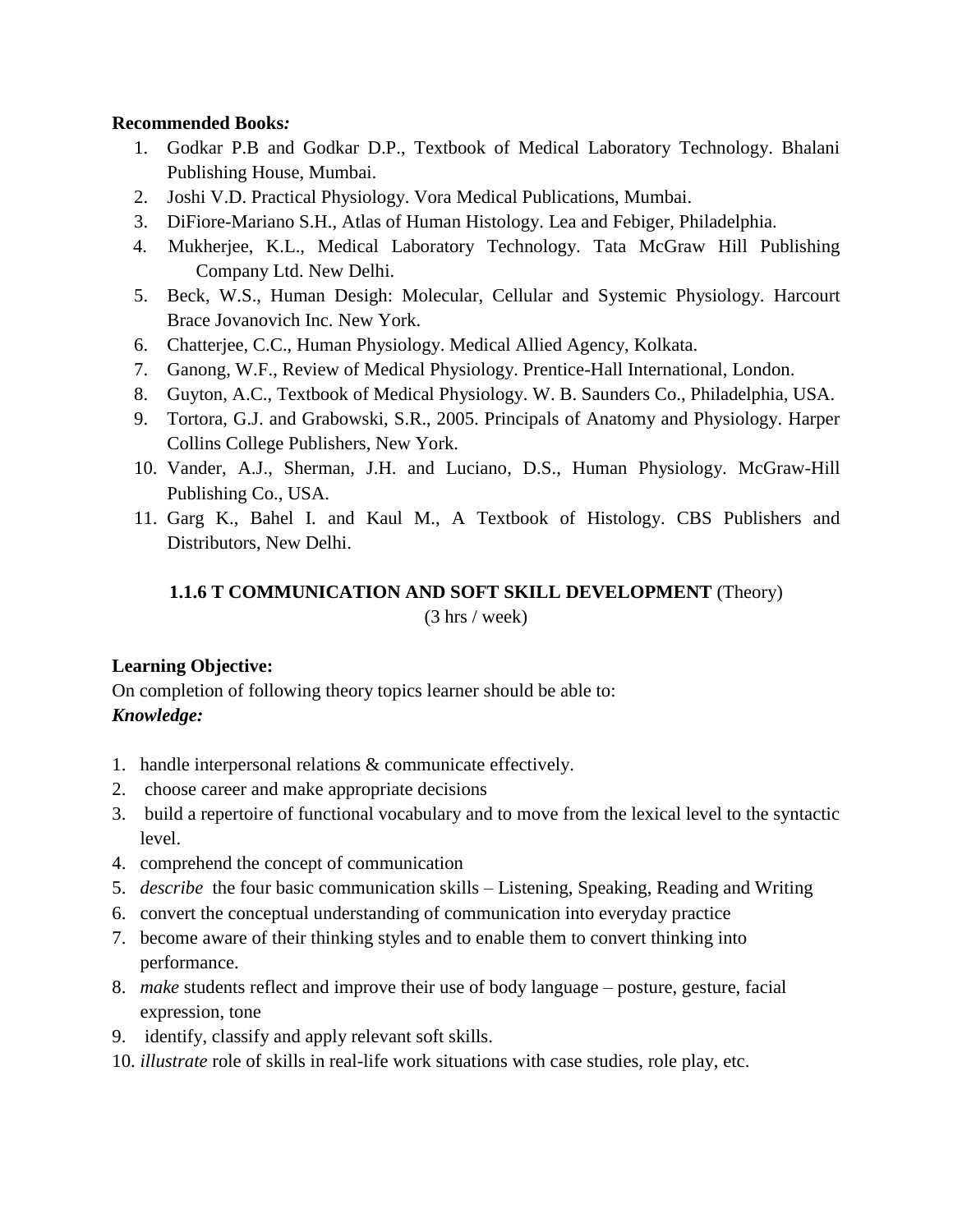- 11. identify the concept and components of personality, thereby to apply the acquired knowledge to themselves and to march towards excellence in their respective academic careers.
- 12. bring out creativity and other latent talents with proper goal setting so that self- esteem gets enhanced.
- 13. sharpen memory skills and other study skills, which are vital for academic excellence.
- 14. Identify the concept of positive thinking which will keep the students in a good stead at the time of crisis.

| <b>Topic</b>     | Name of the topic and contents                                             | <b>Hrs</b>     |
|------------------|----------------------------------------------------------------------------|----------------|
| N <sub>0</sub>   |                                                                            |                |
| 1.               | Introduction on language and communication: Meaning and                    | 5              |
|                  | importance of communication, Objectives of Communication. Need for         |                |
|                  | Communication. Types of communication. Written & Verbal                    |                |
|                  | communication. Formal and informal communication (The grapevine),          |                |
|                  | upward and downward communication. Non-Verbal, Body Language and           |                |
|                  | Graphic Language. Barriers to effective communication and how to           |                |
|                  | overcome them; brevity, clarity and appropriateness in communication.      |                |
| 2.               | Channels of communication: language as a tool for communication.           | 4              |
|                  | Developing effective messages: Thinking about purpose, knowing the         |                |
|                  | audience, structuring the message, selecting proper channels, minimizing   |                |
|                  | barriers & facilitating feedback.                                          |                |
| 3.               | Writing: Selecting material for expository, descriptive, and               | 6              |
|                  | argumentative pieces, business letters; formal report; summarizing and     |                |
|                  | abstracting; expressing ideas within a restricted word limit; paragraph    |                |
|                  | division; the introduction and the conclusion; listing reference material; |                |
|                  | use of charts, graphs and tables ; punctuation and spelling; semantics of  |                |
|                  | connectives,                                                               |                |
|                  | modifiers and modals; variety in sentences and paragraphs. Preparing       |                |
|                  | Agenda and writing minutes for meetings, Case writing and                  |                |
|                  | Documentation                                                              |                |
| $\overline{4}$ . | Technical Communication: Nature, Origin and Development. Salient           | $\overline{4}$ |
|                  | features. Scope & Significance. Forms of Technical Communication.          |                |
|                  | Difference between Technical Communication & General writing.              |                |
|                  | Objective Style vs. Literary Composition.                                  |                |
| 5.               | <b>Business communication:</b> Importance of written business              | 4              |
|                  | correspondence. General principles and essentials of good commercial       |                |
|                  | correspondence. Different types of commercial correspondence & their       |                |
|                  | drafting. Types of Business letters. Official letters, electronic          |                |
|                  | communication process.                                                     |                |
| 6.               | Career Skills: Interview skills, Applying for job, Cover letters, Resume   | 3              |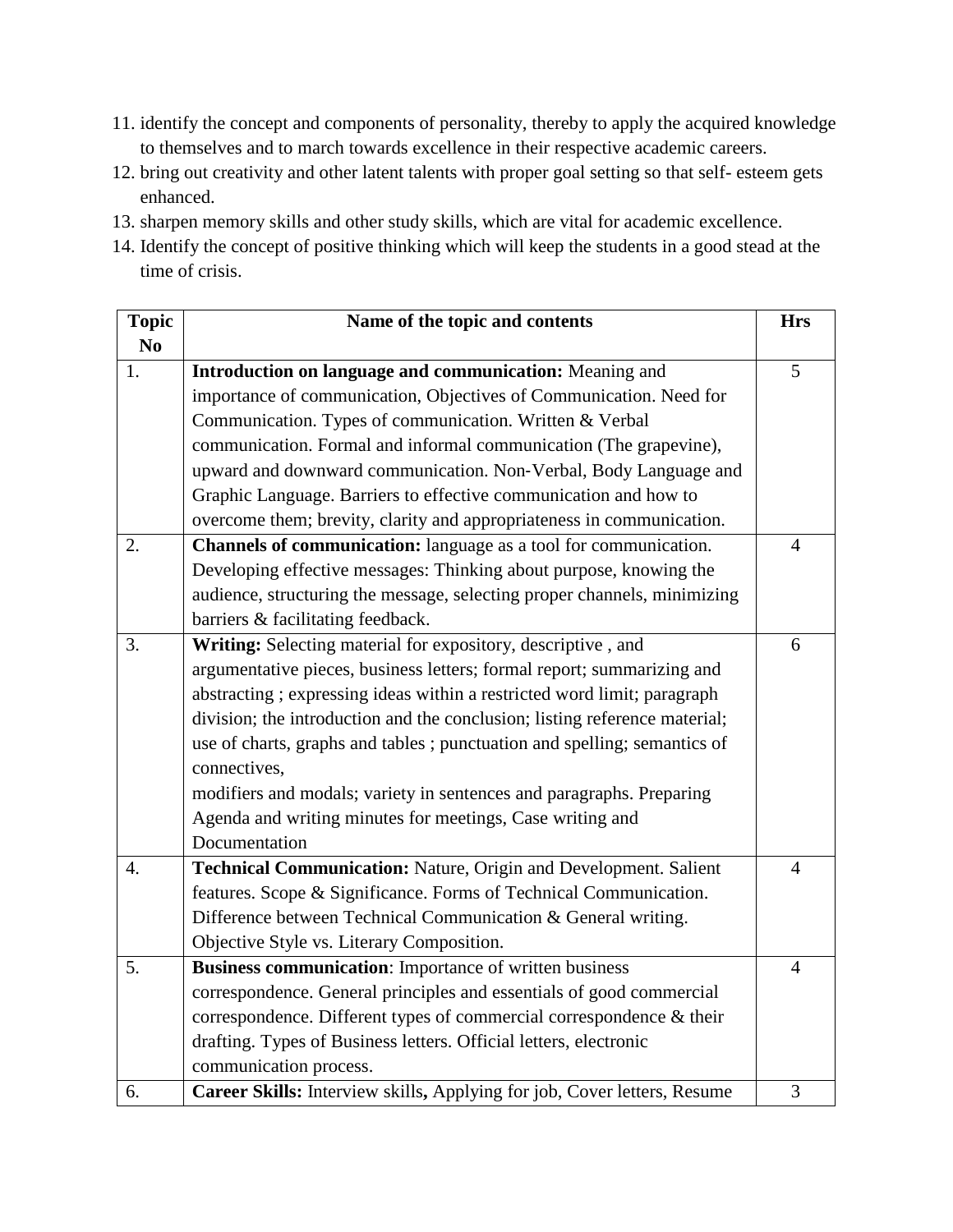|     | and Effective Profiling, group discussion, letter writing, e-mail writing     |                |
|-----|-------------------------------------------------------------------------------|----------------|
|     | and email etiquettes.                                                         |                |
| 7.  | <b>Formal written skills:</b> Report writing – preparing rough draft, editing | $\overline{4}$ |
|     | and preparing final report, Office Drafting: Circular, Notice, and Memo.      |                |
|     | Business correspondence: Enquiry, Order letter, Complaint letter, and         |                |
|     | Adjustment letter. Defining, Describing Objects & Giving Instructions.        |                |
| 8.  | <b>Introduction to Phonetics:</b> Introduction to Vowels and Consonants and   | 3              |
|     | associated Phonetic symbols. Introduction to Accent, Intonation and           |                |
|     | Rhythm.                                                                       |                |
| 9.  | Soft Skills: Empathy (Understanding of someone else point's of view)          | 6              |
|     | Intrapersonal skills, Interpersonal skills, Problem solving, Reflective       |                |
|     | thinking, Critical thinking, Negotiation skills, emotional intelligence.      |                |
| 10. | Modern Technology and Communication: Globalization of Business,               | 6              |
|     | Role of Information Technology. Tele-communication. Internet.                 |                |
|     | Teleconferencing and Video-conferencing.                                      |                |
|     | <b>Total</b>                                                                  | 45             |
|     |                                                                               | hours          |
|     |                                                                               |                |

## **Books Recommended:**

- 1. M.Ashraf Rizvi Effective Technical Communication (Tata McGraw Hill Companies)
- 2. Bhaskaran & Horsburgh Strengthen Your English (Oxford University Press)
- 3. Andrea J Rutherfoord Basic Communication Skills for Technology (Pearson Education Asia)
- 4. Orient Longman English Skills for Technical Students, WBSCTE with British Council,
- 5. P.Eliah A hand book of English for professionals. (Pharma book syndicate)
- 6. Judy Garton‐Sprenger B.B.C. English Stage 1 (B.B.C. English)
- 7. Spoken English in 3 volumes with 6 cassettes, OUP. (CIEFL)
- 8. T.Balasubramanian A textbook of English Phonetics for Indian Students by (Macmillan)
- 9. KK Ramchandran Business communication (Macmilan)
- 10. S R Inthira & V Saraswathi " Enrich your English a) Communication skills b) Academic skills " (CIEFL & OUP)
- 11. Mohan Krishna & Banerji Meera. Developing communication skills (Macmillan)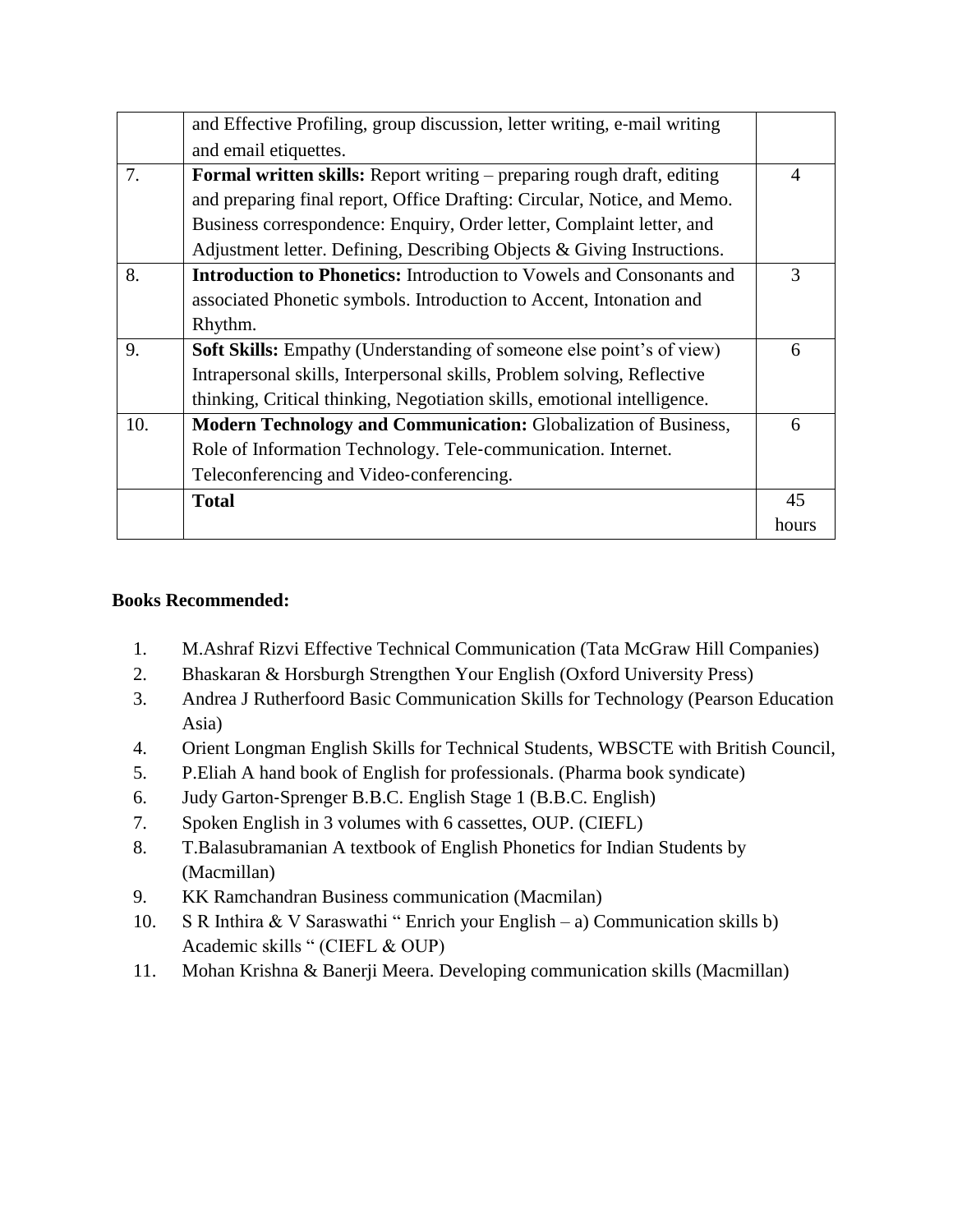### **FIRST YEAR B. PHARMACY SEMESTER – II**

#### **1.2.1 T PHARMACEUTICS- II (Theory)**

(3 hrs / week)

#### **Learning Objective:**

On completion of following theory topics, learner should be able to :

#### *Knowledge :*

- 1. describe the flow of materials in a manufacturing unit by studying the plant layout design
- 2. explain a technical knowhow of different operations in pharmaceutical manufacturing
- 3. identify factors and equipments that lead to enhanced filtration
- 4. elucidate the importance of particle size in pharmacy and suggest methods for size reduction of solids
- 5. describe the mechanisms of mixing, mixing equipments and suggest measures to overcome failures during mixing operation.
- 6. characterize powders in terms of their size and size distributions
- 7. handle different types of packs, materials of packaging available for liquid, powders, tablets and semisolid dosage forms
- 8. familiarize with good manufacturing practices
- 9. correlate dosage form design with biological fate of drug by expressing the absorption, distribution, metabolism and excretion of drugs.
- 10. explain the importance of bioavailability and bioequivalence of drugs

| <b>Topic</b> | Name of the topic and contents                                                         | Hrs. |
|--------------|----------------------------------------------------------------------------------------|------|
| No.          |                                                                                        |      |
| $\mathbf{1}$ | <b>Packaging technology</b>                                                            | 8    |
|              | Concept of pack, primary and secondary pack. Types of packaging                        |      |
|              | materials. Unit dose packaging. Packaging of liquid, powders, tablets and              |      |
|              | semisolid dosage forms. Closures. Evaluation of containers and closures of             |      |
|              | non sterile formulations as per pharmacopoeia.                                         |      |
| $\mathbf{2}$ | <b>Filtration and clarification</b>                                                    | 6    |
|              | Definition and applications of filtration, Factors affecting rate of filtration,       |      |
|              | types of filter media used, filter aids, filter press, leaf filter, rotary filter $\&$ |      |
|              | hydro extractors. Clarification and its techniques.                                    |      |
| 3            | <b>Size reduction</b>                                                                  | 5    |
|              | Importance in pharmacy, factors affecting size reduction Grinding                      |      |
|              | mills of various types like Hammer mill, Multi mill, Ball mill, Edge and end           |      |
|              | runner mill, Fluid energy mill, colloidal mill                                         |      |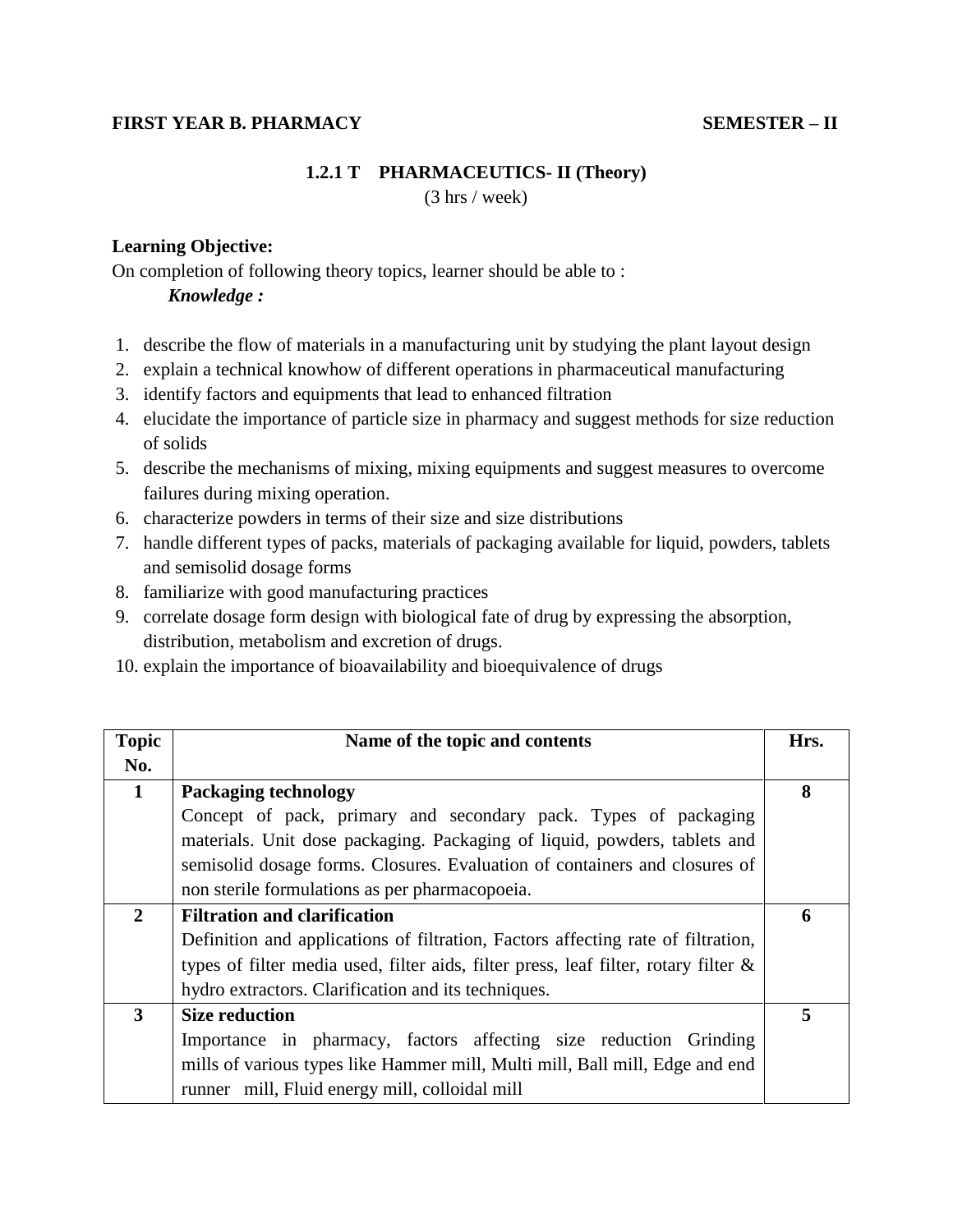| $\overline{\mathbf{4}}$ | Particle size analysis and size separation                                  | 6            |
|-------------------------|-----------------------------------------------------------------------------|--------------|
|                         | Importance and methods of measurement of particle size. Pharmaceutical      |              |
|                         | significance of size separation. Standards of sieves as per official books, |              |
|                         | Powder gradation, size distribution methods, techniques and equipments for  |              |
|                         | size separation.                                                            |              |
| 5                       | <b>Basis of bio pharmaceutics</b>                                           | 8            |
|                         | Bioavailability and bioequivalence. Concepts and mechanisms related to      |              |
|                         | absorption, distribution, metabolism and excretion.                         |              |
| 6                       | Introduction to good manufacturing practices                                | 4            |
|                         |                                                                             |              |
| 7                       | <b>Mixing</b>                                                               | 6            |
|                         | Mixing of liquids, Equipments used in manufacturing & packing of oral       |              |
|                         | solution, liquid mixing- mechanism of mixing, Impeller, Propeller mixers,   |              |
|                         | Paddle mixer, baffles, prevention of aeration & foam. Mixing of powders.    |              |
|                         | Mechanism of powder mixing, factors affecting mixing, sigma & ribbon        |              |
|                         | blender, paddle mixer, tumbler mixers, planetary mixer                      |              |
| 8                       | <b>Pharmaceutical plant layout designing</b>                                | $\mathbf{2}$ |
|                         | Various department in pharmaceutical manufacturing unit. Flow chart and     |              |

## **Recommended Books:**

- 1) Walter L. Badger and J.T. Banchero, Introduction to Chemical Engineering,  $7<sup>th</sup>$  Edition, 2002, McGraw Hill Book Co., Singapore.
- 2) A R Paradkar, Introduction to Pharmaceutical Engineering,  $10<sup>th</sup>$  edition, 2007, Published by Nirali Prakashan, Pune.
- 3) Bentley's Textbook of Pharmaceutics,  $8<sup>th</sup>$  edition, 1996, Edited by E A Rawlins, All India Traveller Book Seller, New Delhi.
- 4) [L V Allen,](http://www.flipkart.com/author/loyd-v-allen) [N G Popovich,](http://www.flipkart.com/author/nicholas-g-popovich) [H C Ansel,](http://www.flipkart.com/author/howard-c-ansel) Ansel"s Pharmaceutical dosage forms & Drug Delivery Systems,  $9<sup>th</sup>$  edition,  $2<sup>nd</sup>$  Indian reprint, 2011, Published by Lippincott Williams and Wilkins, Wolters Kluwer (India) Pvt. Ltd., New Delhi.
- 5) Manohar A. Potdar, Pharmaceutical Facilities: Design, Layouts and Validation, 2010 PharmaMed Press An Imprint of Pharma Book Syndicate.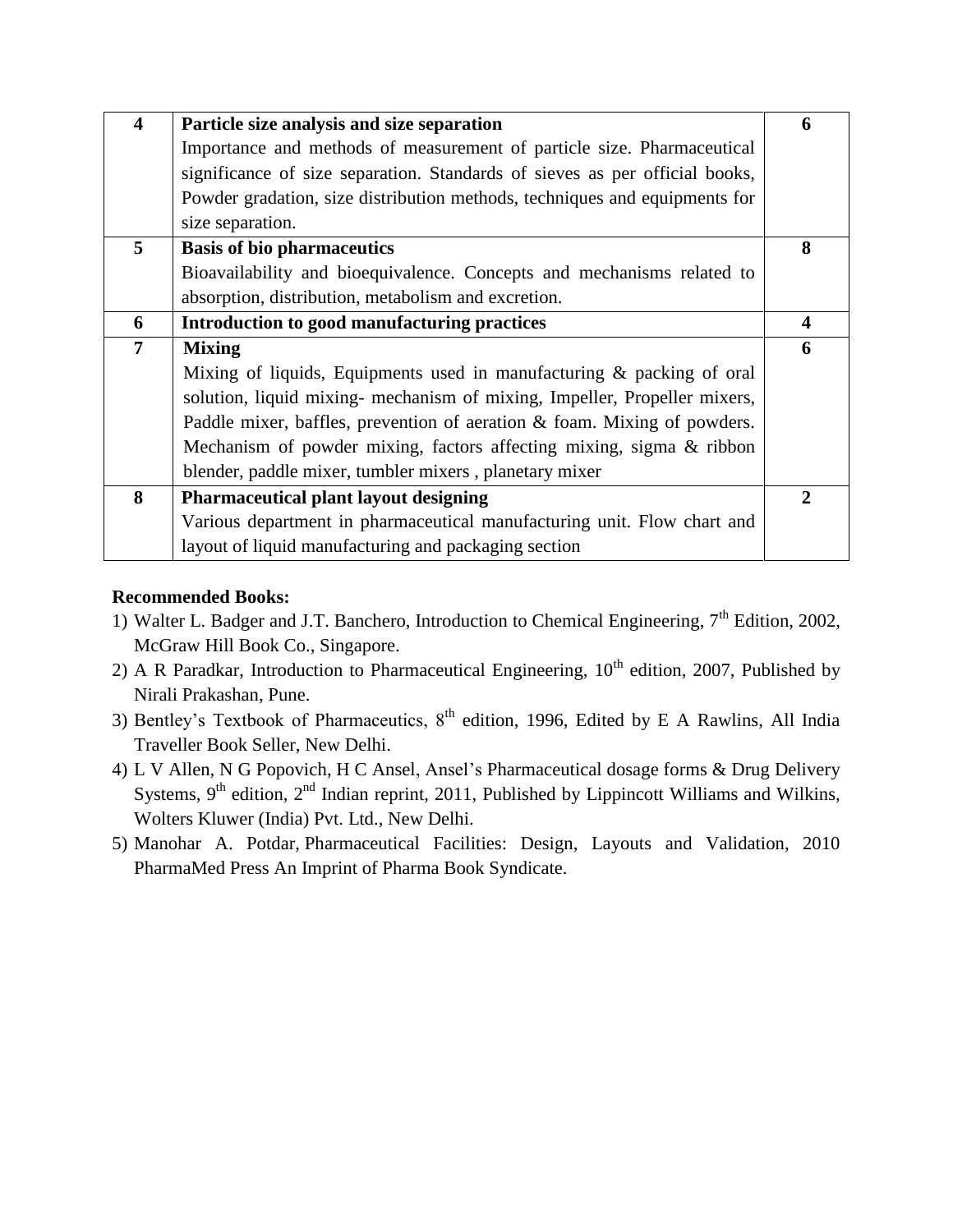## **1.2.2 T DOSAGE FORM DESIGN (Theory)**

(3 hrs / week)

## **Learning Objective:**

On completion of following theory topics & laboratory experiments, learner should be able to :

## *A. Knowledge :*

- 1. list reasons for the incorporation of drugs into various dosage forms
- 2. compare and contrast the advantages/disadvantages of various drug dosage forms
- 3. define solubility and solve problems related to solubility, stability and dissolution rate
- 4. identify factors that affect drug solubility.
- 5. describe approaches to optimizing drug solubility.
- 6. list and describe a variety of types of powders and granules.
- 7. describe appropriate uses of pharmaceutical powders and granules.
- 8. describe theoretical aspects of stabilization of emulsions and suspensions
- 9. describe formulation and evaluation of semisolid dosage forms such as ointments, creams, pastes, jellies and suppositories.
- 10. identify uses of radiochemistry in pharmaceuticals; related manufacturing and quality control aspects

## *B. Skills :*

- 1. state the correct use of various equipments in Pharmaceutics laboratory relevant to practical's.
- 2. explain formulation, evaluation and labeling of powders, granules, emulsion, suspension, ointments and liquid preparations.
- 3. perform pharmaceutical calculations to determine evaluation parameters like density, viscosity, specific gravity, angle of repose, Carr"s index, Hausner ratio of preparations.
- 4. describe use of ingredients in formulation and category of formulation.
- 5. define and describe the physical characteristics and role of formulation aids in preparation of pharmaceutical suspensions.
- 6. define and/or identify emulsions, emulsifying agents and describe the levels of instability to which emulsions are subject.
- 7. describe and/or demonstrate 3 methods of emulsion preparation.
- 8. describe the use buffers and preservatives in pharmaceutical solutions.
- 9. draw the labels in neat way including all the component/parts.
- 10. perform pharmaceutical calculations.
- 11. summarize the principles of formulation and evaluation.
- 12. predict the special requirements of preparations regarding the use, handling, storage conditions.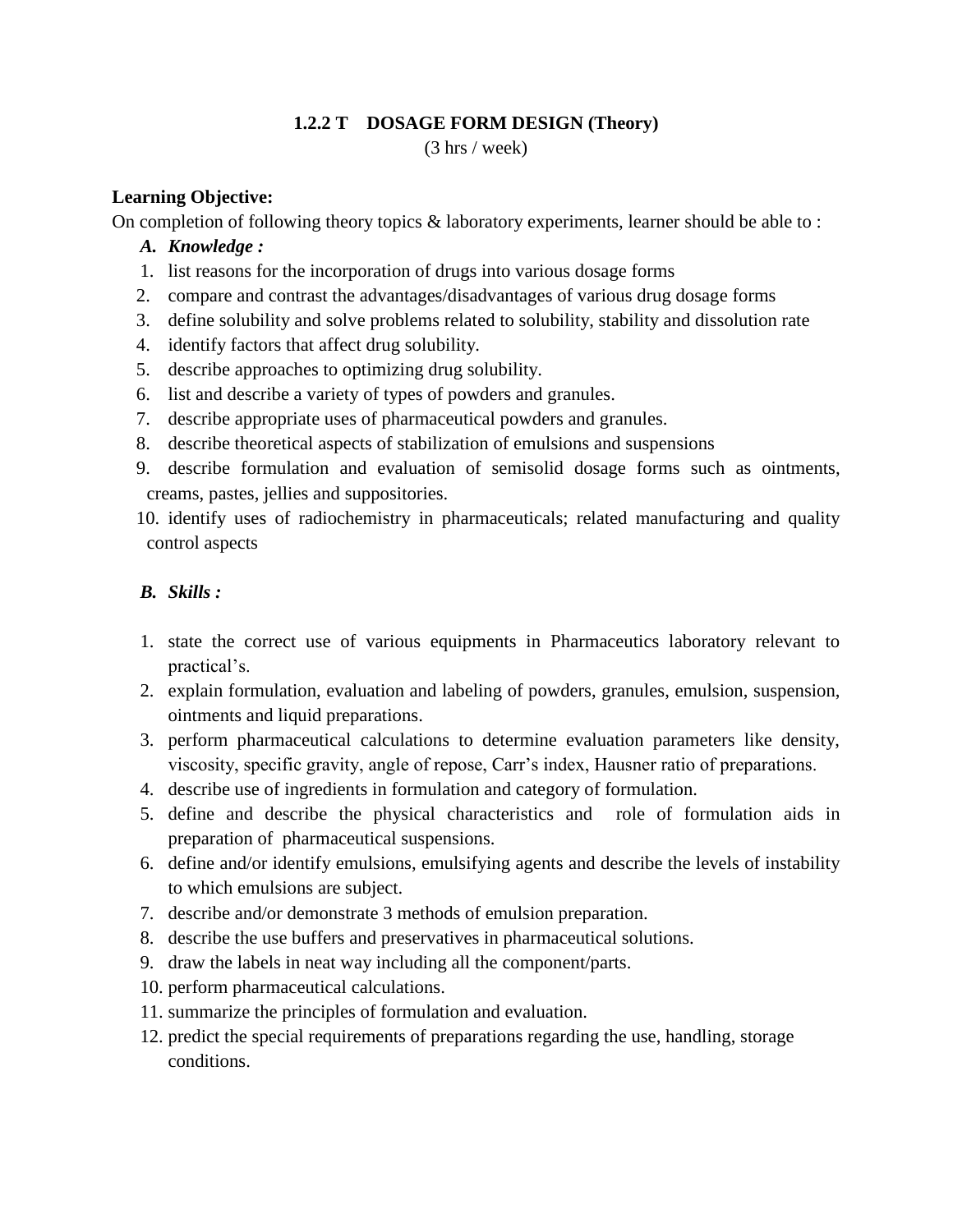| <b>Topic</b>            | Name of the topic and contents                                                   | Hrs.                    |
|-------------------------|----------------------------------------------------------------------------------|-------------------------|
| No.                     |                                                                                  |                         |
| $\mathbf{1}$            | Concept of dosage form design.                                                   | $\overline{\mathbf{3}}$ |
|                         | Conventional dosage forms with examples. Introduction to novel drug delivery     |                         |
|                         | systems. Concept of modified release and targeted drug delivery system.          |                         |
| $\overline{2}$          | <b>Powders and granules</b>                                                      | 8                       |
|                         | Types of powders as dosage forms. Properties of powders. Importance and          |                         |
|                         | measurement of flow properties. Methods of mixing. Evaluation of powders.        |                         |
|                         | Formulation aspects of talcum powder and tooth powder. Importance and            |                         |
|                         | methods of granulation. Effervescent granules.                                   |                         |
| $\overline{\mathbf{3}}$ | <b>Emulsions</b>                                                                 | 8                       |
|                         | Definition and types, theories of emulsions, formulation aspects, emulsifying    |                         |
|                         | agents, HLB and RHLB system, stability and evaluation of emulsions,              |                         |
|                         | introduction to microemulsions and self-emulsifying drug delivery system         |                         |
| $\overline{\mathbf{4}}$ | <b>Suspensions</b>                                                               | 8                       |
|                         | Definition and types. Stability of suspensions and factors affecting the same.   |                         |
|                         | Suspensions containing<br>Suspending<br>poorly<br>agents.<br>wettable<br>solids, |                         |
|                         | suspensions of precipitate forming liquids. Dry suspensions for reconstitution.  |                         |
|                         | Evaluation of suspensions                                                        |                         |
| 5                       | <b>Semisolid dosage forms</b>                                                    | 10                      |
|                         | Definitions and types. Formulation and evaluation aspects of ointments,          |                         |
|                         | creams, pastes, jellies and suppositories.                                       |                         |
| 6                       | <b>Radiopharmaceutical dosage forms</b>                                          | $\overline{\mathbf{4}}$ |
|                         | Concept and units of radioactivity, manufacturing and quality control aspects    |                         |
|                         | of radiopharmaceutical dosage forms, therapeutic and diagnostic applications.    |                         |
| $\overline{7}$          | <b>Dissolution and solubility</b>                                                | $\overline{\mathbf{4}}$ |
|                         | Concept and expression of solubility and dissolutions. Concept and               |                         |
|                         | mechanism of dissolution. Factors affecting solubility and rate of dissolution.  |                         |
|                         | Methods of solubility enhancement.                                               |                         |

## **1.2.2 P DOSAGE FORM DESIGN (Practical)**

(3 hrs / week)

## **Guidelines**

- 1) Wherever possible, formulations should be prepared as per pharmacopoeia.
- 2) Students are expected to find corresponding marketed preparations along with the contents, name of the manufacturer, study the label and note the shelf life period.
- 3) Evaluation parameters for liquids include organoleptic properties like colour, odour, appearance, pH, weight/ml. Powder evaluation includes organoleptic properties, bulk and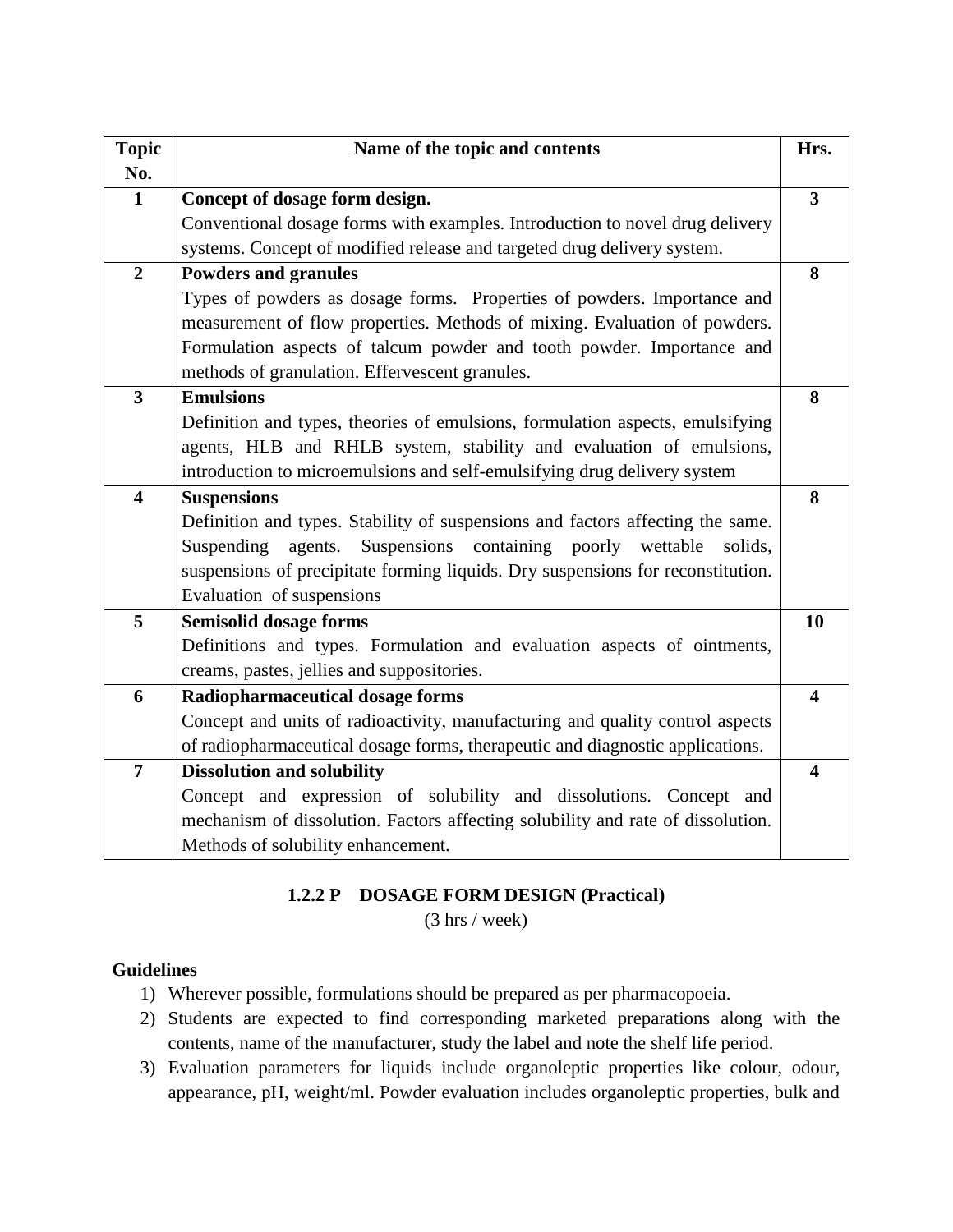tapped density, angle of repose, Hausner"s ratio, compressibility index and compare against standard reference values. Assays and long term evaluations are not expected.

4) Semester examination should include a major and a minor experiment.

#### **Experiments**

- 1) Visit to pilot plant of the institute.
- 2) Powders: Medicated dusting powder, ORS powder, dry syrup for reconstitution
- 3) Granules: Effervescent granules, wet granulation of lactose, granulation for aspirin tablets
- 4) Emulsions: Liquid paraffin emulsion, oily calamine lotion,emultion by dry gum method and wet gum method.
- 5) Suspensions: Milk of magnesia, inhalation containing menthol and eucalyptus
- 6) Semisolids: Sulphur ointment, Buffered Cream BP, glycerine suppository, zinc suppository, paracetamol suppository, lubricating Jelly
- 7) Liquid formulated with solubility enhancement: Paracetamol paediatric solubilized drops,

#### **Recommended Books:**

- 1) [L V Allen,](http://www.flipkart.com/author/loyd-v-allen) [N G Popovich,](http://www.flipkart.com/author/nicholas-g-popovich) [H C Ansel,](http://www.flipkart.com/author/howard-c-ansel) Ansel"s Pharmaceutical dosage forms & Drug Delivery Systems,  $9<sup>th</sup>$  edition,  $2<sup>nd</sup>$  Indian reprint, 2011, Published by Lippincott Williams and Wilkins, Wolters Kluwer (India) Pvt. Ltd., New Delhi.
- 2) M E Aulton, K Taylor, Pharmaceutics: The Science of Dosage Form Design, 2nd edition. Edited by M E Aulton, Published by Churchill Livingstone, 2001.
- 3) Remington: The Science and Practice of Pharmacy, Volumes 1-2,  $22<sup>nd</sup>$  edition, 2012, Edited by Allen L V, Adeboye A, Shane P D, Linda A F, Jointly published by Pharmaceutical Press and Philadelphia College of Pharmacy at University of the Sciences.
- 4) Leon Lachman, Herbert A. Lieberman, Joseph L. Kanig, The Theory and Practice of Industrial Pharmacy. 3rd edition, 1986, CBS publishers and Distributors, New Delhi.
- 5) Modern Pharmaceutics, 4<sup>th</sup> edition, revised and expanded, 2009, Edited by G S Banker and C T Rhodes, Published by Informa Healthcare USA Inc. New York.
- 6) A R Paradkar, Introduction to Pharmaceutical Engineering,  $10<sup>th</sup>$  edition, 2007, Published by Nirali Prakashan, Pune.
- 7) Cooper and Gunn's Dispensing for Pharmaceutical Students,  $12<sup>th</sup>$  edition, Edited by S J Carter, CBS Publishers and Distributors.
- 8) Atmaram Pawar and R S Gaud, Modern Dispensing Pharmacy, 3<sup>rd</sup> edition, reprint 2010, Career Publications.
- 9) Indian Pharmacopoeia, 2010, Volumes I, II & III, Published by The Indian Pharmacopoeia Commission, Ghaziabad, Government of India, Ministry of Health & Family Welfare.
- 10) British Pharmacopoeia, 2009, Volumes I-IV and Veterinary, Published by British Pharmacopoeia Commission, the Stationary Office on behalf of Medicines and Healthcare products Regulatory Agency (MHRA), United Kingdom.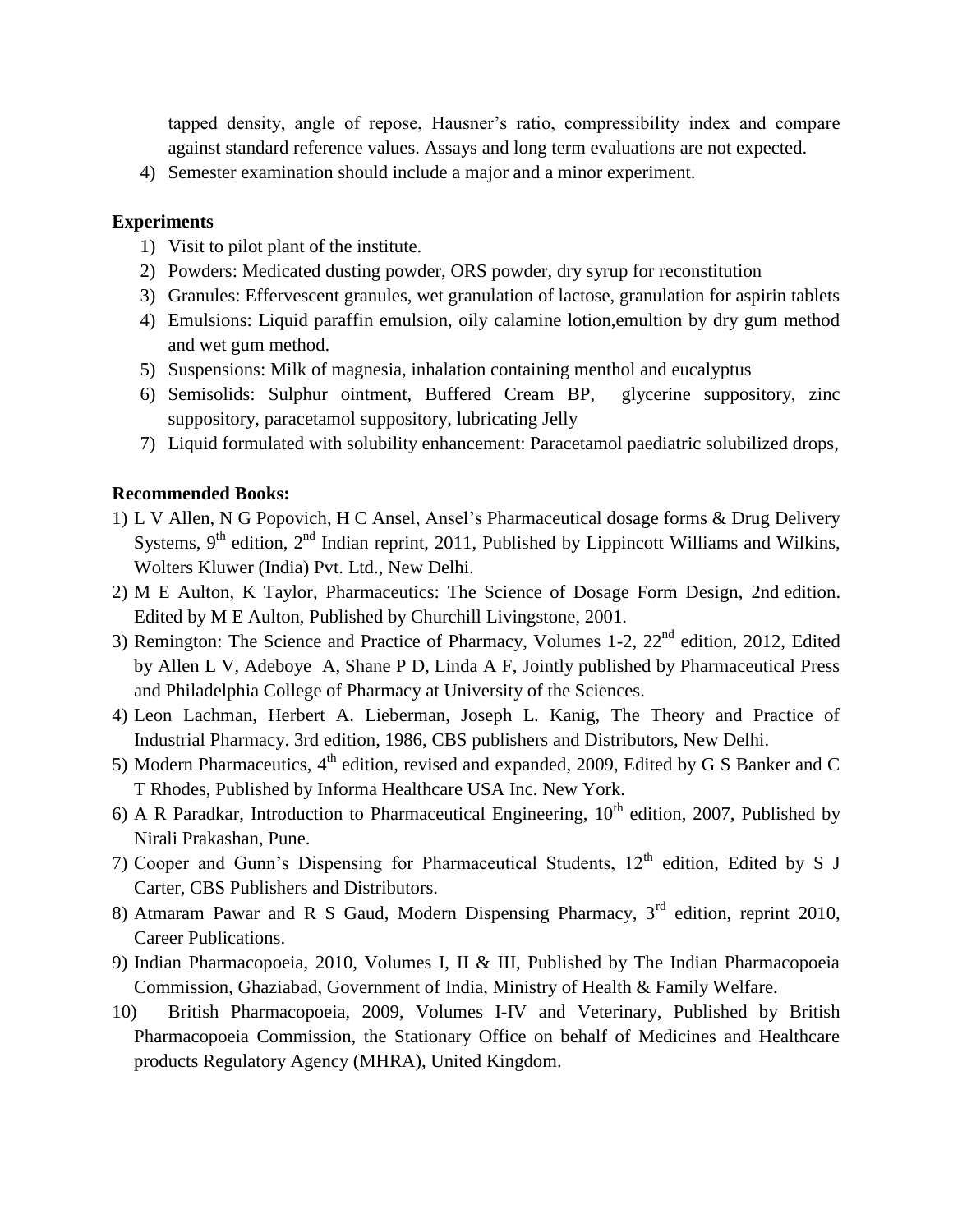11) United States Pharmacopeia 35 - National Formulary 30 by United States Pharmacopeia Convention, Volumes I-3.

## **1.2.3 T PHARMACEUTICAL ORGANIC CHEMISTRY II (Theory)**

(3 hrs / week)

### **Learning Object:**

0n completion of following theory topic and laboratory experiment learner should able to. **Knowledge**

- 1. explain chemistry ,method of preparation & chemical reactions of aldehyde and ketones.
- 2. clarify chemistry ,method of preparation & chemical reactions phenols sulphonic acid derivatives.
- 3. explain and clarify common and IUPAC nomenclatures of different alcohols and ethers. synthesis and general reactions of the alcohols and ethers.
- 4. memorize chemistry of amines, separation of amines. Outline the synthesis, chemical reactions of amines. Illustrate the use.
- 5. classify, synthesize of cyanide and isocyanides.
- 6. memorize reactions related to esters and amide.
- 7. explain substitution nucleophilic reactions.
- 8. carify the synthesis, chemical reactions of a given carboxylic acid along with mechanism.

#### **Skill**

- 1. explain and understand the principal behind various qualitative tests and analyze the given unknown organic compounds having different functional groups.
- 2. able to handle all chemicals carefully.
- 3. explain and understand the principal, reaction mechanism and illustrate applications of every experiment.
- 4. understand, explains and apply various laboratory techniques for the synthesis of organic compounds. Students should familiar with various techniques of Purification of the synthesized compound using precipitation or recrystallization.

| <b>Sr</b> | <b>Topics</b>                                                               | Hr |
|-----------|-----------------------------------------------------------------------------|----|
|           | Aldehydes and Ketones: Common and IUPAC nomenclature, general               | 12 |
|           | methods of preparation, mechanism of nucleophilic addition and              |    |
|           | condensation reactions; reactivity of aldehydes and ketones to nucleophilic |    |
|           | addition, Acetal, amine, oximes, hydrazones, semicarbazones, enamine -      |    |
|           | preparation and uses. Addition of Grignard Reagents and hydrides, MPV       |    |
|           | reduction, Oppenaur oxidation, Aldol condensation, Cannizzarro's            |    |
|           | reaction, Reformatsky reaction, Perkin reaction, Knoevenagel reaction,      |    |
|           | Haloform reaction and Mannich reaction.                                     |    |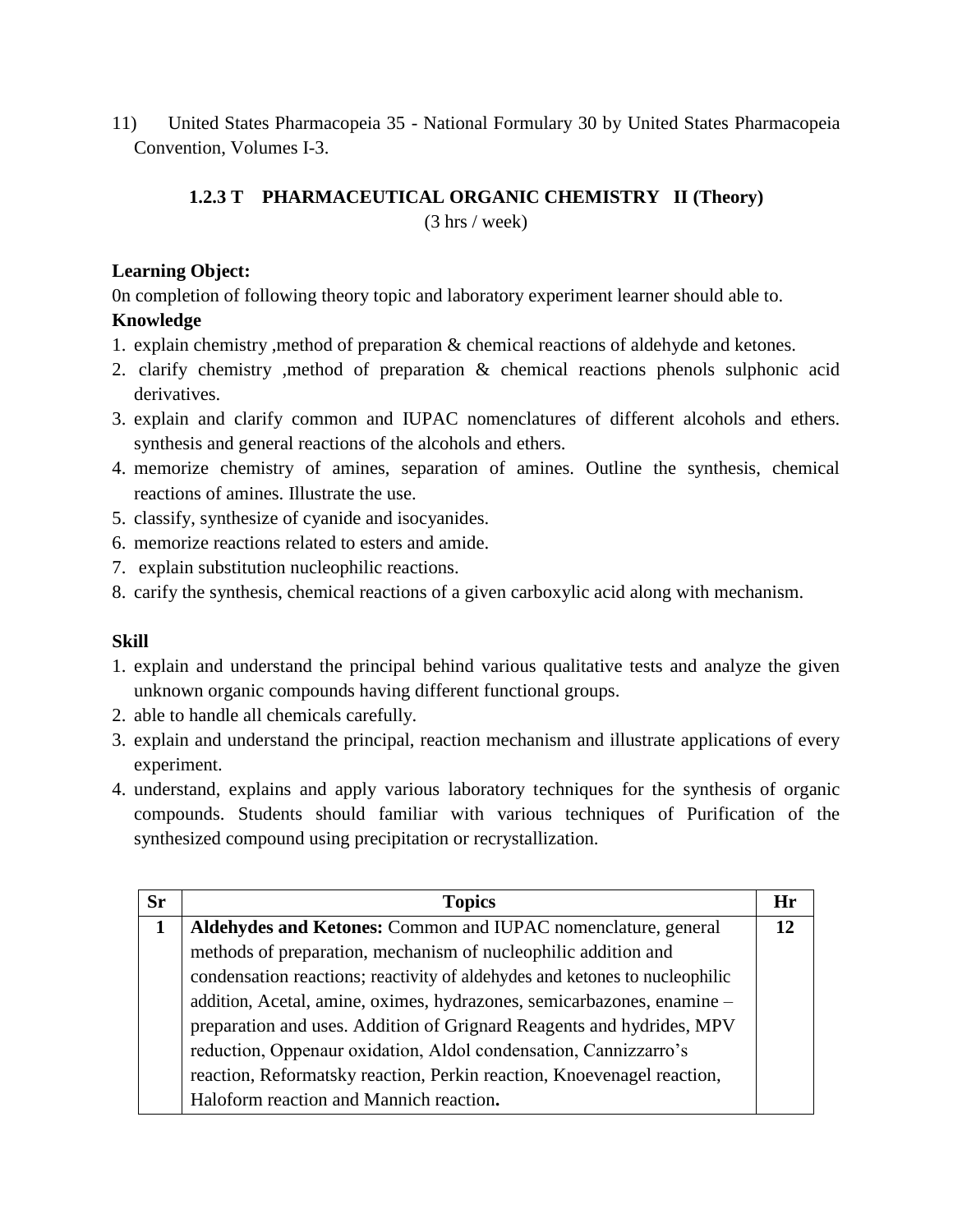| <b>Phenols:</b> Nomenclature, properties, methods of preparation and general<br>3               |
|-------------------------------------------------------------------------------------------------|
|                                                                                                 |
| 3<br>uses.                                                                                      |
| Alcohols and Ethers: Common and IUPAC nomenclature, properties,<br>$\overline{\mathbf{4}}$      |
|                                                                                                 |
| Amines: Common and IUPAC nomenclature, chemistry of amines,<br>$\overline{\mathbf{4}}$          |
| separation of amines, methods of preparation, types, general reactions,                         |
|                                                                                                 |
| Cyanides and isocyanides: Structure, nomenclature, preparation,<br>$\overline{2}$               |
|                                                                                                 |
| Esters and Amides: Mechanism of Claisen and Dieckmann reactions, use<br>$\overline{\mathbf{4}}$ |
| of acetoacetic ester and malonic ester in synthesis. Unsaturated                                |
| compounds: Michael addition and addition of Grignard reagents.                                  |
|                                                                                                 |
| Alkyl halides: Methods of preparation, general reactions, kinetics,<br>6                        |
| mechanism and stereochemistry of $SN1$ , $SN2$ and $SNi$ reactions, factors                     |
| affecting nucleophilic substitution reactions, Substitution Vs Elimination .                    |
| Carboxylic acids (aromatic & aliphatic): Common and IUPAC<br>7                                  |
| nomenclature, properties, methods of preparation & reactions. Functional                        |
| derivatives of carboxylic acids - Acid chlorides, anhydrides, esters $\&$                       |
| amides - IUPAC nomenclature, general methods of preparation and                                 |
|                                                                                                 |
|                                                                                                 |

## **1.2.3 P PHARMACEUTICAL ORGANIC CHEMISTRY II (Practical)** (3 hrs / week)

## **Experiments**

- 1. Introduction to identification of Organic compound having different functional groups by qualitative analysis (This should include functional groups taught in theory such as aldehydes, ketones, phenols, carboxylic acid, alcohols and amines). **Minimum eight**
- 2. Synthesis of following compounds having importance as intermediates in medicinal organic chemistry involving single step reactions, Purification of the synthesized compound using precipitation or recrystallization. **Minimum Six**
	- a. Benzanilide
	- b. Aspirin
	- c. Phenyl cinnamate
	- d. Cinnamic acid
	- e. Acetophenone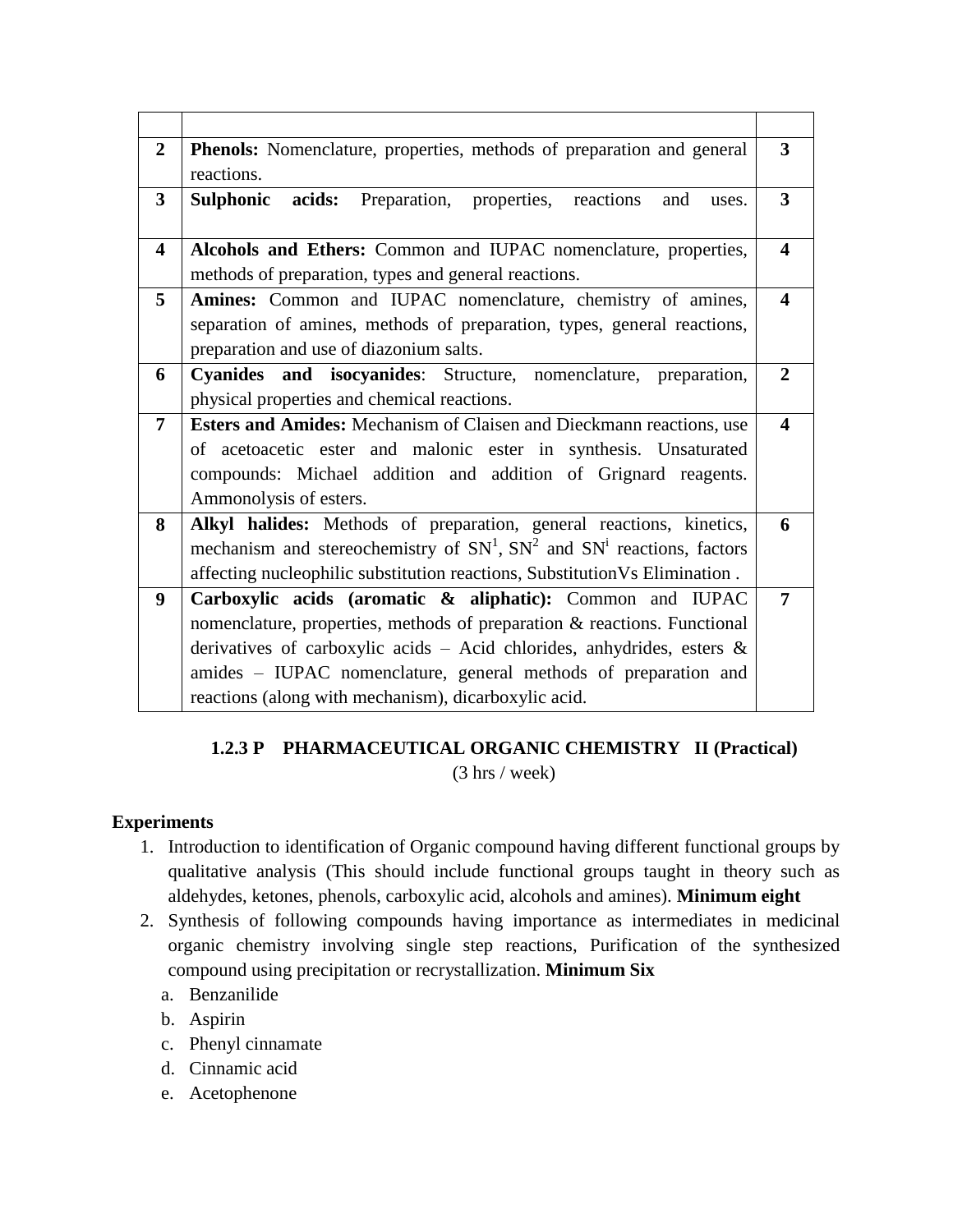- f. Benzophenone oxime
- g. Iodoform
- h. Hippuric acid
- i. Hydrazone

#### **Recommended books:**

- 1. Organic Chemistry by Morrison & Boyd,  $6^{th}$  edition, Pearson Education.
- 2. Organic Chemistry by Pine,  $5^{th}$  edition, TATA McGraw Hill.
- 3. Advanced Organic Chemistry: Reaction, Mechanism and Structure by Jerry March 4<sup>th</sup> edition, A Wiley-Interscience Publication.
- 4. Advanced General Organic Chemistry a Modern Approach by Sachin Kumar Gosh, Reprinted 2007, New Central Book Agency (P) Ltd, Calcutta.
- 5. Fundamental of Organic Chemistry by T.W. Graham, Wiley- International, New York.
- 6. Vogl"s Text Book of Practical Organic Chemistry- Brian Furniss, Antony Hannaford, Peter Smith, Austrin (Eds), 5<sup>th</sup> edition, ELBS Publication, Singapore, 1997.
- 7. Introduction to Organic laboratory Techniques a Contemporary Approach by Donald L. Pavia, Gary M. Camp man, Georage S. Kriz (Eds),  $2^{nd}$  edition, C.B.S. College Publishing, USA, 1982.
- 8. Organic Syntheses by A. H. Blatt (Ed),  $6^{th}$  edition, Vol. 1-10, 1950, John Wiley & sons, London.
- 9. Advanced Organic Chemistry by Bahl & Bahl, S Chand Publication.
- 10. Organic Chemistry by I. A. Finar, ELBS Publication.
- 11. A Guidebook to Mechanism in Organic Chemistry by Peter Sykes Longman Scientific

and Technical, Sixth Edition, 1985.

- 12. Organic Chemistry by Garaham Solomon, Tenth Edition, Wiley India Pvt. Ltd, 2009.
- 13. Organic Chemistry by John McMurry, Fifth Edition, Brooks/Cole Thomson Learning,1999.
- 14. Advanced Organic Chemistry by Francis A. Carey, Part A: Structure and Mechanism, Springer, 2007.
- 15. Writing Reaction Mechanisms in Organic Chemistry by Audrey Miller, Second Edition,

Elsevier Science & Technology Books, 1999.

- 16. Organic Reactions by Werner E. Bachmann, Volume I, John Wiley and Sons. INC, 1942.
- 17. Advanced Organic Chemistry Reaction Mechanisms by Reinhard Bruckner, Elsevier, 2002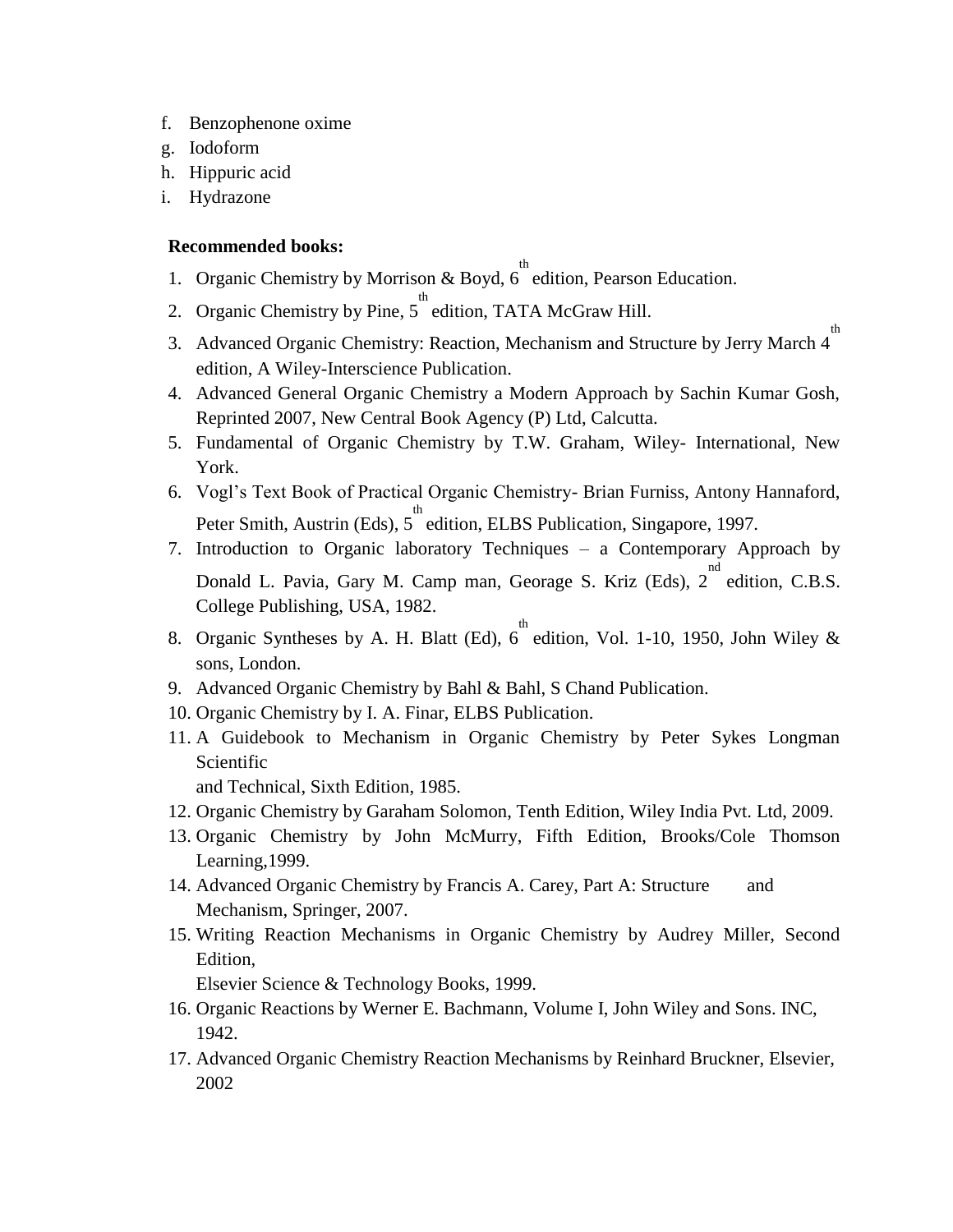- 18. Organic Reactions Stereochemistry and Mechanisms by Kalsi P. S., Forth Edition, New Age International Limited, 2006.
- 19. Advanced Organic Chemistry, Reactions and Mechanisms by Singh M. S., Second Edition, Dorking Kindersley Pvt. Limited, 2008.
- 20. Organic Reactions, Mechanisms with Problems by Tyagi Rajpal, First Edition, Discovery Publishing House, 2005.

## **1.2.4 T HUMAN ANATOMY & PHYSIOLOGY –II (Theory)** (3 hrs / week)

Learning objectives: on completion of following theory topics & laboratory experiments, learner should be able to:

## *A] Knowledge:*

- 1. illuminate significance of the different mechanisms that govern the normal working of various organs and systems as a whole.
- 2. explain Basic fundamentals structural features of neurons, mechanism of neurotransmitters along with processes of neuroconduction and neurotransmission.
- 3. explain detailed structure of brains parts along with role of Autonomous Nervous System involve to maintain the body's order and stability.
- 4. clarify various sense organs involve in our body to maintain homeostasis.
- 5. clarify basic organs and mechanism involve in respiration along with clinical significance and disorders of respiratory system.
- 6. explain the essentials of Urinary systems involve in regulation of Body functions  $\&$  how all parts of the human body contribute to the maintenance of homeostasis.
- 7. explain and discuss the role of Endocrine system involve in regulation and functions of hormones to control overall activity of human body.
- 8. describe organs involve in reproductive system, genetics, and aging process each contributes to the reproduction, growth and development of a human body.

## *B] Skill:*

- 5. explain correct use and handling of various materials, instruments and equipments.
- 6. clarify structural and microscopical aspects of various organs of human system.
- 7. demonstrate and aware the students related various parameters are use to check and regulate the normal functions of Human body.
- 8. demonstrate with the techniques for identification, counting, determination of various integral components of the body.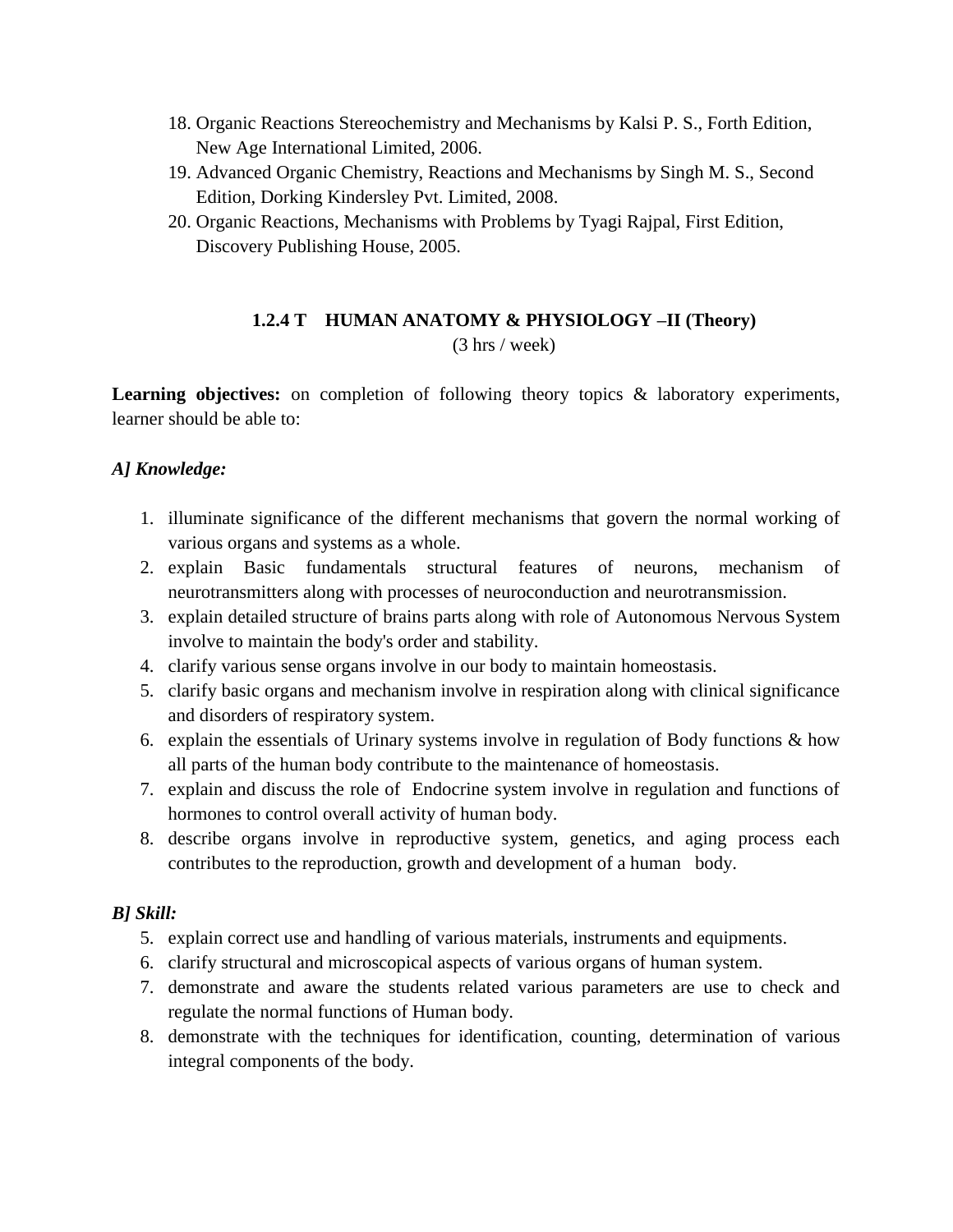| <b>Topic</b>            | Name of the topic and contents                                                                                     | <b>Hrs</b>     |
|-------------------------|--------------------------------------------------------------------------------------------------------------------|----------------|
| N <sub>0</sub>          |                                                                                                                    |                |
| $\mathbf{1}$            | Nervous system:                                                                                                    | 16             |
|                         | i) Central Nervous System: Organization and functions of nervous system.                                           |                |
|                         | Fundamentals of neurotransmitters, processes of neuroconduction and                                                |                |
|                         | neurotransmission.                                                                                                 |                |
|                         | Anatomy and physiology of brain (cerebellum, pons, medulla oblongata, thalamus,                                    |                |
|                         | hypothalamus, and functional areas of cerebrum), extra pyramidal system, limbic                                    |                |
|                         | system, Spinal cord (structure and reflexes), cranial nerves (names and functions).                                |                |
|                         | ii) Autonomous Nervous System: general organization of sympathetic and                                             |                |
|                         | parasympathetic nervous system, autonomic reflexes, disorders of nervous system<br>(definitions only)              |                |
| $\overline{2}$          | <b>Special Sense organs:</b>                                                                                       | 06             |
|                         |                                                                                                                    |                |
|                         | Anatomy and physiology of ear, eye, tongue, nose and skin.                                                         |                |
| $\overline{\mathbf{3}}$ | <b>Respiratory system:</b>                                                                                         | 0 <sub>5</sub> |
|                         | Pulmonary ventilation, anatomy and functions of respiratory organs, mechanism and                                  |                |
|                         | control of respiration, transport and exchange of gases, vital capacity, respiratory                               |                |
|                         | volumes and their clinical significance and disorders of respiratory system (definitions                           |                |
| $\overline{\mathbf{4}}$ | only)                                                                                                              | 0 <sub>5</sub> |
|                         | <b>Urinary system:</b>                                                                                             |                |
|                         | The body fluid compartments, anatomy and physiology of urinary system, Mechanism                                   |                |
|                         | of urine formation, importance of renin-angiotensin system, acid base, electrolyte and                             |                |
|                         | water balance, renal clearance tests, physiology of micturition, disorders of urinary<br>system (definitions only) |                |
| 5                       | <b>Endocrine system:</b>                                                                                           | 08             |
|                         | Anatomy and physiology of endocrine glands, regulation and functions of endocrine                                  |                |
|                         | hormones-neurohumoral control, disorders of endocrine system (definitions only)                                    |                |
|                         |                                                                                                                    |                |
| 6                       | <b>Reproductive system:</b>                                                                                        | 0 <sub>5</sub> |
|                         | Structure, function and location of the organs of male and female reproductive systems,                            |                |
|                         | major events of female reproductive cycle, process of spermatogenesis, oogenesis and                               |                |
|                         | follicular development, physiology of breast development and lactation                                             |                |

## *Recommended Books:*

- 1. Chatterjee, C.C., Human Physiology. Medical Allied Agency, Kolkata.
- 2. Ganong, W.F., Review of Medical Physiology. Prentice-Hall International, London.
- 3. Guyton, A.C., Textbook of Medical Physiology. W. B. Saunders Co., Philadelphia, USA.
- 4. Tortora, G.J. and Grabowski, S.R., 2005. Principals of Anatomy and Physiology. Harper Collins College Publishers, New York.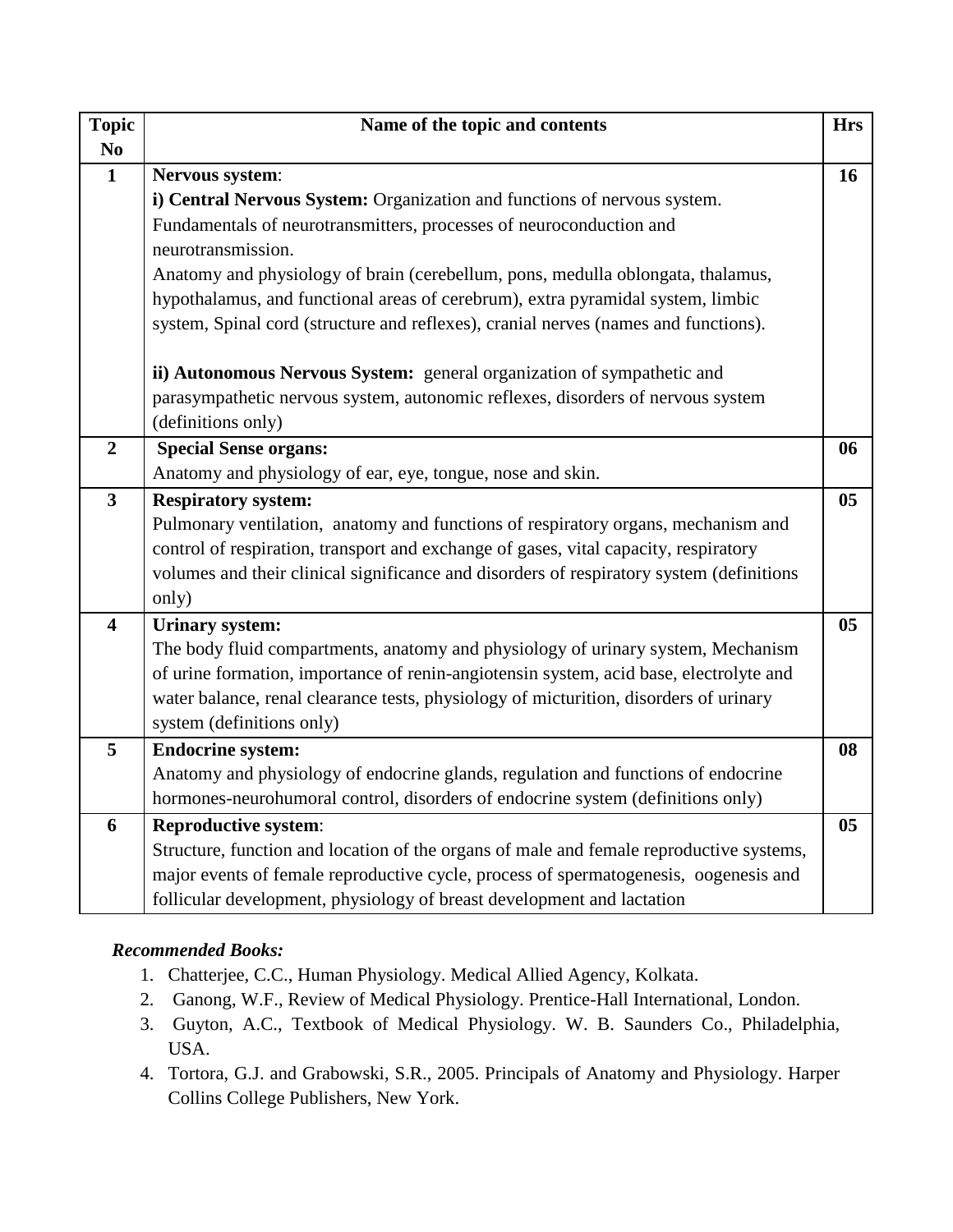- 5. Vander, A.J., Sherman, J.H. and Luciano, D.S., Human Physiology. McGraw-Hill Publishing Co., USA.
- 6. Waugh, A. and Grant, A., Ross and Wilson's Anatomy and Physiology in Health and Illness. Churchill-Livingstone, London.
- 7. West, J.B., Best and Taylor's Physiological Basis of Medical Practice. Williams and Wilkins, Baltimore, USA.
- 8. Warwick, R. and Williams, P., Gray's Anatomy. Longman, London.
- 9. Chaudhari S K. Concise Medical Physiology. New Central Book Agency (P) Ltd., Calcutta.
- 10. Godkar P.B and Godkar D.P., Textbook of Medical Laboratory Technology. Bhalani Publishing House, Mumbai.
- 11. Joshi V.D. Practical Physiology. Vora Medical Publications, Mumbai.
- 12. DiFiore-Mariano S.H., Atlas of Human Histology. Lea and Febiger, Philadelphia.
- 13. Garg K., Bahel I. and Kaul M., A Textbook of Histology. CBS Publishers and Distributors, New Delhi.
- 14. Goyal, R.K., Patel, N.M. and Shah, S.A., Practical Anatomy, Physiology and Biochemistry. B. S. Shah Prakashan, Ahmedabad.
- 15. Ranade, V.G., Joshi, P.N. and Pradhan, S., Textbook of Practical Physiology. Pune Vidyarthi Griha Prakashan, Pune.
- 16. Singh, I., BD., Chaurasia's Human Anatomy. CBS Publisher and Distributors, New Delhi.
- 17. Singh, I., Textbook of Human Histology. Jaypee brothers Medical Publishers, New Delhi.
- 18. Upasani, C.D. and Undale, V., Human Anatomy and Physiology. Tech-Max Publications, Pune.
- 19. Mukherjee, K.L., Medical Laboratory Technology. Tata McGraw Hill Publishing Company Ltd. New Delhi.
- 20. Beck, W.S., Human Desigh: Molecular, Cellular and Systemic Physiology. Harcourt Brace Jovanovich Inc. New York.

#### **1.2.4 P HUMAN ANATOMY & PHYSIOLOGY –II (Practical)** (3 hrs / week)

#### **Experiments**

- 1 Determination of osmotic fragility of Red Blood Cells
- 2 Determination of platelets.
- 3 Determine differential WBC count
- 4 Determination of reticulocytes.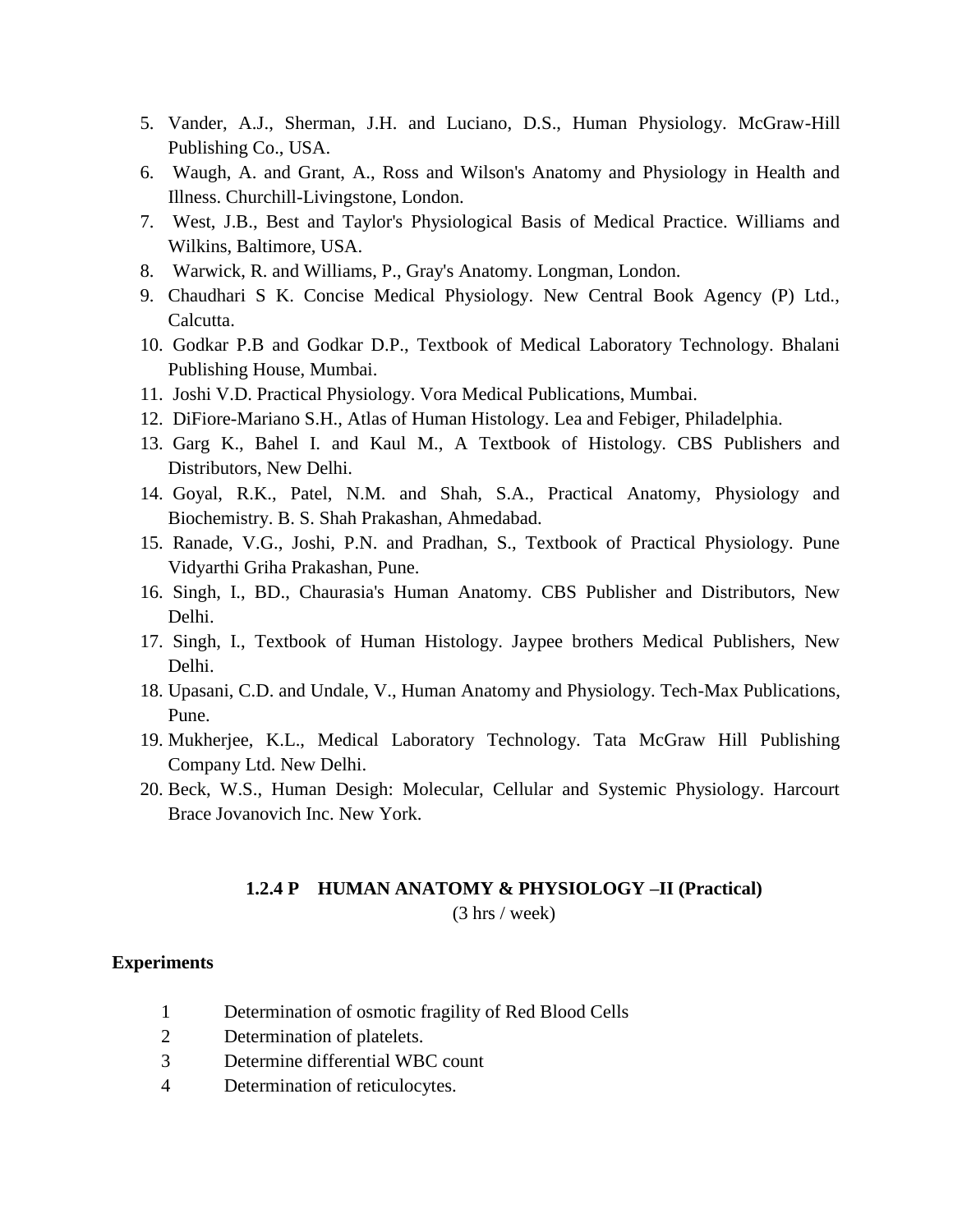- 5 Determination of Arneth Index.
- 6 To study the human skeleton (axial)
- 7 To study the human skeleton (appendicular)
- 8 To study different types of joints
- 9 To study central nervous system with the help of chart, model and histological slides
- 10 To study the autonomous nervous system with the help of chart
- 11 Determination of tidal volume & vital capacity by using Hutchinson spirometer
- 12 To determine the pH of urine sample by pH meter
- 13 To study of family planning devices
- 14 Visit to Medical College and/or Hospital (Optional)
- 15 First aid demonstration.

## *Recommended Books:*

- 1. Godkar P.B and Godkar D.P., Textbook of Medical Laboratory Technology. Bhalani Publishing House, Mumbai.
- 2. Joshi V.D. Practical Physiology. Vora Medical Publications, Mumbai.
- 3. DiFiore-Mariano S.H., Atlas of Human Histology. Lea and Febiger, Philadelphia.
- 4. Mukherjee, K.L., Medical Laboratory Technology. Tata McGraw Hill Publishing Company Ltd. New Delhi.
- 5. Beck, W.S., Human Desigh: Molecular, Cellular and Systemic Physiology. Harcourt Brace Jovanovich Inc. New York.
- 6. Chatterjee, C.C., Human Physiology. Medical Allied Agency, Kolkata.
- 7. Ganong, W.F., Review of Medical Physiology. Prentice-Hall International, London.
- 8. Guyton, A.C., Textbook of Medical Physiology. W. B. Saunders Co., Philadelphia, USA.
- 9. Tortora, G.J. and Grabowski, S.R., 2005. Principals of Anatomy and Physiology. Harper Collins College Publishers, New York.
- 10. Vander, A.J., Sherman, J.H. and Luciano, D.S., Human Physiology. McGraw-Hill Publishing Co., USA.
- 11. Garg K., Bahel I. and Kaul M., A Textbook of Histology. CBS Publishers and Distributors, New Delhi.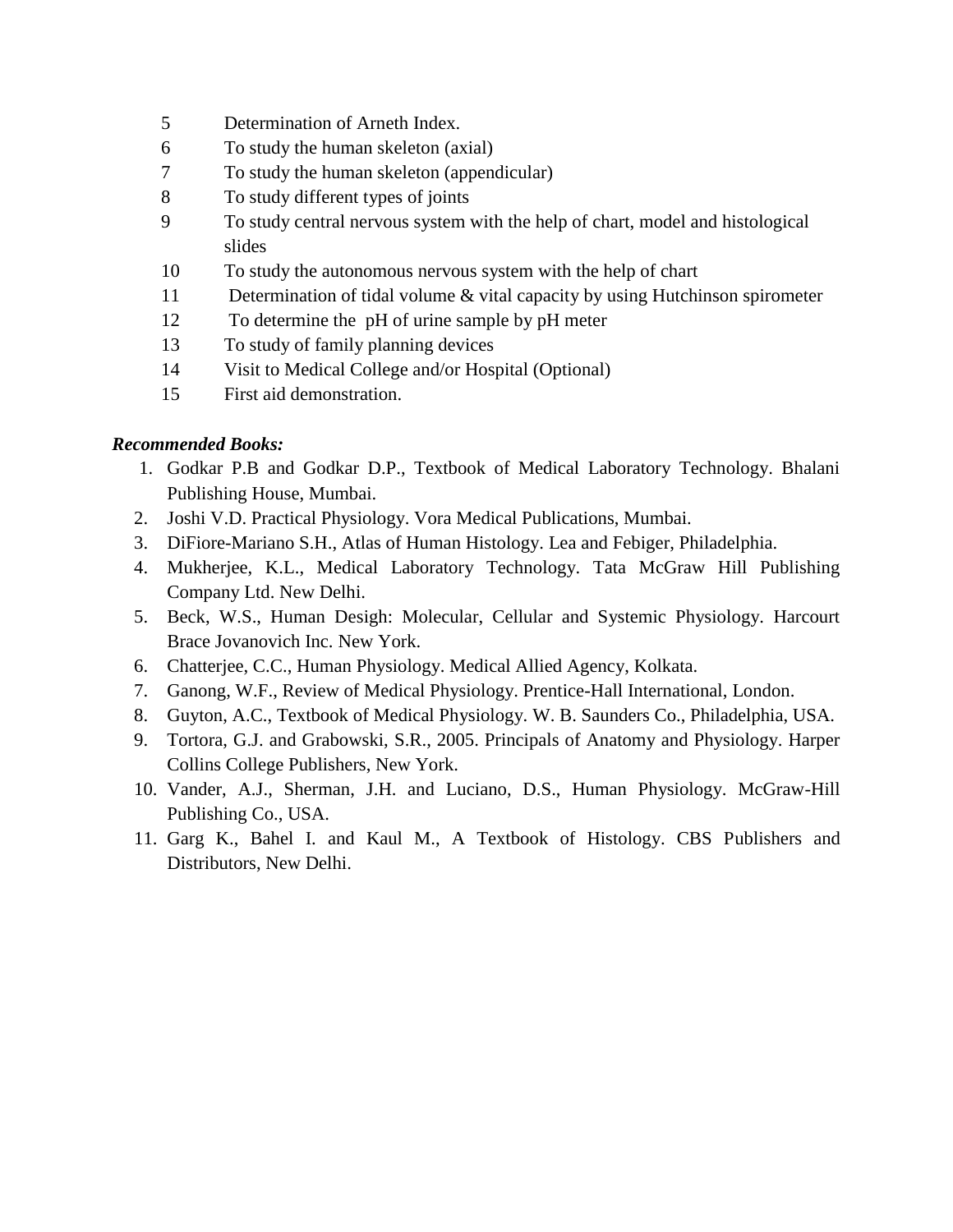## **1.2.5 T PHARMACOGNOSY (Theory)**

(3 hrs / week)

Learning objectives: on completion of following theory topics & laboratory experiments, learner should be able to:

### *A] Knowledge:*

- 1. Illuminate relevance & significance of biology to Pharmaceutical Sciences.
- 2. Clarify principles of genetics & explain how these can be applied in crop improvement process.
- 3. Explain basic components of cell, their functions & fundamental processes of cell division.
- 4. Clarify on basic tissues & tissue systems & apply that knowledge in understanding of anatomy of different parts of plant.
- 5. Explain modes of nutrition & how these influence in evolution of chemical defense in autotrophs. Explain basic photosynthetic process.
- 6. Explain need, approaches of classification along with their merits & demerits. Explain significance of internationally accepted standards of nomenclature.
- 7. Comprehend & explain how ecosystem is composed, working & degrading. Learner should also able to explain remedies to get rid from ecosystem & environmental degradation in general & Western Ghats in particular.
- 8. Explain meaning of term "Pharmacognosy" & also explain its development, linkages to other branches of sciences & significance of study of natural products.

## *B] Skill:*

- 1. Explain correct use of various equipments in Pharmacognosy laboratory.
- 2. Handle simple/compound/digital microscope in technically correct way.
- 3. Demonstrate skill of plant material sectioning, staining, mounting & focusing.
- 4. Decide on staining reagents required for specific part of plant.
- 5. Identify the parts of plants from its morphological & microscopical features by applying experimental & theoretical knowledge of morphology & anatomy obtained in theory classes.
- 6. Draw morphological & microscopical diagrams & able to label component/parts.
- 7. Explain significance of qualitative microscopy & its social relevance.
- 8. Demonstrate skill of preparation & labeling of herbarium specimen & explain its significance.
- 9. Explain how to prepare sample for microtome sectioning  $\&$  demonstrate handling of microtome.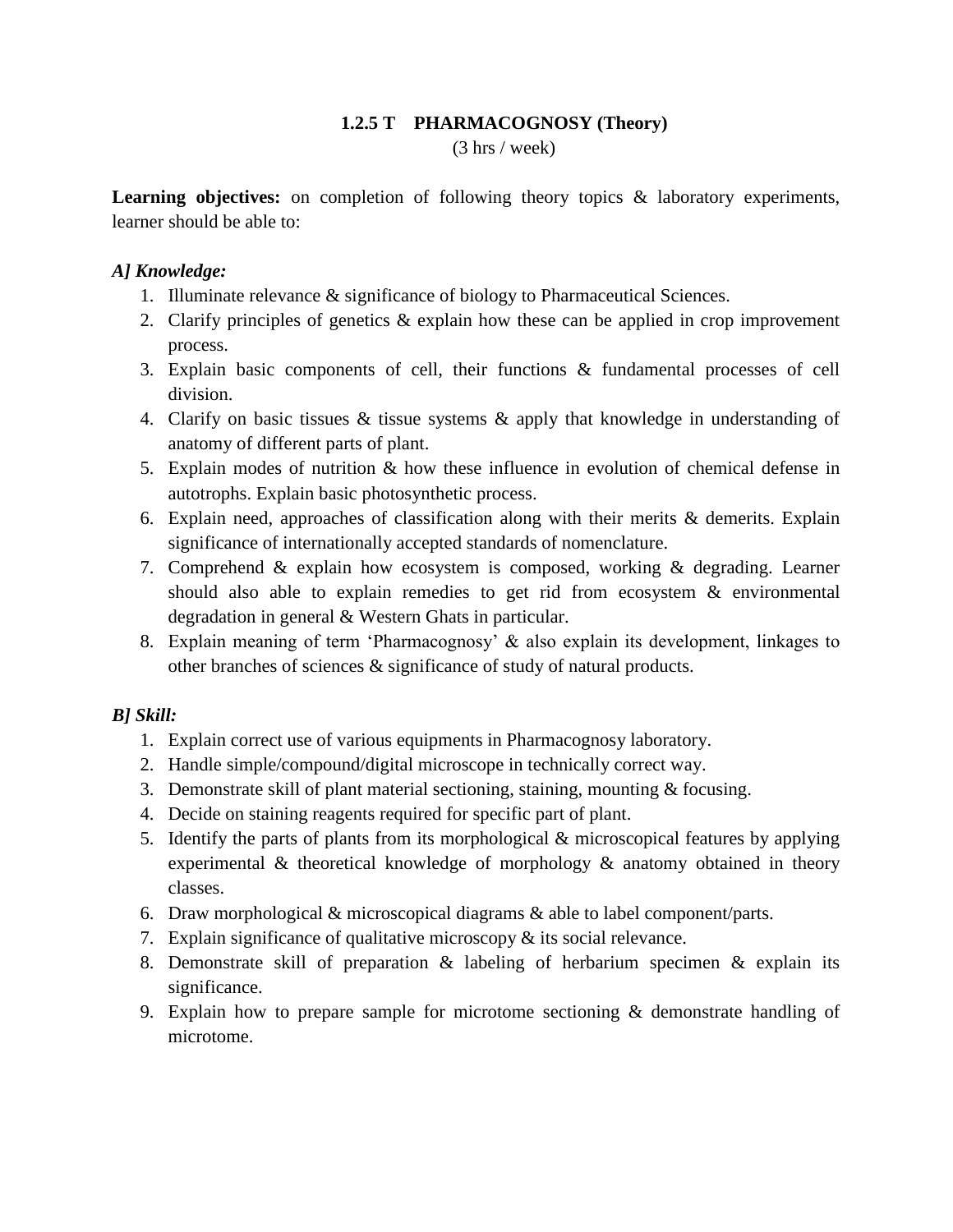| <b>Topic</b>   | Name of the topic and contents                                                                                                                                                                                                                                                                                                                                                                                    | <b>Hrs</b>              |
|----------------|-------------------------------------------------------------------------------------------------------------------------------------------------------------------------------------------------------------------------------------------------------------------------------------------------------------------------------------------------------------------------------------------------------------------|-------------------------|
| N <sub>0</sub> |                                                                                                                                                                                                                                                                                                                                                                                                                   |                         |
| 1.             | Biology & Pharmaceutical Sciences: Introduction to important<br>branches of biology, under-disciplinary subjects, applied biology,<br>applied botany (economic botany); relevance of biology to<br>Pharmaceutical sciences.                                                                                                                                                                                       | $\overline{3}$          |
| 2.             | Principles of Genetics: History of structure of DNA, DNA structure,<br>replication & transcription, genetic code, RNA translation, protein<br>structure & function, molecular basis of hereditary, Mendelian<br>genetics.                                                                                                                                                                                         | 5                       |
| 3.             | <b>Plant cell &amp; cell division:</b> Structure of cell & functions of<br>component; ergastic cell contents (secretory, excretory products &<br>reserve materials); Cell division (mitosis & meiosis).                                                                                                                                                                                                           | 4                       |
| 4.             | Cell differentiation & plant tissues: meristematic & permanent<br>tissues; types, structure $\&$ functions of permanent tissues $\&$ tissue<br>systems; primary & secondary growth.                                                                                                                                                                                                                               | $\overline{\mathbf{3}}$ |
| 5.             | <b>Plant description, morphology &amp; anatomy:</b> Leaves & tops (herbs),<br>barks, wood, leaves/leaflets, inflorescences & flowers, fruits, seeds,<br>subterranean organs, unorganized drugs.                                                                                                                                                                                                                   | 6                       |
| 6.             | Plant Physiology: Mode of nutrition: autotrophic, heterotropic,<br>parasitic; Photosynthesis<br>$\&$<br>saprophytic,<br>chemosynthesis;<br>significance, site & pathways involved in photosynthesis; plant<br>growth regulators (phytohormones) auxin, gibberellins, cytokinins,<br>ethylene and abscisic acid.                                                                                                   | 7                       |
| 7.             | Plant taxonomy: Need of classification, historical account of<br>contribution to botanical systems of classification, artificial &<br>natural methods of classification, divisions of plant kingdom,<br>binomial nomenclature.                                                                                                                                                                                    | 4                       |
| 8.             | and Environment: Ecosystems:<br>Ecology<br>types,<br>dynamics,<br>degradation, ecological succession; food chains and energy flow;<br>vegetation types of the world, pollution and global warming,<br>speciation and extinction, conservation strategies, phytoremediation,<br>overview of significance of Western Ghat biodiversity & factors<br>responsible for rapid degradation of habitats of Western Ghats. | 6                       |
| 9.             | Application of genetics to crop improvements: Hybridization &<br>Mutation/Polyploidy breeding.                                                                                                                                                                                                                                                                                                                    | $\overline{3}$          |
| 10.            | Introduction to Pharmacognosy: Definition, history, development,<br>$\&$ significance; Crude drugs:<br>definition<br>scope<br>status,<br>$\&$<br>classification.                                                                                                                                                                                                                                                  | $\overline{\mathbf{4}}$ |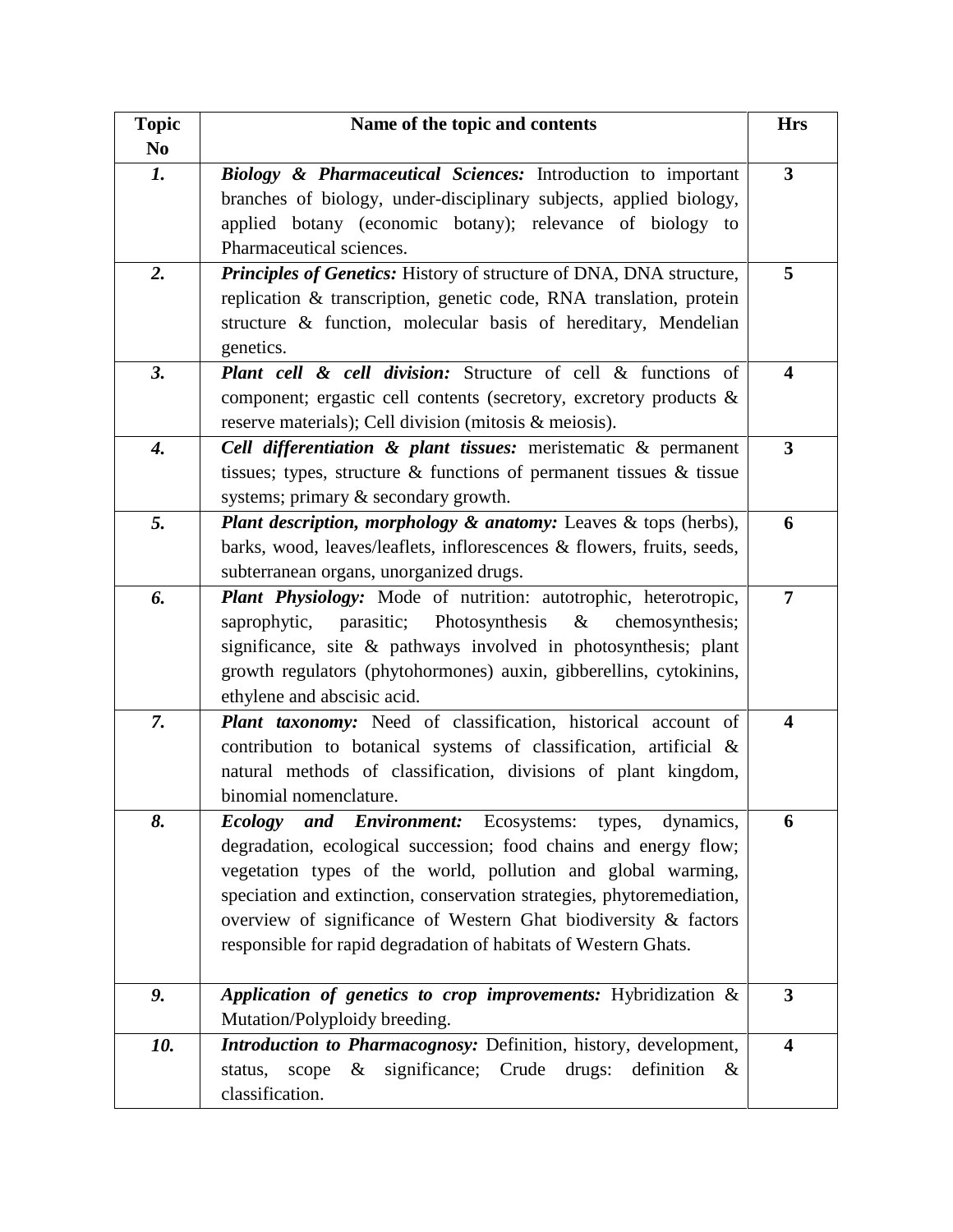#### **1.2.5 P PHARMACOGNOSY (Practical)**

(3 hrs / week)

#### **Experiments**

- 1. Introduction of microscope and other equipments used in Pharmacognosy practical.
- 2. Introduction to parameters to morphological study; microscopical study (preliminary treatment, preparation of specimen of surface tissues, transverse/longitudinal sections, disintegration of tissues; Clarification of microscopic particles; various staining techniques; use of polarizing filters)
- 3. To study microscpical details of epidermal structures (epidermis, cuticle, stomata, trichomes; (Min. 2 Expt.)
- 4. To study microscpical details of cell inclusions such as starch grains, calcium oxalate crystals (Min. 2 Expt.)
- 5. To study morphology & microscopy of parts of plants indicated in theory syllabus (comparative study of T.S. of monocotyledon & dicotyledonous stems; stems & roots; leaf, barks, flowers, fruits, seeds etc.) (Min. 6 Expt.)
- 6. Introduction to techniques in preparation of herbarium specimen  $\&$  its significance. To prepare & submit herbarium specimen of any one plant).
- 7. Use of microtome in preparation of sections (Demonstration).

#### **Recommended Books (Practical's):**

- 1. Brain K.R. & Turner T.D., **The Practical Evaluation of Phytopharmaceuticals**, Wright-Scientechnica, Bristol, 1975.
- 2. Khandelwal K. R., **Practical Pharmacognosy**, Pragati Books Pvt. Ltd., Pune, ISBN 8185790302.
- 3. Kokate C. K., **Practical Pharmacognosy**, Vallabh Prakashan, 1993.
- 4. Wallis T. E., **Practical Pharmacognosy**. J.A. Churchill Ltd., London, 1953.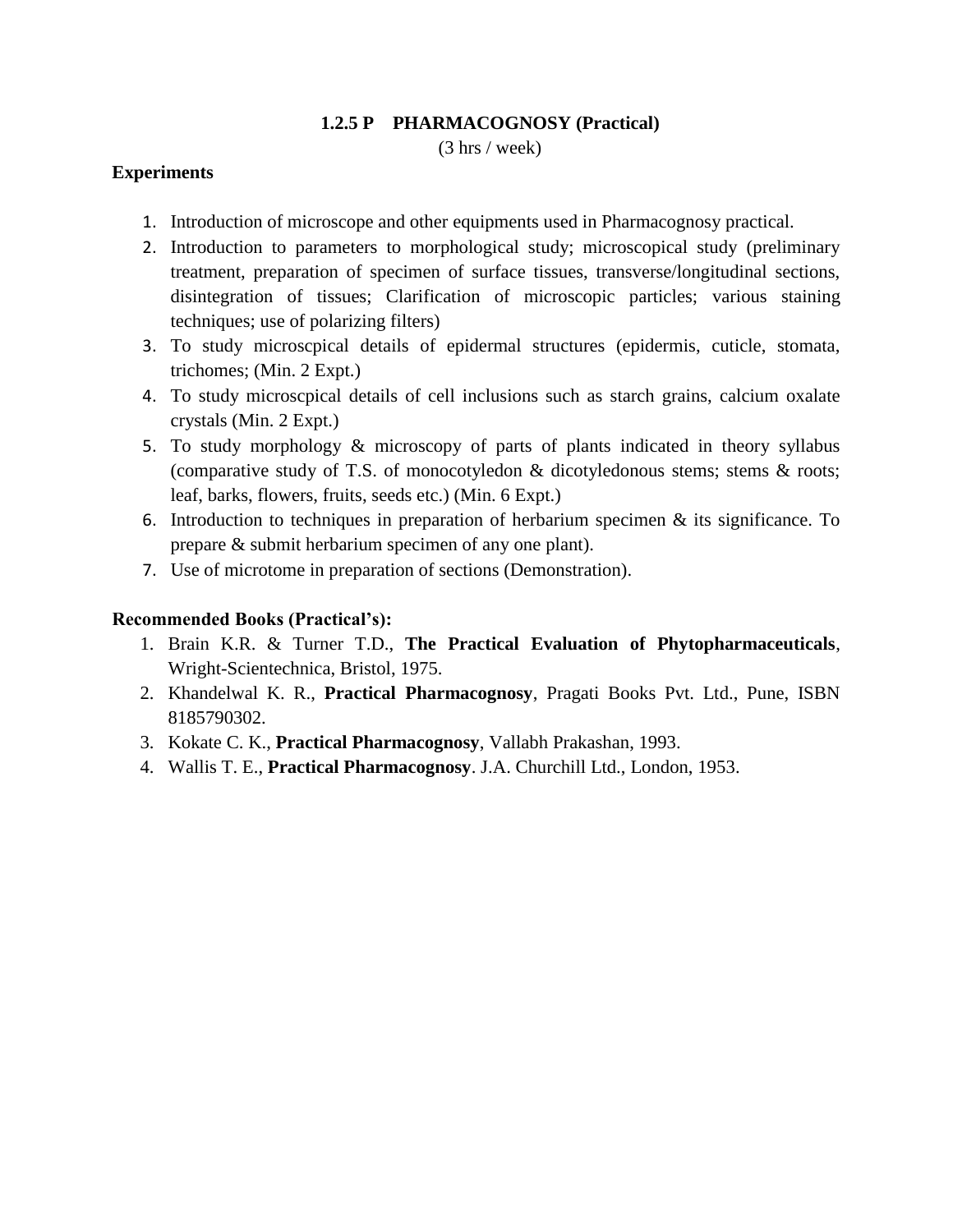## **1.2.6 T PHARMACEUTICAL ANALYSIS I (Theory)**

(3 hrs / week)

Learning objectives: on completion of following theory topics & laboratory experiments, learner should be able to:

#### *A] Knowledge:*

- 1. illuminate relevance & significance of Analytical Chemistry to Pharmaceutical Sciences.
- 2. clarify basic principles of data treatment and data handling.
- 3. explain basic concepts and principles of aqueous acid base titrations.
- 4. clarify need and basic principles of non-aqueous acid base titrations.
- 5. clarify different terms, types and basic principles of precipitation titrations.
- 6. explain concept and reaction conditions for complexation.
- 7. understand the basic concepts and applications of redox reactions.
- 8. understand and explain the difference between precipitation and gravimetric analysis.

#### *B] Skill:*

- 1. clarify and understand the correct use of laboratory equipments with calibration of various apparatus used in Analytical Chemistry laboratory together with safety measures to be followed.
- 2. develop practical hand in titrimetric analysis by estimation of analyte concentration in pure form and in formulation with thorough understanding of principle and procedure used in different titration methods such as aqueous, non-aqueous, precipitation, complexometric, redox titration methods.
- 3. understand the principle with quantitative estimation of analyte by gravimetric analysis.

| <b>Sr</b>      | <b>Topics</b>                                                                       | Hr |
|----------------|-------------------------------------------------------------------------------------|----|
| $\mathbf{1}$   | <b>Introduction to Analytical Chemistry-</b> Review of fundamental aspects-         | 4  |
|                | qualitative, quantitative analysis, Types of quantitative analysis, Normality,      |    |
|                | Molarity, Molality, Mole fraction, Molecular weight, Equivalent weight,             |    |
|                | Expression of concentration and strength of solution, Primary and secondary         |    |
|                | standards.                                                                          |    |
| $\overline{2}$ | Introduction to Statistical Treatment of Analytical Data Accuracy and               | 3  |
|                | precision, errors and their types, significant figures, standard deviation,         |    |
|                | confidence limit, test of significance, rejection of a result, correlation          |    |
|                | coefficient and coefficient of determination.                                       |    |
| $\mathbf{3}$   | Acid Base Titration Theories, acid - base equilibria in water, the pH scale,        | 10 |
|                | distribution of acid- base species with $pH$ , weak acids $\&$ bases, salts of weak |    |
|                | acids & bases, buffers, polyprotic acids and their salts. Acid base titration       |    |
|                | curves for strong acid-strong base titration, weak acid-strong base titration,      |    |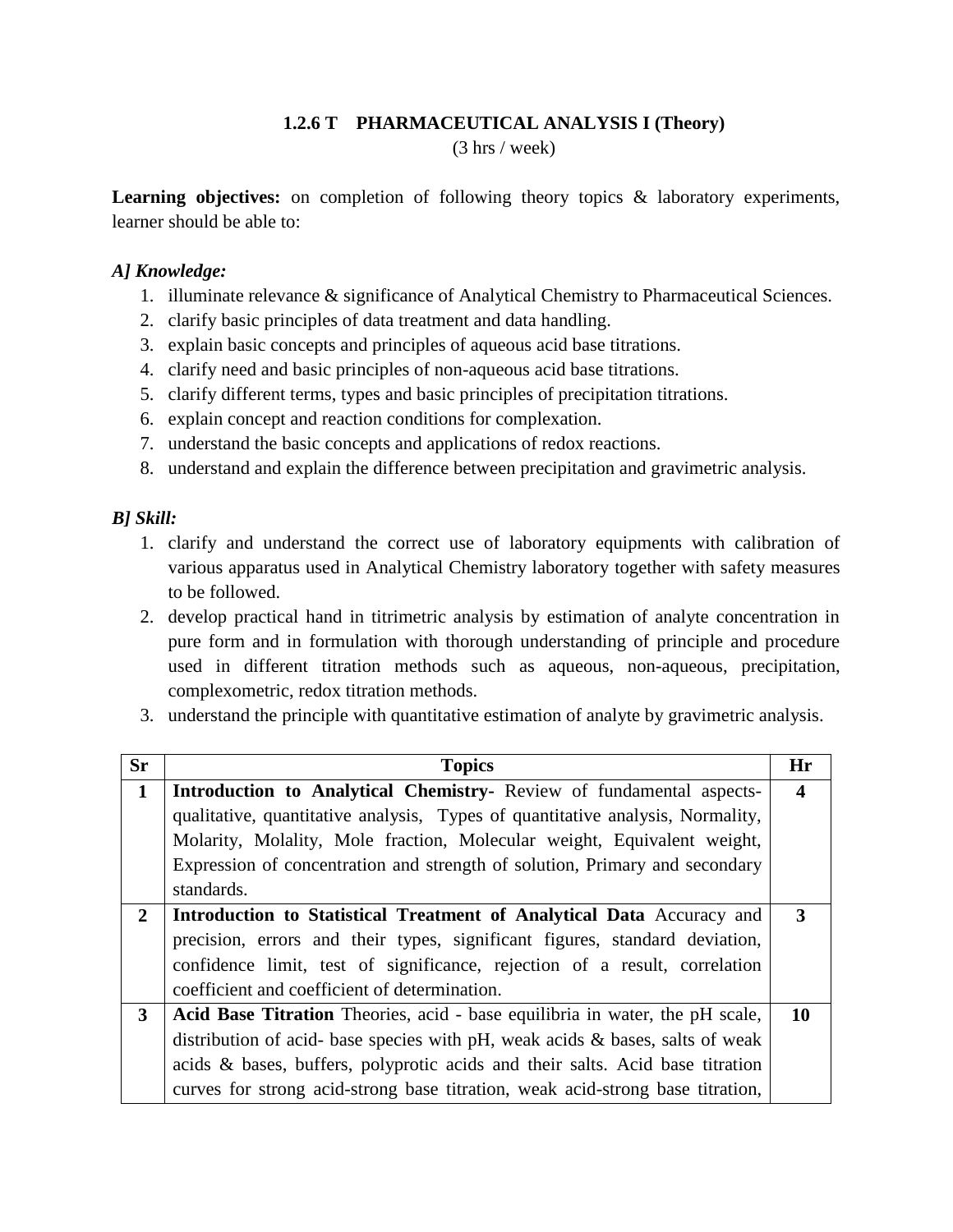|                 | weak base - strong acid titration, titration of polyfunctional acids and bases,   |    |
|-----------------|-----------------------------------------------------------------------------------|----|
|                 | acid - base indicators, titration of amino acid.                                  |    |
| 4               | Non-aqueous Acid Base Titration Dissociating and non-dissociating                 | 3  |
|                 | solvents, acid - base character, leveling and differentiating effects, solvents,  |    |
|                 | titrants & indicators used in determination of acids & bases.                     |    |
| 5 <sup>5</sup>  | Precipitation Reactions and Titration Solubility of slightly soluble salts,       | 6  |
|                 | solubility product, effect of pH, temperature and solvent on solubility of salts, |    |
|                 | common ion effect, calculation of titration curves, indicators used,              |    |
|                 | argentometric titration and titration involving ammonium and potassium            |    |
|                 | thiocyanate, Mohr's method, Volhard's method and Fajan's method.                  |    |
|                 |                                                                                   |    |
| 6               | <b>Complexometric Reactions and Titration Complexes and stability</b>             | 5  |
|                 | constants, chelates, metal-EDTA titration curves, metal indicators, types of      |    |
|                 | complexometric titration.                                                         |    |
| $7\overline{ }$ | <b>Oxidation - Reduction Reactions and Titration Half reactions, Nernst</b>       | 10 |
|                 | equation, redox equivalent weights, redox indicators, titration with potassium    |    |
|                 | permanganate, ceriometry, potassium dichromate, iodine, periodic acid,            |    |
|                 | potassium bromate Titration, Sodium Nitrite Titration, Titanious Chloride         |    |
|                 | Titration.                                                                        |    |
| 8               | Gravimetric Methods Principles, formation and properties of precipitates,         | 4  |

## **1.2.6 P PHARMACEUTICAL ANALYSIS I (Practical)**

(3 hrs / week)

## **Experiments**

1. a) Introduction to calibration, care and use of balances, methods of weighing and errors in weighing.

b) Cleaning, care and calibration of volumetric apparatus.

- 2. Acid-base Titration Preparation and standardization of acids and bases using primary standards, estimation of Aspirin I.P./ Sodium bicarbonate Injection I. P.
- 3. Non-aqueous Titration Preparation and standardization of perchloric acid and sodium/ potassium / lithium methoxide and estimations of Sodium Salicylate I.P./ Diclofenac sodium I. P./ Ephedrine hydrochloride I. P.
- 4. Precipitation Titration Preparation and standardization of silver nitrate and ammonium thiocyanate, Mohr"s method, Volhard"s method and Fajan"s method. Estimation of Sodium Chloride Irrigation solution I.P./ Sodium Chloride Injection I.P.
- 5. Complexometric Titration Preparation and purification of disodium edetate and estimations of Calcium lactate Tablet I.P./ Calcium gluconate I.P.